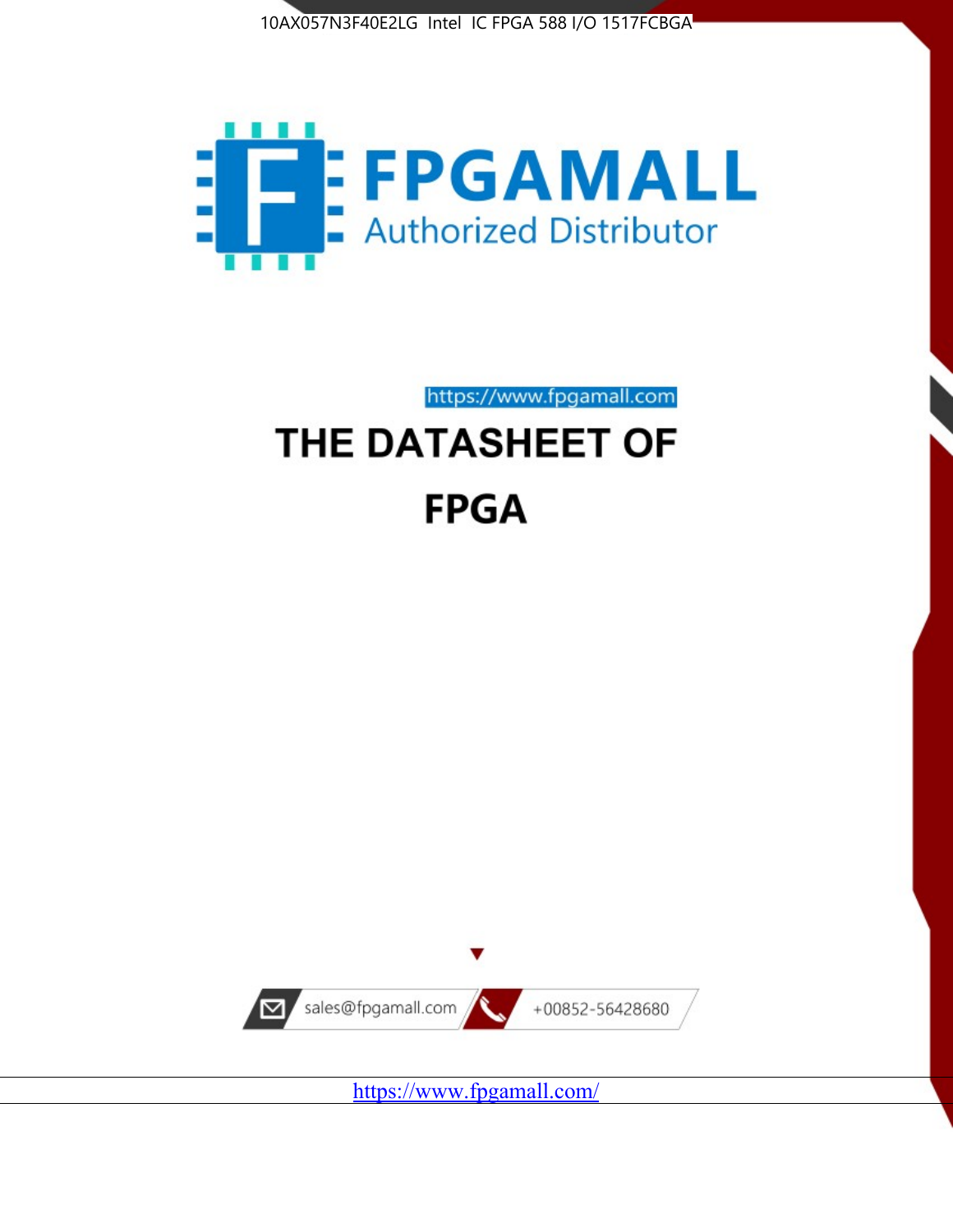10AX057N3F40E2LG Intel IC FPGA 588 I/O 1517FCBGA



# **Intel® Arria® 10 Device Overview**



**A10-OVERVIEW | 2018.12.06** Latest document on the web: **[PDF](https://www.intel.com/content/dam/www/programmable/us/en/pdfs/literature/hb/arria-10/a10_overview.pdf)** | **[HTML](https://www.intel.com/content/www/us/en/programmable/documentation/sam1403480274650.html)**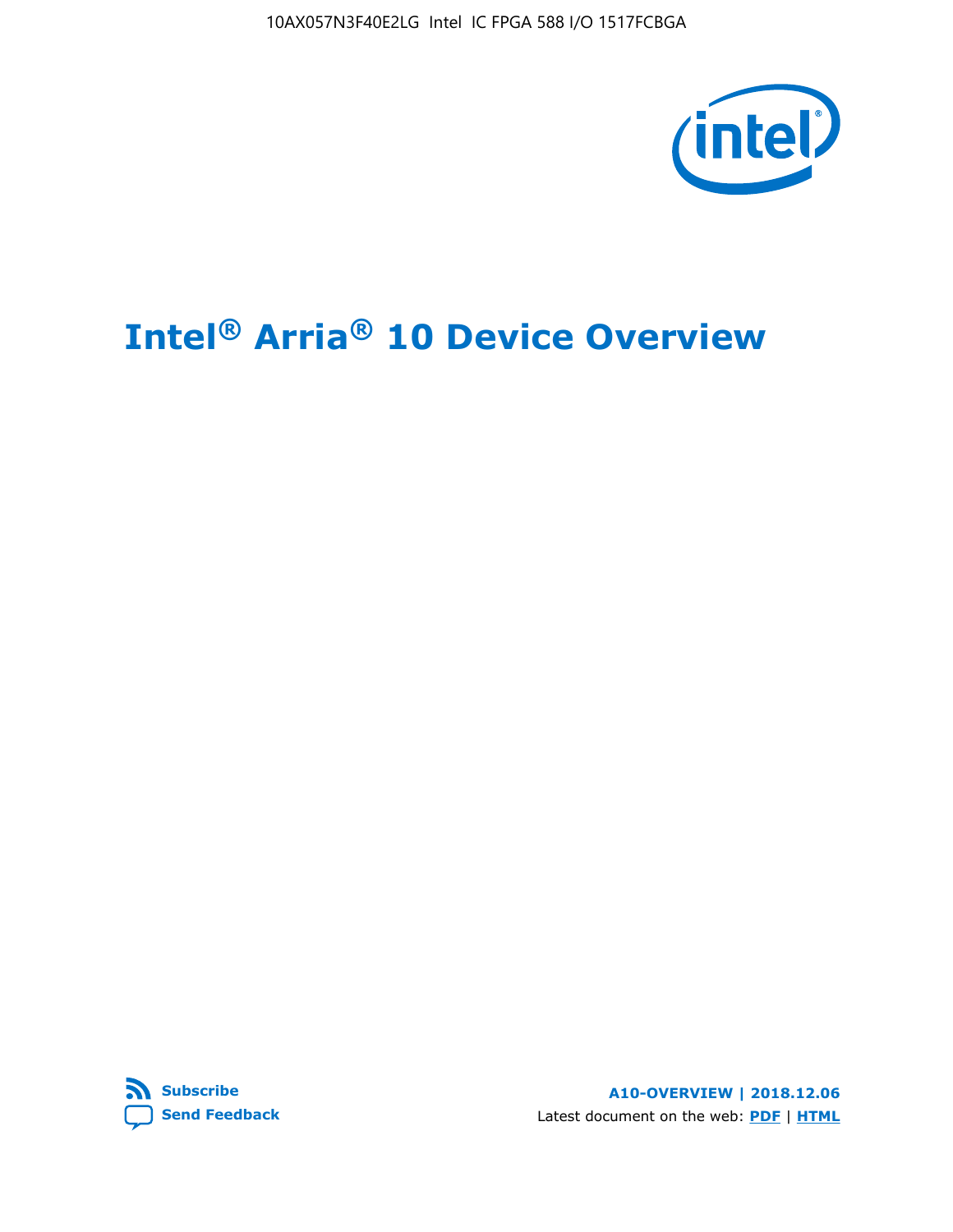

**Contents** 

# **Contents**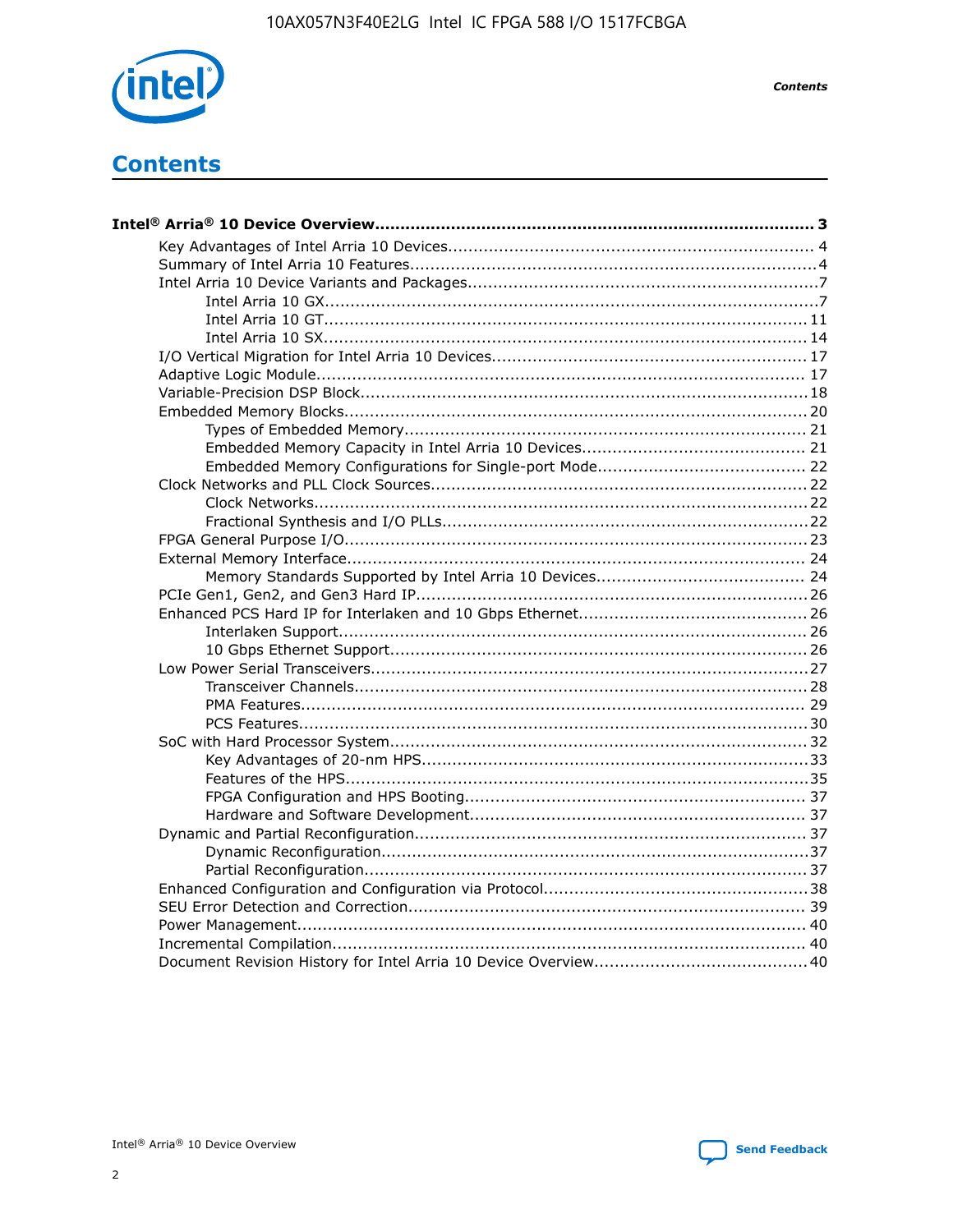**A10-OVERVIEW | 2018.12.06**

**[Send Feedback](mailto:FPGAtechdocfeedback@intel.com?subject=Feedback%20on%20Intel%20Arria%2010%20Device%20Overview%20(A10-OVERVIEW%202018.12.06)&body=We%20appreciate%20your%20feedback.%20In%20your%20comments,%20also%20specify%20the%20page%20number%20or%20paragraph.%20Thank%20you.)**



# **Intel® Arria® 10 Device Overview**

The Intel<sup>®</sup> Arria<sup>®</sup> 10 device family consists of high-performance and power-efficient 20 nm mid-range FPGAs and SoCs.

Intel Arria 10 device family delivers:

- Higher performance than the previous generation of mid-range and high-end FPGAs.
- Power efficiency attained through a comprehensive set of power-saving technologies.

The Intel Arria 10 devices are ideal for high performance, power-sensitive, midrange applications in diverse markets.

| <b>Market</b>         | <b>Applications</b>                                                                                               |
|-----------------------|-------------------------------------------------------------------------------------------------------------------|
| Wireless              | Channel and switch cards in remote radio heads<br>٠<br>Mobile backhaul<br>٠                                       |
| Wireline              | 40G/100G muxponders and transponders<br>٠<br>100G line cards<br>٠<br><b>Bridging</b><br>٠<br>Aggregation<br>٠     |
| <b>Broadcast</b>      | Studio switches<br>٠<br>Servers and transport<br>٠<br>Videoconferencing<br>٠<br>Professional audio and video<br>٠ |
| Computing and Storage | Flash cache<br>٠<br>Cloud computing servers<br>٠<br>Server acceleration<br>٠                                      |
| Medical               | Diagnostic scanners<br>٠<br>Diagnostic imaging<br>٠                                                               |
| Military              | Missile guidance and control<br>٠<br>Radar<br>٠<br>Electronic warfare<br>٠<br>Secure communications<br>٠          |

#### **Table 1. Sample Markets and Ideal Applications for Intel Arria 10 Devices**

#### **Related Information**

- [Intel Arria 10 Device Handbook: Known Issues](http://www.altera.com/support/kdb/solutions/rd07302013_646.html) Lists the planned updates to the *Intel Arria 10 Device Handbook* chapters.
- [Intel Arria 10 GX/GT Device Errata and Design Recommendations](https://www.intel.com/content/www/us/en/programmable/documentation/agz1493851706374.html#yqz1494433888646)
- [Intel Arria 10 SX Device Errata and Design Recommendations](https://www.intel.com/content/www/us/en/programmable/documentation/cru1462832385668.html#cru1462832558642)

Intel Corporation. All rights reserved. Intel, the Intel logo, Altera, Arria, Cyclone, Enpirion, MAX, Nios, Quartus and Stratix words and logos are trademarks of Intel Corporation or its subsidiaries in the U.S. and/or other countries. Intel warrants performance of its FPGA and semiconductor products to current specifications in accordance with Intel's standard warranty, but reserves the right to make changes to any products and services at any time without notice. Intel assumes no responsibility or liability arising out of the application or use of any information, product, or service described herein except as expressly agreed to in writing by Intel. Intel customers are advised to obtain the latest version of device specifications before relying on any published information and before placing orders for products or services. \*Other names and brands may be claimed as the property of others.

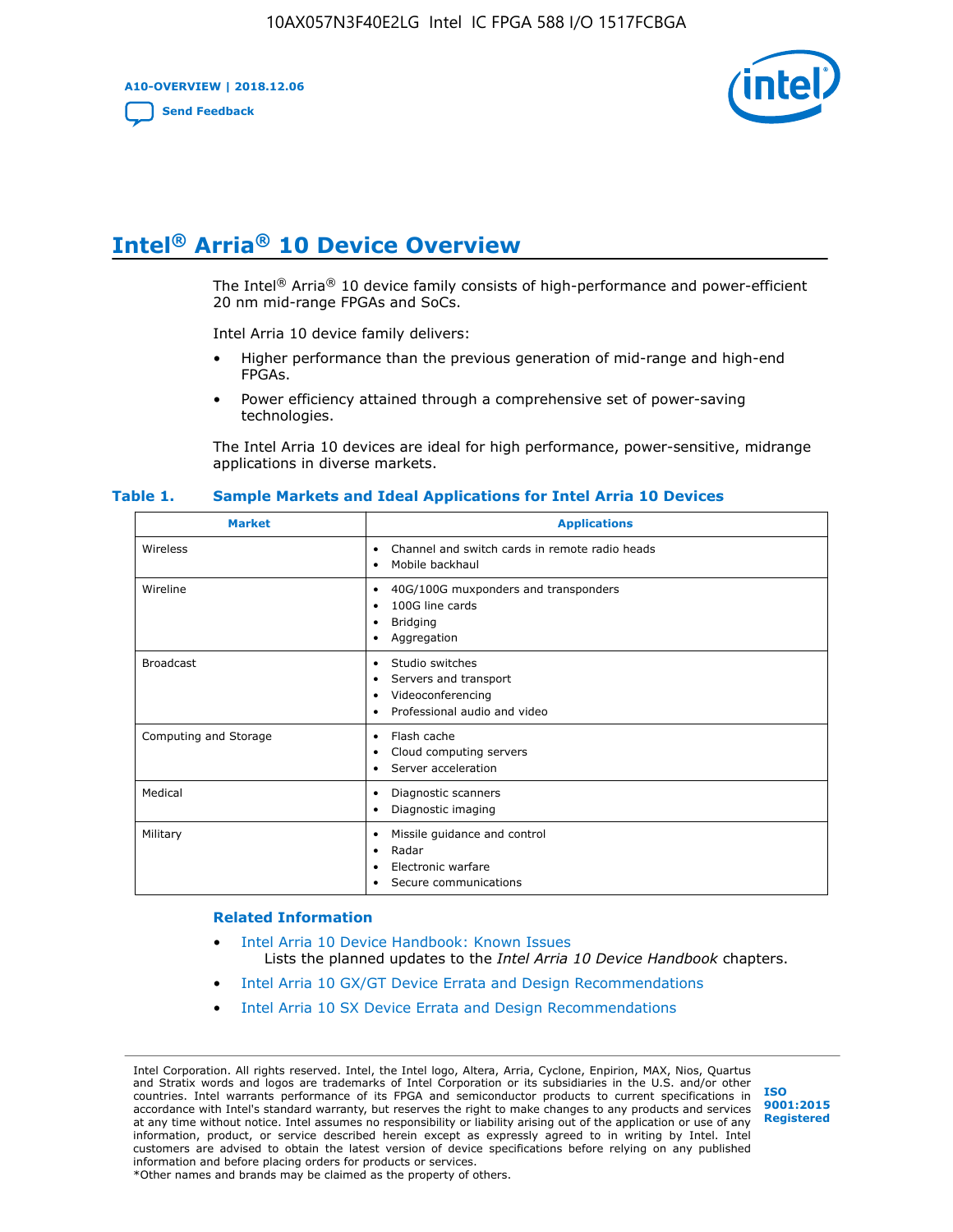

# **Key Advantages of Intel Arria 10 Devices**

## **Table 2. Key Advantages of the Intel Arria 10 Device Family**

| <b>Advantage</b>                                                                                          | <b>Supporting Feature</b>                                                                                                                                                                                                                                                                                                |  |  |  |  |  |  |
|-----------------------------------------------------------------------------------------------------------|--------------------------------------------------------------------------------------------------------------------------------------------------------------------------------------------------------------------------------------------------------------------------------------------------------------------------|--|--|--|--|--|--|
| Enhanced core architecture                                                                                | Built on TSMC's 20 nm process technology<br>٠<br>60% higher performance than the previous generation of mid-range FPGAs<br>٠<br>15% higher performance than the fastest previous-generation FPGA<br>٠                                                                                                                    |  |  |  |  |  |  |
| High-bandwidth integrated<br>transceivers                                                                 | Short-reach rates up to 25.8 Gigabits per second (Gbps)<br>٠<br>Backplane capability up to 12.5 Gbps<br>٠<br>Integrated 10GBASE-KR and 40GBASE-KR4 Forward Error Correction (FEC)<br>٠                                                                                                                                   |  |  |  |  |  |  |
| Improved logic integration and<br>hard IP blocks                                                          | 8-input adaptive logic module (ALM)<br>٠<br>Up to 65.6 megabits (Mb) of embedded memory<br>٠<br>Variable-precision digital signal processing (DSP) blocks<br>Fractional synthesis phase-locked loops (PLLs)<br>Hard PCI Express Gen3 IP blocks<br>Hard memory controllers and PHY up to 2,400 Megabits per second (Mbps) |  |  |  |  |  |  |
| Second generation hard<br>processor system (HPS) with<br>integrated ARM* Cortex*-A9*<br>MPCore* processor | Tight integration of a dual-core ARM Cortex-A9 MPCore processor, hard IP, and an<br>٠<br>FPGA in a single Intel Arria 10 system-on-a-chip (SoC)<br>Supports over 128 Gbps peak bandwidth with integrated data coherency between<br>$\bullet$<br>the processor and the FPGA fabric                                        |  |  |  |  |  |  |
| Advanced power savings                                                                                    | Comprehensive set of advanced power saving features<br>٠<br>Power-optimized MultiTrack routing and core architecture<br>٠<br>Up to 40% lower power compared to previous generation of mid-range FPGAs<br>Up to 60% lower power compared to previous generation of high-end FPGAs                                         |  |  |  |  |  |  |

# **Summary of Intel Arria 10 Features**

## **Table 3. Summary of Features for Intel Arria 10 Devices**

| <b>Feature</b>                  | <b>Description</b>                                                                                                                                                                                                                                                                                                                                                                                           |
|---------------------------------|--------------------------------------------------------------------------------------------------------------------------------------------------------------------------------------------------------------------------------------------------------------------------------------------------------------------------------------------------------------------------------------------------------------|
| Technology                      | TSMC's 20-nm SoC process technology<br>Allows operation at a lower $V_{\text{CC}}$ level of 0.82 V instead of the 0.9 V standard $V_{\text{CC}}$ core voltage                                                                                                                                                                                                                                                |
| Packaging                       | 1.0 mm ball-pitch Fineline BGA packaging<br>٠<br>0.8 mm ball-pitch Ultra Fineline BGA packaging<br>Multiple devices with identical package footprints for seamless migration between different<br><b>FPGA</b> densities<br>Devices with compatible package footprints allow migration to next generation high-end<br>Stratix <sup>®</sup> 10 devices<br>RoHS, leaded $(1)$ , and lead-free (Pb-free) options |
| High-performance<br>FPGA fabric | Enhanced 8-input ALM with four registers<br>Improved multi-track routing architecture to reduce congestion and improve compilation time<br>Hierarchical core clocking architecture<br>Fine-grained partial reconfiguration                                                                                                                                                                                   |
| Internal memory<br>blocks       | M20K-20-Kb memory blocks with hard error correction code (ECC)<br>Memory logic array block (MLAB)-640-bit memory                                                                                                                                                                                                                                                                                             |
|                                 | continued                                                                                                                                                                                                                                                                                                                                                                                                    |



<sup>(1)</sup> Contact Intel for availability.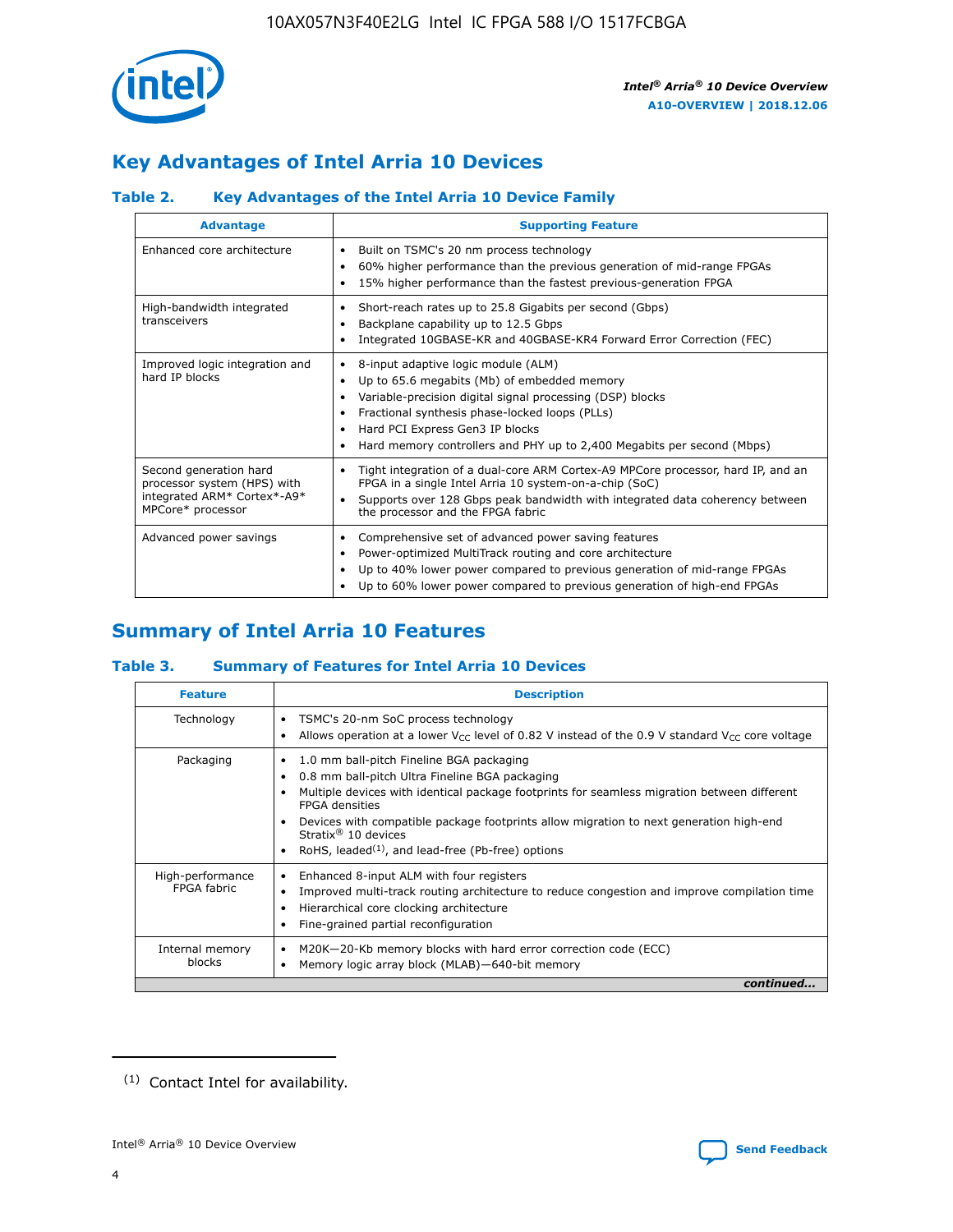$\mathsf{r}$ 



| <b>Feature</b>                         |                                                                                                                | <b>Description</b>                                                                                                                                                                                                                                                                                                                                                                                                                                                                                                                                                                                                                                                                                                                                                                                                                          |
|----------------------------------------|----------------------------------------------------------------------------------------------------------------|---------------------------------------------------------------------------------------------------------------------------------------------------------------------------------------------------------------------------------------------------------------------------------------------------------------------------------------------------------------------------------------------------------------------------------------------------------------------------------------------------------------------------------------------------------------------------------------------------------------------------------------------------------------------------------------------------------------------------------------------------------------------------------------------------------------------------------------------|
| Embedded Hard IP<br>blocks             | Variable-precision DSP                                                                                         | Native support for signal processing precision levels from $18 \times 19$ to<br>$\bullet$<br>54 x 54<br>Native support for 27 x 27 multiplier mode<br>64-bit accumulator and cascade for systolic finite impulse responses<br>(FIRs)<br>Internal coefficient memory banks<br>٠<br>Preadder/subtractor for improved efficiency<br>Additional pipeline register to increase performance and reduce<br>power<br>Supports floating point arithmetic:<br>- Perform multiplication, addition, subtraction, multiply-add,<br>multiply-subtract, and complex multiplication.<br>- Supports multiplication with accumulation capability, cascade<br>summation, and cascade subtraction capability.<br>- Dynamic accumulator reset control.<br>- Support direct vector dot and complex multiplication chaining<br>multiply floating point DSP blocks. |
|                                        | Memory controller                                                                                              | DDR4, DDR3, and DDR3L                                                                                                                                                                                                                                                                                                                                                                                                                                                                                                                                                                                                                                                                                                                                                                                                                       |
|                                        | PCI Express*                                                                                                   | PCI Express (PCIe*) Gen3 (x1, x2, x4, or x8), Gen2 (x1, x2, x4, or x8)<br>and Gen1 (x1, x2, x4, or x8) hard IP with complete protocol stack,<br>endpoint, and root port                                                                                                                                                                                                                                                                                                                                                                                                                                                                                                                                                                                                                                                                     |
|                                        | Transceiver I/O                                                                                                | 10GBASE-KR/40GBASE-KR4 Forward Error Correction (FEC)<br>PCS hard IPs that support:<br>- 10-Gbps Ethernet (10GbE)<br>- PCIe PIPE interface<br>- Interlaken<br>- Gbps Ethernet (GbE)<br>- Common Public Radio Interface (CPRI) with deterministic latency<br>support<br>- Gigabit-capable passive optical network (GPON) with fast lock-<br>time support<br>13.5G JESD204b<br>$\bullet$<br>8B/10B, 64B/66B, 64B/67B encoders and decoders<br>Custom mode support for proprietary protocols                                                                                                                                                                                                                                                                                                                                                   |
| Core clock networks                    | $\bullet$<br>$\bullet$                                                                                         | Up to 800 MHz fabric clocking, depending on the application:<br>- 667 MHz external memory interface clocking with 2,400 Mbps DDR4 interface<br>- 800 MHz LVDS interface clocking with 1,600 Mbps LVDS interface<br>Global, regional, and peripheral clock networks<br>Clock networks that are not used can be gated to reduce dynamic power                                                                                                                                                                                                                                                                                                                                                                                                                                                                                                 |
| Phase-locked loops<br>(PLLs)           | High-resolution fractional synthesis PLLs:<br>$\bullet$<br>Integer PLLs:<br>- Adjacent to general purpose I/Os | - Precision clock synthesis, clock delay compensation, and zero delay buffering (ZDB)<br>- Support integer mode and fractional mode<br>- Fractional mode support with third-order delta-sigma modulation<br>- Support external memory and LVDS interfaces                                                                                                                                                                                                                                                                                                                                                                                                                                                                                                                                                                                   |
| FPGA General-purpose<br>$I/Os$ (GPIOs) | On-chip termination (OCT)<br>$\bullet$                                                                         | 1.6 Gbps LVDS-every pair can be configured as receiver or transmitter<br>1.2 V to 3.0 V single-ended LVTTL/LVCMOS interfacing                                                                                                                                                                                                                                                                                                                                                                                                                                                                                                                                                                                                                                                                                                               |
| <b>External Memory</b><br>Interface    |                                                                                                                | Hard memory controller- DDR4, DDR3, and DDR3L support<br>$-$ DDR4 $-$ speeds up to 1,200 MHz/2,400 Mbps<br>- DDR3-speeds up to 1,067 MHz/2,133 Mbps<br>Soft memory controller—provides support for RLDRAM $3^{(2)}$ , QDR IV $(2^2)$ , and QDR II+<br>continued                                                                                                                                                                                                                                                                                                                                                                                                                                                                                                                                                                             |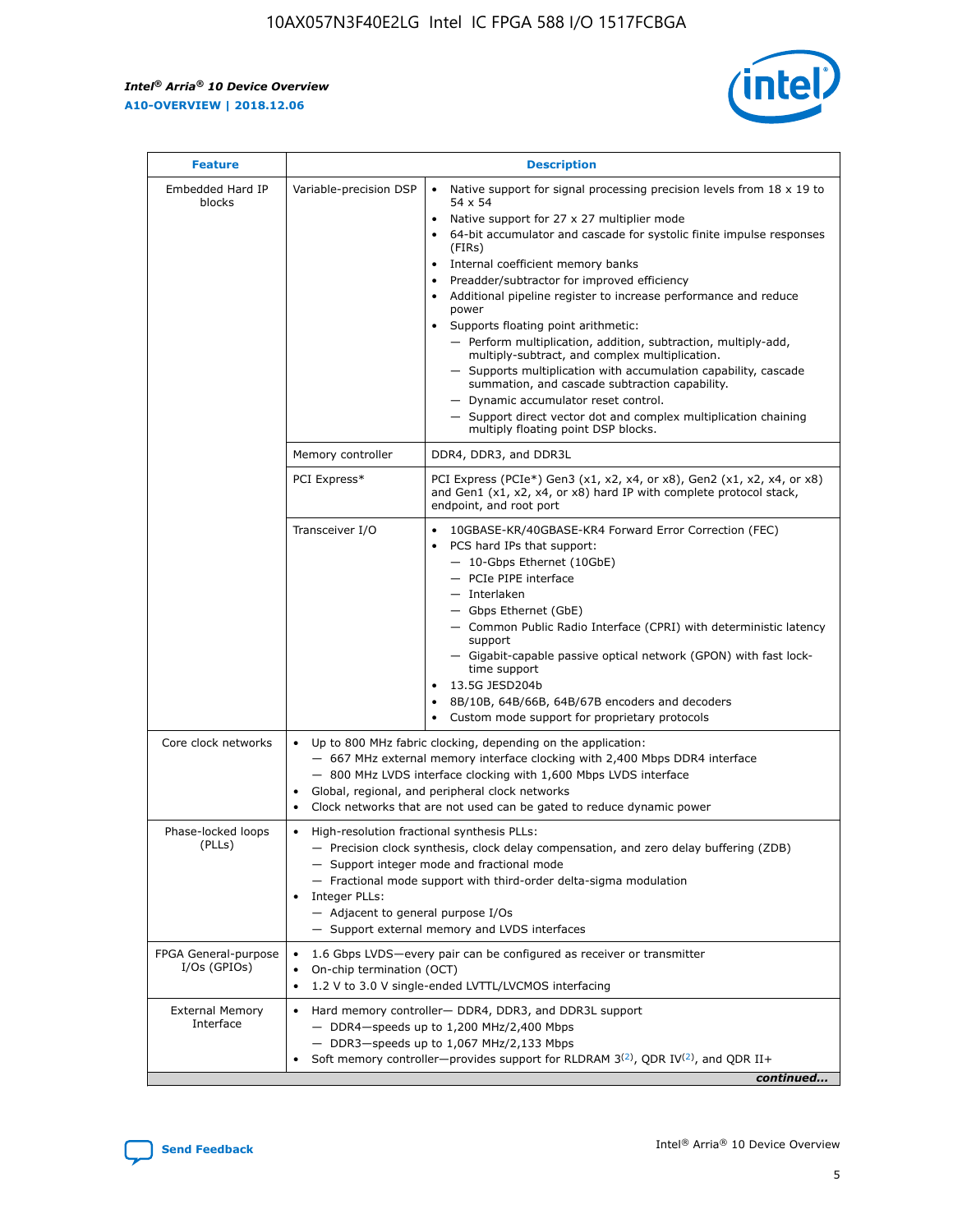

| <b>Feature</b>                                    | <b>Description</b>                                                                                                                                                                                                                                                                                                                                                                                                                                                                                                                                                                                                                                                        |
|---------------------------------------------------|---------------------------------------------------------------------------------------------------------------------------------------------------------------------------------------------------------------------------------------------------------------------------------------------------------------------------------------------------------------------------------------------------------------------------------------------------------------------------------------------------------------------------------------------------------------------------------------------------------------------------------------------------------------------------|
| Low-power serial<br>transceivers                  | • Continuous operating range:<br>- Intel Arria 10 GX-1 Gbps to 17.4 Gbps<br>$-$ Intel Arria 10 GT $-1$ Gbps to 25.8 Gbps<br>Backplane support:<br>$\bullet$<br>$-$ Intel Arria 10 GX-up to 12.5<br>$-$ Intel Arria 10 GT-up to 12.5<br>Extended range down to 125 Mbps with oversampling<br>ATX transmit PLLs with user-configurable fractional synthesis capability<br>Electronic Dispersion Compensation (EDC) support for XFP, SFP+, OSFP, and CFP optical<br>module<br>Adaptive linear and decision feedback equalization<br>$\bullet$<br>Transmitter pre-emphasis and de-emphasis<br>$\bullet$<br>Dynamic partial reconfiguration of individual transceiver channels |
| <b>HPS</b><br>(Intel Arria 10 SX<br>devices only) | Dual-core ARM Cortex-A9 MPCore processor-1.2 GHz CPU with<br>Processor and system<br>$\bullet$<br>1.5 GHz overdrive capability<br>256 KB on-chip RAM and 64 KB on-chip ROM<br>System peripherals-general-purpose timers, watchdog timers, direct<br>memory access (DMA) controller, FPGA configuration manager, and<br>clock and reset managers<br>• Security features—anti-tamper, secure boot, Advanced Encryption<br>Standard (AES) and authentication (SHA)<br>ARM CoreSight* JTAG debug access port, trace port, and on-chip<br>$\bullet$<br>trace storage                                                                                                           |
|                                                   | <b>External interfaces</b><br>Hard memory interface—Hard memory controller (2,400 Mbps DDR4,<br>and 2,133 Mbps DDR3), Quad serial peripheral interface (QSPI) flash<br>controller, NAND flash controller, direct memory access (DMA)<br>controller, Secure Digital/MultiMediaCard (SD/MMC) controller<br>Communication interface-10/100/1000 Ethernet media access<br>$\bullet$<br>control (MAC), USB On-The-GO (OTG) controllers, I <sup>2</sup> C controllers,<br>UART 16550, serial peripheral interface (SPI), and up to 62<br>HPS GPIO interfaces (48 direct-share I/Os)                                                                                             |
|                                                   | Interconnects to core<br>• High-performance ARM AMBA* AXI bus bridges that support<br>simultaneous read and write<br>HPS-FPGA bridges-include the FPGA-to-HPS, HPS-to-FPGA, and<br>$\bullet$<br>lightweight HPS-to-FPGA bridges that allow the FPGA fabric to issue<br>transactions to slaves in the HPS, and vice versa<br>Configuration bridge that allows HPS configuration manager to<br>configure the core logic via dedicated 32-bit configuration port<br>FPGA-to-HPS SDRAM controller bridge-provides configuration<br>interfaces for the multiport front end (MPFE) of the HPS SDRAM<br>controller                                                               |
| Configuration                                     | Tamper protection—comprehensive design protection to protect your valuable IP investments<br>Enhanced 256-bit advanced encryption standard (AES) design security with authentication<br>$\bullet$<br>Configuration via protocol (CvP) using PCIe Gen1, Gen2, or Gen3<br>continued                                                                                                                                                                                                                                                                                                                                                                                         |



<sup>(2)</sup> Intel Arria 10 devices support this external memory interface using hard PHY with soft memory controller.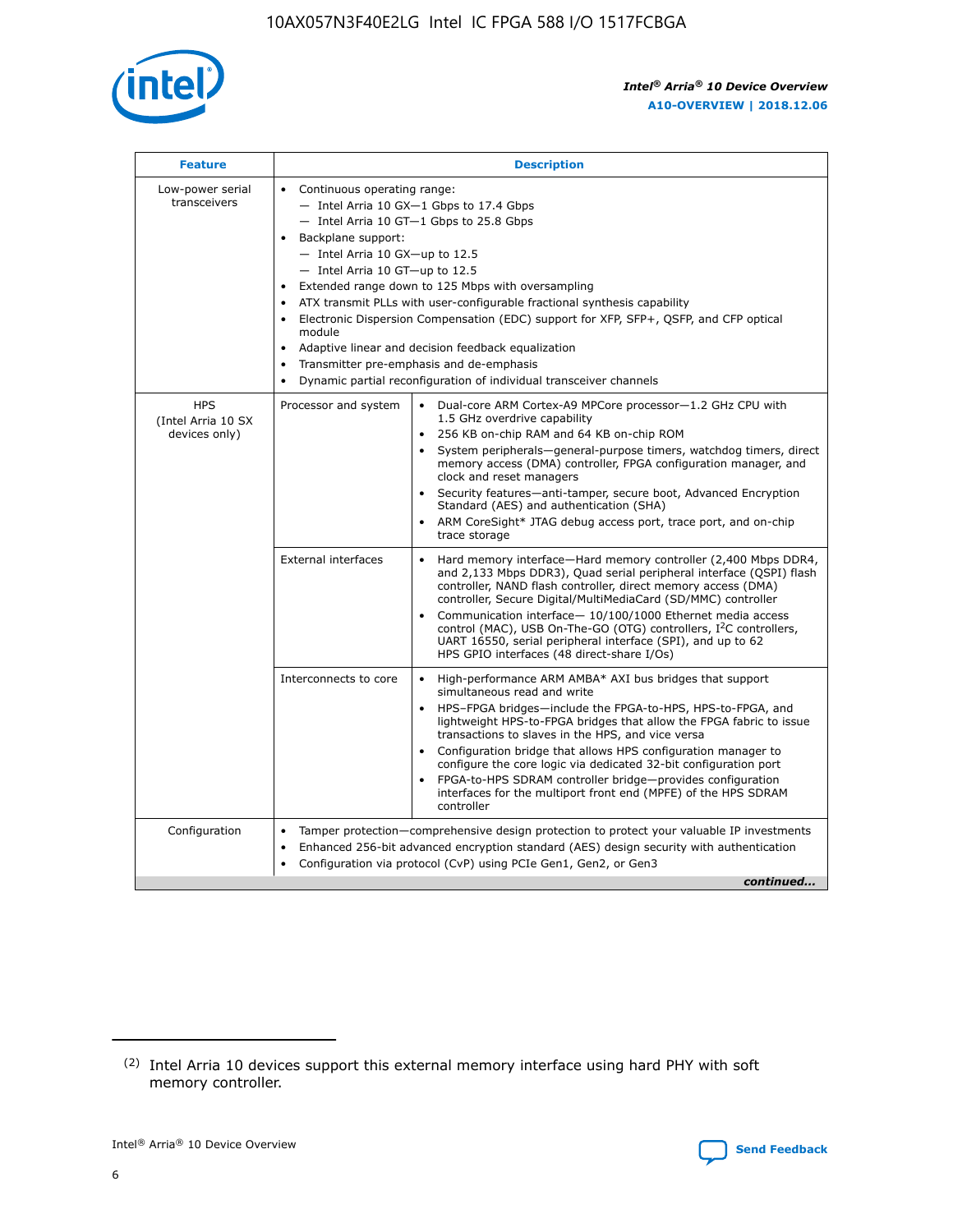

| <b>Feature</b>     | <b>Description</b>                                                                                                                                                                                               |
|--------------------|------------------------------------------------------------------------------------------------------------------------------------------------------------------------------------------------------------------|
|                    | Dynamic reconfiguration of the transceivers and PLLs<br>Fine-grained partial reconfiguration of the core fabric<br>Active Serial x4 Interface<br>$\bullet$                                                       |
| Power management   | SmartVID<br>Low static power device options<br>Programmable Power Technology<br>Intel Quartus <sup>®</sup> Prime integrated power analysis                                                                       |
| Software and tools | Intel Quartus Prime design suite<br>Transceiver toolkit<br>Platform Designer system integration tool<br>DSP Builder for Intel FPGAs<br>OpenCL <sup>™</sup> support<br>Intel SoC FPGA Embedded Design Suite (EDS) |

## **Related Information**

[Intel Arria 10 Transceiver PHY Overview](https://www.intel.com/content/www/us/en/programmable/documentation/nik1398707230472.html#nik1398706768037) Provides details on Intel Arria 10 transceivers.

## **Intel Arria 10 Device Variants and Packages**

#### **Table 4. Device Variants for the Intel Arria 10 Device Family**

| <b>Variant</b>    | <b>Description</b>                                                                                                                                                                                                     |
|-------------------|------------------------------------------------------------------------------------------------------------------------------------------------------------------------------------------------------------------------|
| Intel Arria 10 GX | FPGA featuring 17.4 Gbps transceivers for short reach applications with 12.5 backplane driving<br>capability.                                                                                                          |
| Intel Arria 10 GT | FPGA featuring:<br>17.4 Gbps transceivers for short reach applications with 12.5 backplane driving capability.<br>25.8 Gbps transceivers for supporting CAUI-4 and CEI-25G applications with CFP2 and CFP4<br>modules. |
| Intel Arria 10 SX | SoC integrating ARM-based HPS and FPGA featuring 17.4 Gbps transceivers for short reach<br>applications with 12.5 backplane driving capability.                                                                        |

## **Intel Arria 10 GX**

This section provides the available options, maximum resource counts, and package plan for the Intel Arria 10 GX devices.

The information in this section is correct at the time of publication. For the latest information and to get more details, refer to the Intel FPGA Product Selector.

#### **Related Information**

#### [Intel FPGA Product Selector](http://www.altera.com/products/selector/psg-selector.html) Provides the latest information on Intel products.

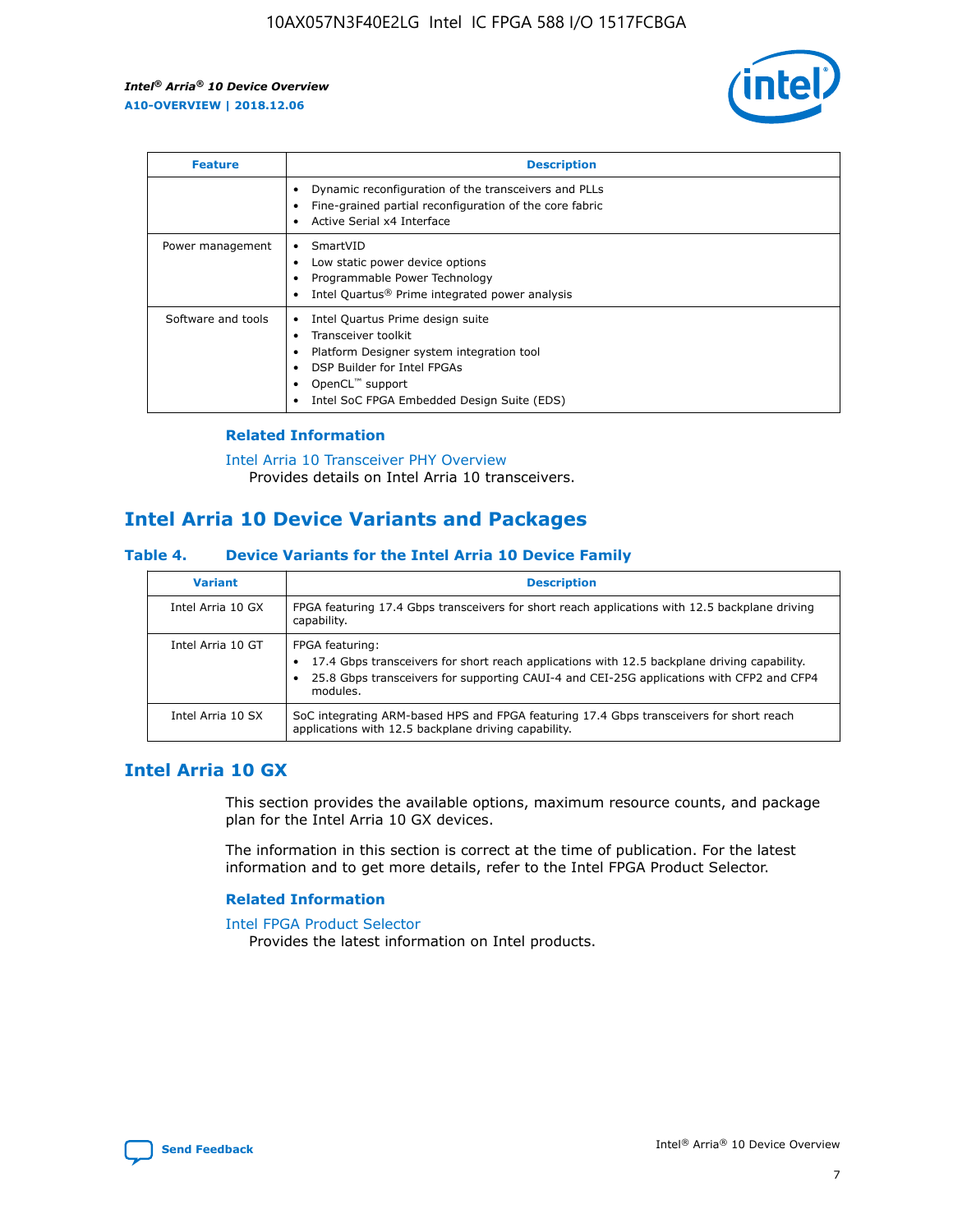

## **Available Options**





#### **Related Information**

[Transceiver Performance for Intel Arria 10 GX/SX Devices](https://www.intel.com/content/www/us/en/programmable/documentation/mcn1413182292568.html#mcn1413213965502) Provides more information about the transceiver speed grade.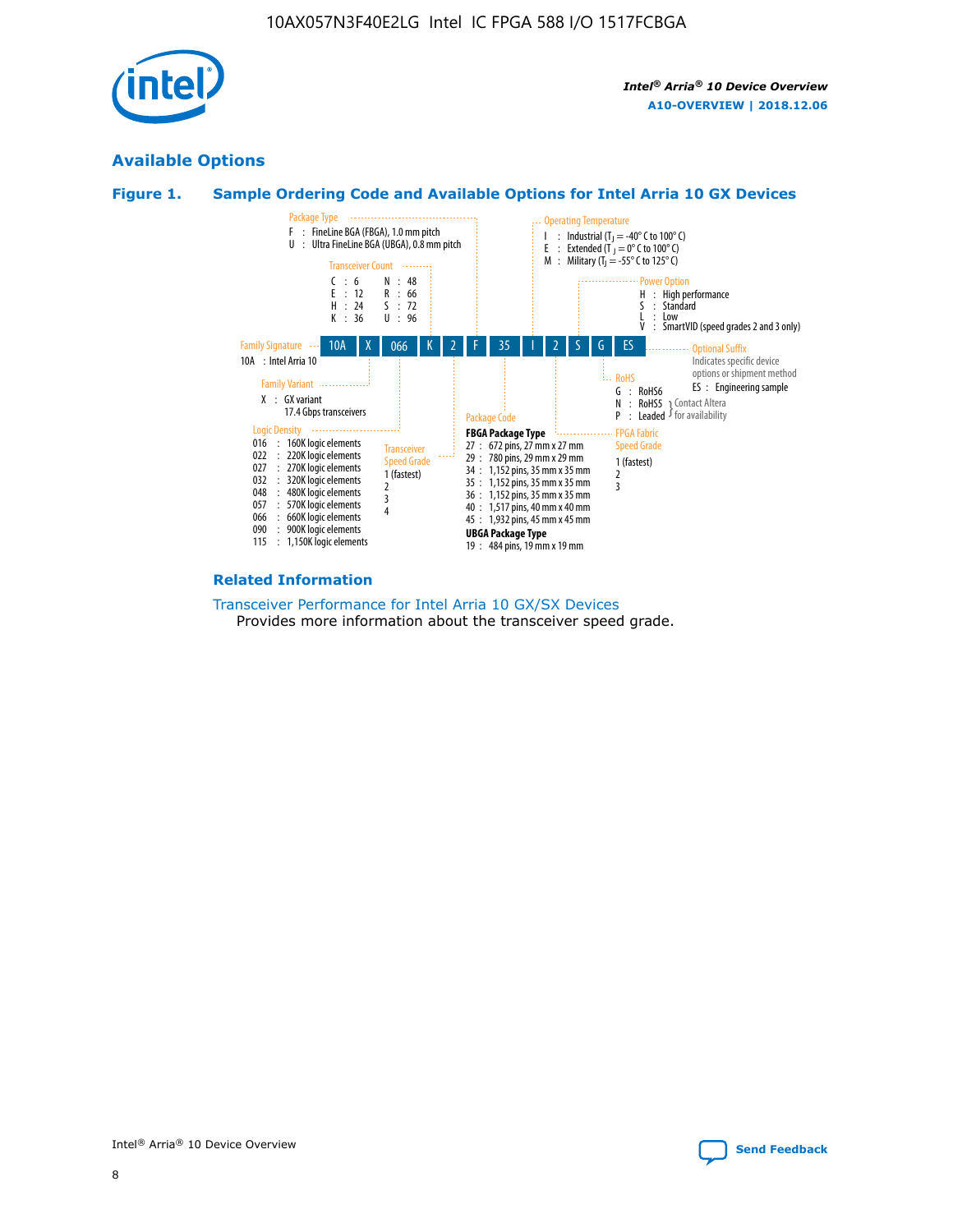

## **Maximum Resources**

#### **Table 5. Maximum Resource Counts for Intel Arria 10 GX Devices (GX 160, GX 220, GX 270, GX 320, and GX 480)**

| <b>Resource</b>              |                          | <b>Product Line</b> |                                |                |                |                |  |  |  |
|------------------------------|--------------------------|---------------------|--------------------------------|----------------|----------------|----------------|--|--|--|
|                              |                          | <b>GX 160</b>       | <b>GX 220</b><br><b>GX 270</b> |                | <b>GX 320</b>  | <b>GX 480</b>  |  |  |  |
| Logic Elements (LE) (K)      |                          | 160                 | 220                            | 270            | 320            | 480            |  |  |  |
| <b>ALM</b>                   |                          | 61,510              | 80,330                         | 101,620        | 119,900        | 183,590        |  |  |  |
| Register                     |                          | 246,040             | 321,320                        | 406,480        | 479,600        | 734,360        |  |  |  |
| Memory (Kb)                  | M <sub>20</sub> K        | 8,800               | 11,740                         | 15,000         | 17,820         | 28,620         |  |  |  |
| <b>MLAB</b>                  |                          | 1,050               | 1,690                          | 2,452          | 2,727          | 4,164          |  |  |  |
| Variable-precision DSP Block | 192<br>830<br>985<br>156 |                     |                                |                | 1,368          |                |  |  |  |
| 18 x 19 Multiplier           |                          | 312                 | 384                            | 1,660          | 1,970          | 2,736          |  |  |  |
| PLL                          | Fractional<br>Synthesis  | 6                   | 6                              | 8              | 8              | 12             |  |  |  |
|                              | I/O                      | 6                   | 6                              | 8              | 8              | 12             |  |  |  |
| 17.4 Gbps Transceiver        |                          | 12                  | 12                             | 24             | 24             |                |  |  |  |
| GPIO <sup>(3)</sup>          |                          | 288                 | 288                            | 384<br>384     |                | 492            |  |  |  |
| LVDS Pair $(4)$              |                          | 120                 | 120                            | 168            | 168            | 222            |  |  |  |
| PCIe Hard IP Block           |                          | $\mathbf{1}$        | 1                              | $\overline{2}$ | $\overline{2}$ | $\overline{2}$ |  |  |  |
| Hard Memory Controller       |                          | 6                   | 6                              | 8              | 8              | 12             |  |  |  |

<sup>(4)</sup> Each LVDS I/O pair can be used as differential input or output.



<sup>(3)</sup> The number of GPIOs does not include transceiver I/Os. In the Intel Quartus Prime software, the number of user I/Os includes transceiver I/Os.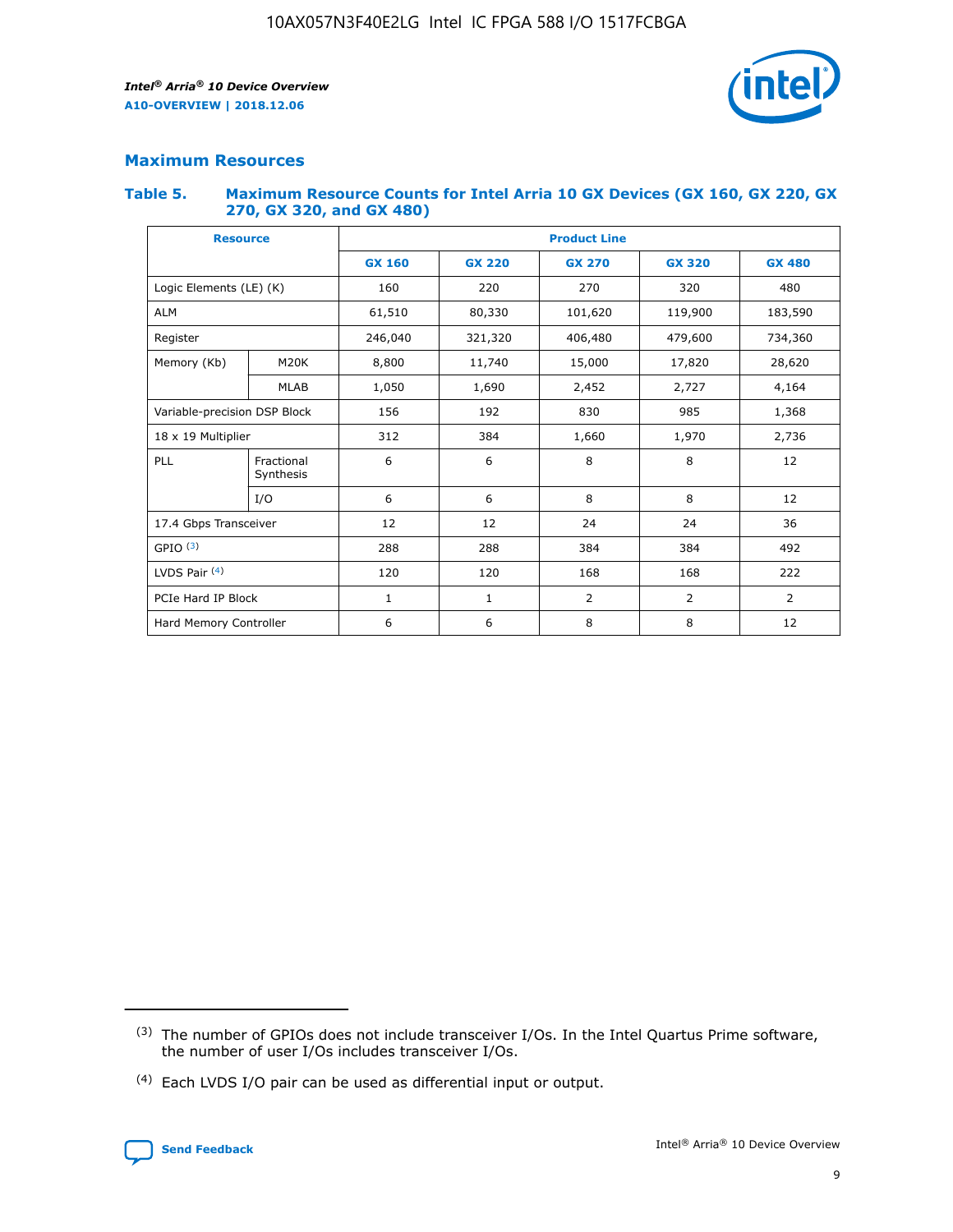

## **Table 6. Maximum Resource Counts for Intel Arria 10 GX Devices (GX 570, GX 660, GX 900, and GX 1150)**

|                              | <b>Resource</b>         | <b>Product Line</b> |                |                |                |  |  |  |
|------------------------------|-------------------------|---------------------|----------------|----------------|----------------|--|--|--|
|                              |                         | <b>GX 570</b>       | <b>GX 660</b>  |                | <b>GX 1150</b> |  |  |  |
| Logic Elements (LE) (K)      |                         | 570                 | 660            | 900            | 1,150          |  |  |  |
| <b>ALM</b>                   |                         | 217,080             | 251,680        | 339,620        | 427,200        |  |  |  |
| Register                     |                         | 868,320             | 1,006,720      | 1,358,480      | 1,708,800      |  |  |  |
| Memory (Kb)                  | <b>M20K</b>             | 36,000              | 42,620         | 48,460         | 54,260         |  |  |  |
|                              | <b>MLAB</b>             | 5,096               | 5,788          | 9,386          | 12,984         |  |  |  |
| Variable-precision DSP Block |                         | 1,523               | 1,687          | 1,518          | 1,518          |  |  |  |
| $18 \times 19$ Multiplier    |                         | 3,046               | 3,374          | 3,036          | 3,036          |  |  |  |
| PLL                          | Fractional<br>Synthesis | 16                  | 16             | 32             | 32             |  |  |  |
|                              | I/O                     | 16                  | 16             | 16             | 16             |  |  |  |
| 17.4 Gbps Transceiver        |                         | 48                  | 48             |                | 96             |  |  |  |
| GPIO <sup>(3)</sup>          |                         | 696                 | 696            | 768            | 768            |  |  |  |
| LVDS Pair $(4)$              |                         | 324                 | 324            | 384            | 384            |  |  |  |
| PCIe Hard IP Block           |                         | 2                   | $\overline{2}$ | $\overline{4}$ | 4              |  |  |  |
| Hard Memory Controller       |                         | 16                  | 16             | 16             | 16             |  |  |  |

## **Package Plan**

## **Table 7. Package Plan for Intel Arria 10 GX Devices (U19, F27, and F29)**

Refer to I/O and High Speed I/O in Intel Arria 10 Devices chapter for the number of 3 V I/O, LVDS I/O, and LVDS channels in each device package.

| <b>Product Line</b> | U <sub>19</sub><br>$(19 \text{ mm} \times 19 \text{ mm})$<br>484-pin UBGA) |          |             |         | <b>F27</b><br>(27 mm × 27 mm,<br>672-pin FBGA) |             | <b>F29</b><br>(29 mm × 29 mm,<br>780-pin FBGA) |          |             |  |
|---------------------|----------------------------------------------------------------------------|----------|-------------|---------|------------------------------------------------|-------------|------------------------------------------------|----------|-------------|--|
|                     | 3 V I/O                                                                    | LVDS I/O | <b>XCVR</b> | 3 V I/O | <b>LVDS I/O</b>                                | <b>XCVR</b> | 3 V I/O                                        | LVDS I/O | <b>XCVR</b> |  |
| GX 160              | 48                                                                         | 192      | 6           | 48      | 192                                            | 12          | 48                                             | 240      | 12          |  |
| GX 220              | 48                                                                         | 192      | 6           | 48      | 192                                            | 12          | 48                                             | 240      | 12          |  |
| GX 270              |                                                                            |          |             | 48      | 192                                            | 12          | 48                                             | 312      | 12          |  |
| GX 320              |                                                                            |          |             | 48      | 192                                            | 12          | 48                                             | 312      | 12          |  |
| GX 480              |                                                                            |          |             |         |                                                |             | 48                                             | 312      | 12          |  |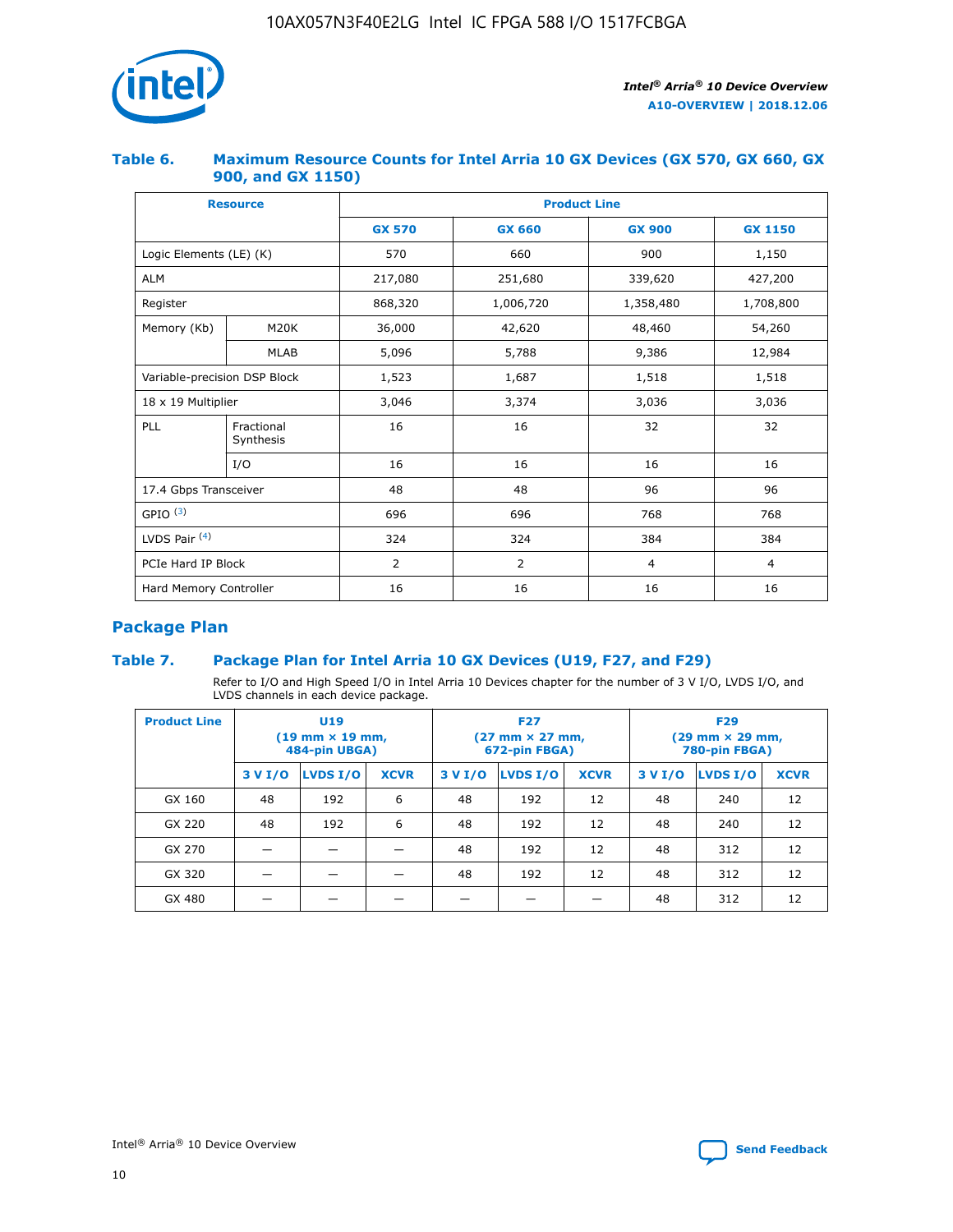

#### **Table 8. Package Plan for Intel Arria 10 GX Devices (F34, F35, NF40, and KF40)**

Refer to I/O and High Speed I/O in Intel Arria 10 Devices chapter for the number of 3 V I/O, LVDS I/O, and LVDS channels in each device package.

| <b>Product Line</b> | <b>F34</b><br>$(35 \text{ mm} \times 35 \text{ mm})$<br>1152-pin FBGA) |                    | <b>F35</b><br>$(35 \text{ mm} \times 35 \text{ mm})$<br><b>1152-pin FBGA)</b> |           | <b>KF40</b><br>$(40$ mm $\times$ 40 mm,<br>1517-pin FBGA) |             |           | <b>NF40</b><br>$(40$ mm $\times$ 40 mm,<br><b>1517-pin FBGA)</b> |             |            |                    |             |
|---------------------|------------------------------------------------------------------------|--------------------|-------------------------------------------------------------------------------|-----------|-----------------------------------------------------------|-------------|-----------|------------------------------------------------------------------|-------------|------------|--------------------|-------------|
|                     | 3V<br>I/O                                                              | <b>LVDS</b><br>I/O | <b>XCVR</b>                                                                   | 3V<br>I/O | <b>LVDS</b><br>I/O                                        | <b>XCVR</b> | 3V<br>I/O | <b>LVDS</b><br>I/O                                               | <b>XCVR</b> | 3 V<br>I/O | <b>LVDS</b><br>I/O | <b>XCVR</b> |
| GX 270              | 48                                                                     | 336                | 24                                                                            | 48        | 336                                                       | 24          |           |                                                                  |             |            |                    |             |
| GX 320              | 48                                                                     | 336                | 24                                                                            | 48        | 336                                                       | 24          |           |                                                                  |             |            |                    |             |
| GX 480              | 48                                                                     | 444                | 24                                                                            | 48        | 348                                                       | 36          |           |                                                                  |             |            |                    |             |
| GX 570              | 48                                                                     | 444                | 24                                                                            | 48        | 348                                                       | 36          | 96        | 600                                                              | 36          | 48         | 540                | 48          |
| GX 660              | 48                                                                     | 444                | 24                                                                            | 48        | 348                                                       | 36          | 96        | 600                                                              | 36          | 48         | 540                | 48          |
| GX 900              |                                                                        | 504                | 24                                                                            | -         |                                                           |             |           |                                                                  |             |            | 600                | 48          |
| GX 1150             |                                                                        | 504                | 24                                                                            |           |                                                           |             |           |                                                                  |             |            | 600                | 48          |

#### **Table 9. Package Plan for Intel Arria 10 GX Devices (RF40, NF45, SF45, and UF45)**

Refer to I/O and High Speed I/O in Intel Arria 10 Devices chapter for the number of 3 V I/O, LVDS I/O, and LVDS channels in each device package.

| <b>Product Line</b> | <b>RF40</b><br>$(40$ mm $\times$ 40 mm,<br>1517-pin FBGA) |                    | <b>NF45</b><br>$(45 \text{ mm} \times 45 \text{ mm})$<br><b>1932-pin FBGA)</b> |            |                    | <b>SF45</b><br>$(45 \text{ mm} \times 45 \text{ mm})$<br><b>1932-pin FBGA)</b> |            |                    | <b>UF45</b><br>$(45 \text{ mm} \times 45 \text{ mm})$<br><b>1932-pin FBGA)</b> |           |                    |             |
|---------------------|-----------------------------------------------------------|--------------------|--------------------------------------------------------------------------------|------------|--------------------|--------------------------------------------------------------------------------|------------|--------------------|--------------------------------------------------------------------------------|-----------|--------------------|-------------|
|                     | 3V<br>I/O                                                 | <b>LVDS</b><br>I/O | <b>XCVR</b>                                                                    | 3 V<br>I/O | <b>LVDS</b><br>I/O | <b>XCVR</b>                                                                    | 3 V<br>I/O | <b>LVDS</b><br>I/O | <b>XCVR</b>                                                                    | 3V<br>I/O | <b>LVDS</b><br>I/O | <b>XCVR</b> |
| GX 900              |                                                           | 342                | 66                                                                             | _          | 768                | 48                                                                             |            | 624                | 72                                                                             |           | 480                | 96          |
| GX 1150             |                                                           | 342                | 66                                                                             | _          | 768                | 48                                                                             |            | 624                | 72                                                                             |           | 480                | 96          |

#### **Related Information**

[I/O and High-Speed Differential I/O Interfaces in Intel Arria 10 Devices chapter, Intel](https://www.intel.com/content/www/us/en/programmable/documentation/sam1403482614086.html#sam1403482030321) [Arria 10 Device Handbook](https://www.intel.com/content/www/us/en/programmable/documentation/sam1403482614086.html#sam1403482030321)

Provides the number of 3 V and LVDS I/Os, and LVDS channels for each Intel Arria 10 device package.

## **Intel Arria 10 GT**

This section provides the available options, maximum resource counts, and package plan for the Intel Arria 10 GT devices.

The information in this section is correct at the time of publication. For the latest information and to get more details, refer to the Intel FPGA Product Selector.

#### **Related Information**

#### [Intel FPGA Product Selector](http://www.altera.com/products/selector/psg-selector.html)

Provides the latest information on Intel products.

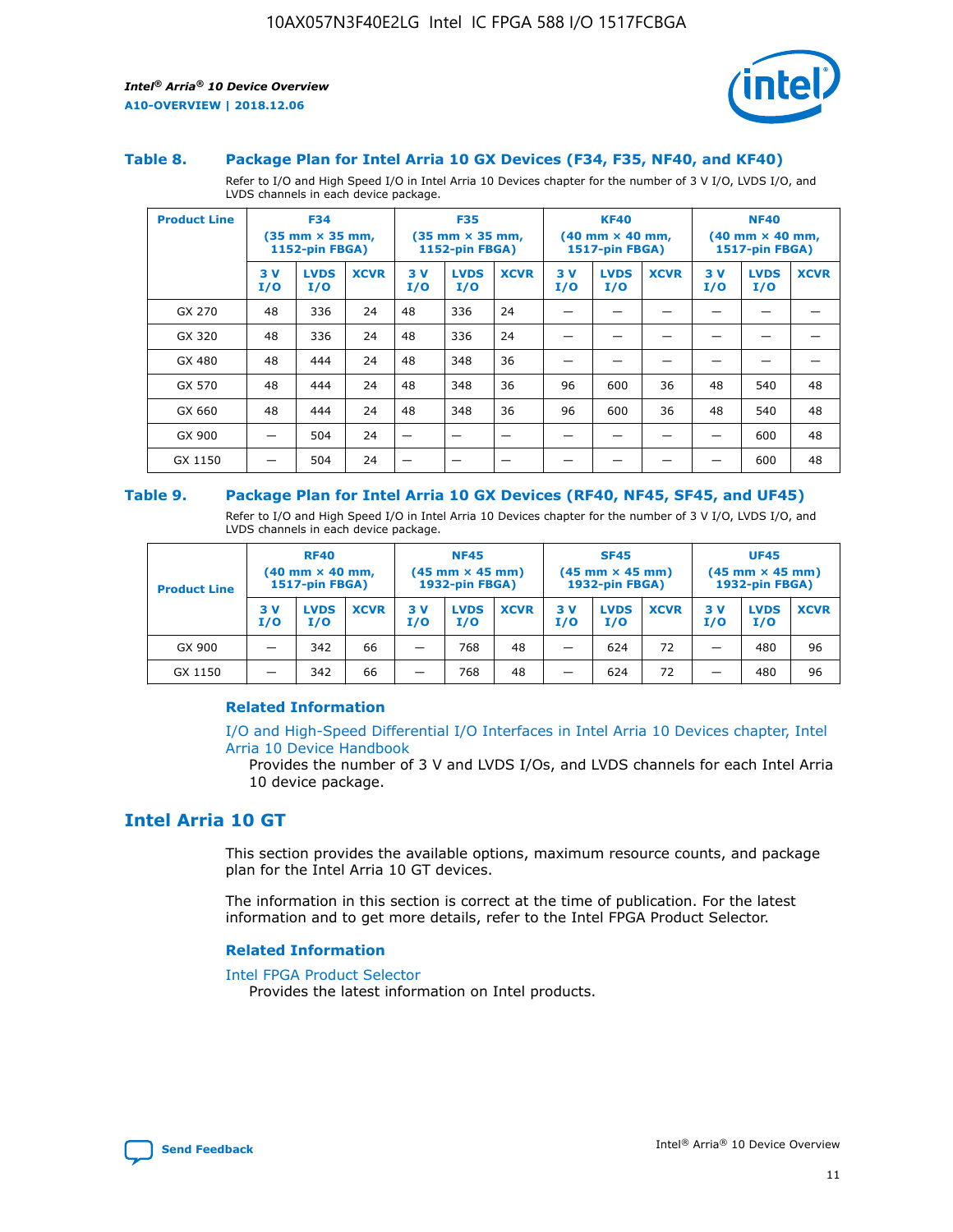

## **Available Options**

## **Figure 2. Sample Ordering Code and Available Options for Intel Arria 10 GT Devices**

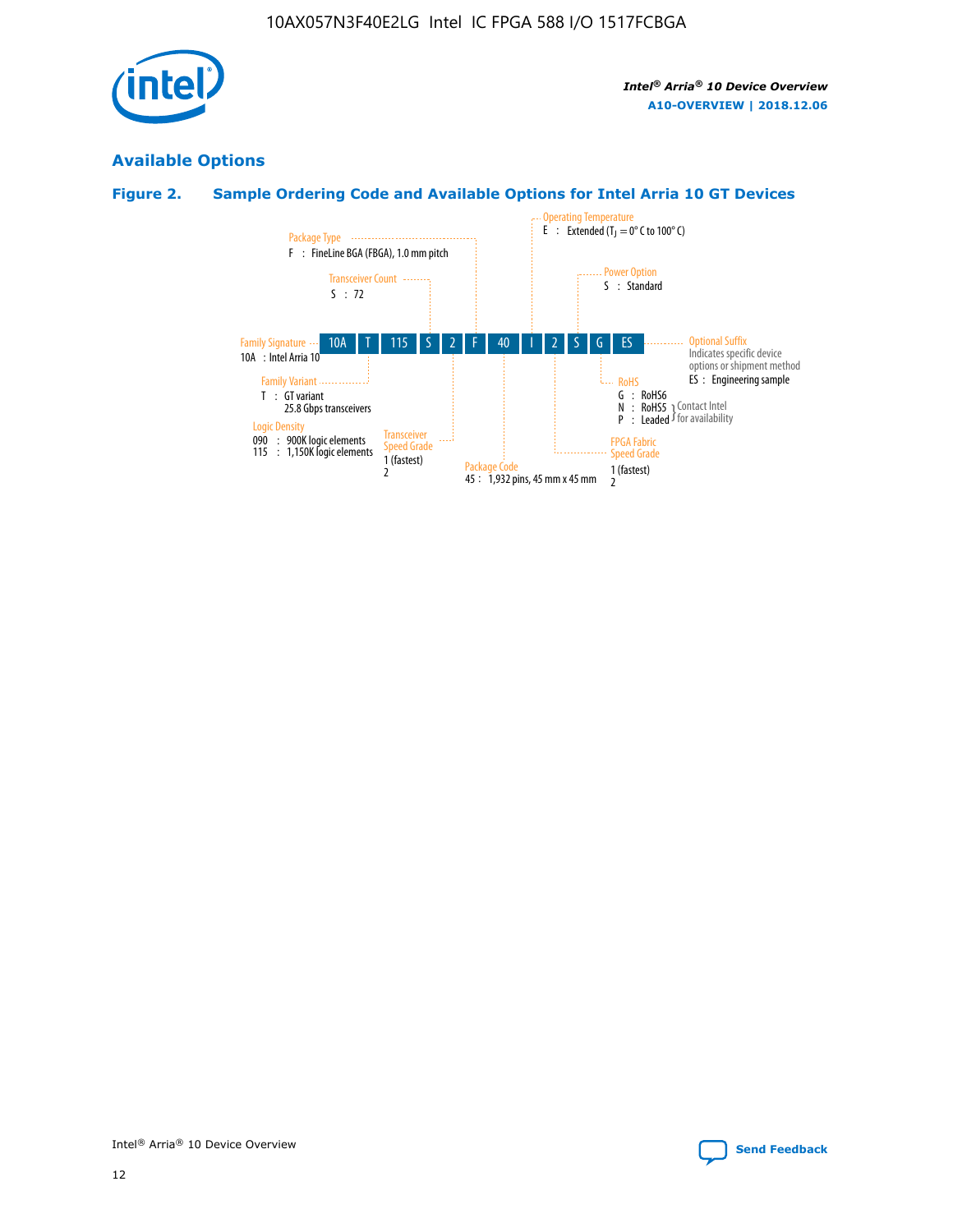

## **Maximum Resources**

#### **Table 10. Maximum Resource Counts for Intel Arria 10 GT Devices**

| <b>Resource</b>              |                      |                | <b>Product Line</b> |  |
|------------------------------|----------------------|----------------|---------------------|--|
|                              |                      | <b>GT 900</b>  | <b>GT 1150</b>      |  |
| Logic Elements (LE) (K)      |                      | 900            | 1,150               |  |
| <b>ALM</b>                   |                      | 339,620        | 427,200             |  |
| Register                     |                      | 1,358,480      | 1,708,800           |  |
| Memory (Kb)                  | M20K                 | 48,460         | 54,260              |  |
|                              | <b>MLAB</b>          | 9,386          | 12,984              |  |
| Variable-precision DSP Block |                      | 1,518          | 1,518               |  |
| 18 x 19 Multiplier           |                      | 3,036          | 3,036               |  |
| PLL                          | Fractional Synthesis | 32             | 32                  |  |
|                              | I/O                  | 16             | 16                  |  |
| Transceiver                  | 17.4 Gbps            | 72(5)          | 72(5)               |  |
|                              | 25.8 Gbps            | 6              | 6                   |  |
| GPIO <sup>(6)</sup>          |                      | 624            | 624                 |  |
| LVDS Pair $(7)$              |                      | 312            | 312                 |  |
| PCIe Hard IP Block           |                      | $\overline{4}$ | $\overline{4}$      |  |
| Hard Memory Controller       |                      | 16             | 16                  |  |

#### **Related Information**

#### [Intel Arria 10 GT Channel Usage](https://www.intel.com/content/www/us/en/programmable/documentation/nik1398707230472.html#nik1398707008178)

Configuring GT/GX channels in Intel Arria 10 GT devices.

## **Package Plan**

#### **Table 11. Package Plan for Intel Arria 10 GT Devices**

Refer to I/O and High Speed I/O in Intel Arria 10 Devices chapter for the number of 3 V I/O, LVDS I/O, and LVDS channels in each device package.

| <b>Product Line</b> | <b>SF45</b><br>(45 mm × 45 mm, 1932-pin FBGA) |                 |             |  |  |  |
|---------------------|-----------------------------------------------|-----------------|-------------|--|--|--|
|                     | 3 V I/O                                       | <b>LVDS I/O</b> | <b>XCVR</b> |  |  |  |
| GT 900              |                                               | 624             | 72          |  |  |  |
| GT 1150             |                                               | 624             | 72          |  |  |  |

<sup>(7)</sup> Each LVDS I/O pair can be used as differential input or output.



 $(5)$  If all 6 GT channels are in use, 12 of the GX channels are not usable.

<sup>(6)</sup> The number of GPIOs does not include transceiver I/Os. In the Intel Quartus Prime software, the number of user I/Os includes transceiver I/Os.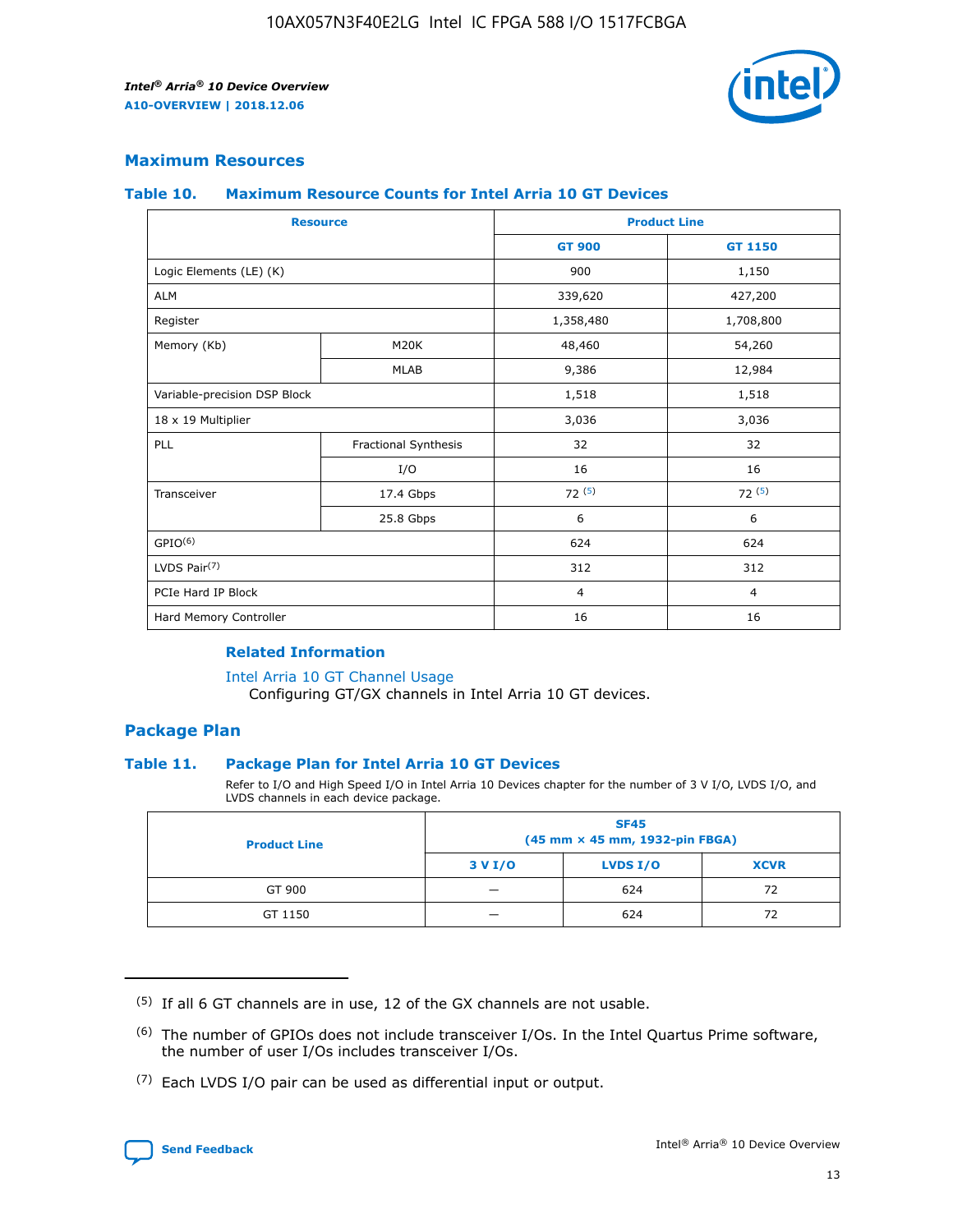

#### **Related Information**

[I/O and High-Speed Differential I/O Interfaces in Intel Arria 10 Devices chapter, Intel](https://www.intel.com/content/www/us/en/programmable/documentation/sam1403482614086.html#sam1403482030321) [Arria 10 Device Handbook](https://www.intel.com/content/www/us/en/programmable/documentation/sam1403482614086.html#sam1403482030321)

Provides the number of 3 V and LVDS I/Os, and LVDS channels for each Intel Arria 10 device package.

## **Intel Arria 10 SX**

This section provides the available options, maximum resource counts, and package plan for the Intel Arria 10 SX devices.

The information in this section is correct at the time of publication. For the latest information and to get more details, refer to the Intel FPGA Product Selector.

#### **Related Information**

[Intel FPGA Product Selector](http://www.altera.com/products/selector/psg-selector.html) Provides the latest information on Intel products.

#### **Available Options**

#### **Figure 3. Sample Ordering Code and Available Options for Intel Arria 10 SX Devices**



#### **Related Information**

[Transceiver Performance for Intel Arria 10 GX/SX Devices](https://www.intel.com/content/www/us/en/programmable/documentation/mcn1413182292568.html#mcn1413213965502) Provides more information about the transceiver speed grade.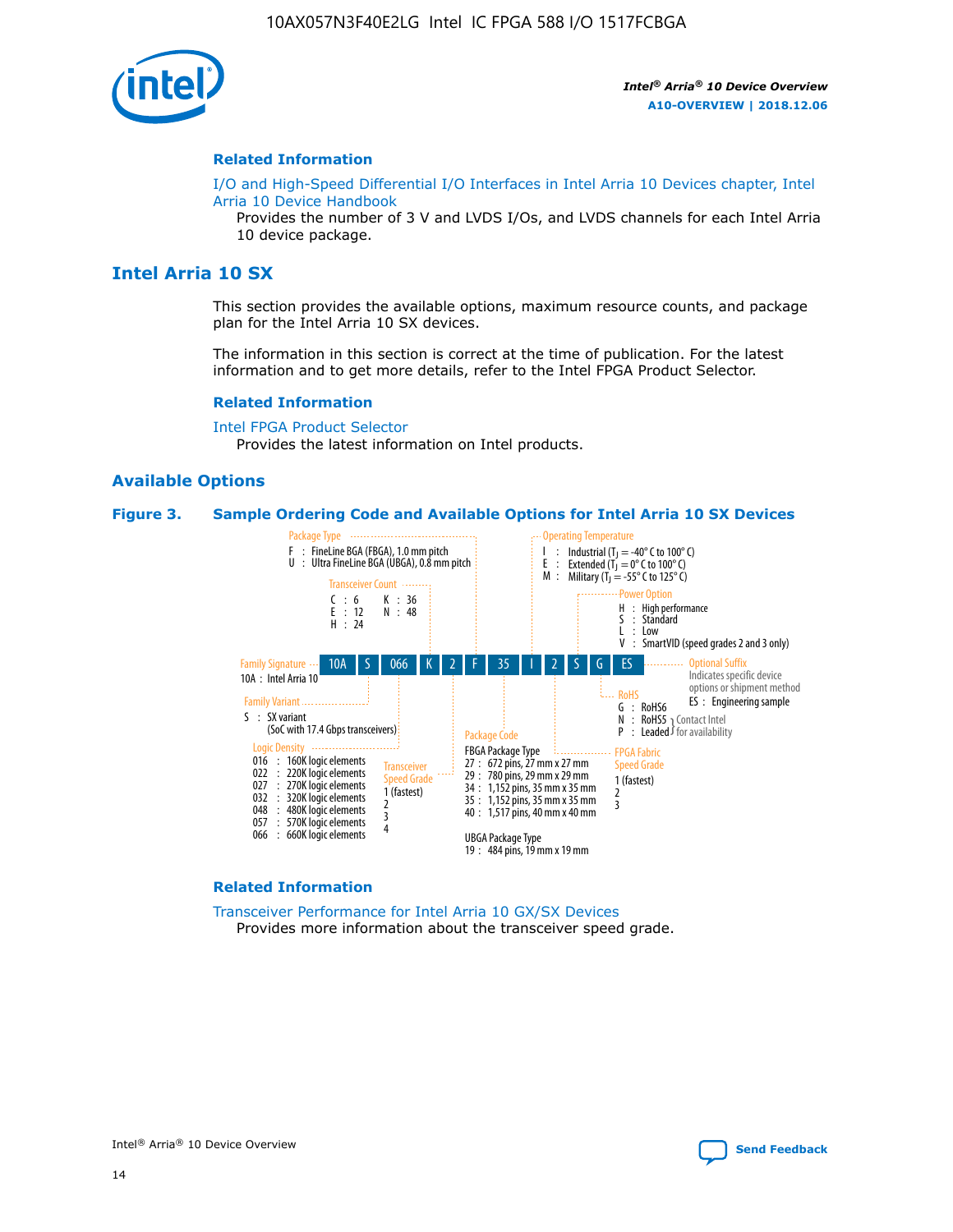

## **Maximum Resources**

#### **Table 12. Maximum Resource Counts for Intel Arria 10 SX Devices**

| <b>Resource</b>                   |                         | <b>Product Line</b> |               |                |                |                |                |                |  |  |  |
|-----------------------------------|-------------------------|---------------------|---------------|----------------|----------------|----------------|----------------|----------------|--|--|--|
|                                   |                         | <b>SX 160</b>       | <b>SX 220</b> | <b>SX 270</b>  | <b>SX 320</b>  | <b>SX 480</b>  | <b>SX 570</b>  | <b>SX 660</b>  |  |  |  |
| Logic Elements (LE) (K)           |                         | 160                 | 220           | 270            | 320            | 480            | 570            | 660            |  |  |  |
| <b>ALM</b>                        |                         | 61,510              | 80,330        | 101,620        | 119,900        | 183,590        | 217,080        | 251,680        |  |  |  |
| Register                          |                         | 246,040             | 321,320       | 406,480        | 479,600        | 734,360        | 868,320        | 1,006,720      |  |  |  |
| Memory (Kb)                       | M <sub>20</sub> K       | 8,800               | 11,740        | 15,000         | 17,820         | 28,620         | 36,000         | 42,620         |  |  |  |
|                                   | <b>MLAB</b>             | 1,050               | 1,690         | 2,452          | 2,727          | 4,164          | 5,096          | 5,788          |  |  |  |
| Variable-precision DSP Block      |                         | 156                 | 192           | 830            | 985            | 1,368          | 1,523          | 1,687          |  |  |  |
| 18 x 19 Multiplier                |                         | 312                 | 384           | 1,660          | 1,970          | 2,736          | 3,046          | 3,374          |  |  |  |
| PLL                               | Fractional<br>Synthesis | 6                   | 6             | 8              | 8              | 12             | 16             | 16             |  |  |  |
|                                   | I/O                     | 6                   | 6             | 8              | 8              | 12             | 16             | 16             |  |  |  |
| 17.4 Gbps Transceiver             |                         | 12                  | 12            | 24             | 24             | 36             | 48             | 48             |  |  |  |
| GPIO <sup>(8)</sup>               |                         | 288                 | 288           | 384            | 384            | 492            | 696            | 696            |  |  |  |
| LVDS Pair $(9)$                   |                         | 120                 | 120           | 168            | 168            | 174            | 324            | 324            |  |  |  |
| PCIe Hard IP Block                |                         | $\mathbf{1}$        | $\mathbf{1}$  | $\overline{2}$ | $\overline{2}$ | $\overline{2}$ | $\overline{2}$ | $\overline{2}$ |  |  |  |
| Hard Memory Controller            |                         | 6                   | 6             | 8              | 8              | 12             | 16             | 16             |  |  |  |
| ARM Cortex-A9 MPCore<br>Processor |                         | Yes                 | Yes           | Yes            | Yes            | Yes            | Yes            | <b>Yes</b>     |  |  |  |

## **Package Plan**

#### **Table 13. Package Plan for Intel Arria 10 SX Devices (U19, F27, F29, and F34)**

Refer to I/O and High Speed I/O in Intel Arria 10 Devices chapter for the number of 3 V I/O, LVDS I/O, and LVDS channels in each device package.

| <b>Product Line</b> | U <sub>19</sub><br>$(19 \text{ mm} \times 19 \text{ mm})$<br>484-pin UBGA) |                    | <b>F27</b><br>$(27 \text{ mm} \times 27 \text{ mm})$<br>672-pin FBGA) |           | <b>F29</b><br>$(29 \text{ mm} \times 29 \text{ mm})$<br>780-pin FBGA) |             |            | <b>F34</b><br>$(35 \text{ mm} \times 35 \text{ mm})$<br><b>1152-pin FBGA)</b> |             |           |                    |             |
|---------------------|----------------------------------------------------------------------------|--------------------|-----------------------------------------------------------------------|-----------|-----------------------------------------------------------------------|-------------|------------|-------------------------------------------------------------------------------|-------------|-----------|--------------------|-------------|
|                     | 3V<br>I/O                                                                  | <b>LVDS</b><br>I/O | <b>XCVR</b>                                                           | 3V<br>I/O | <b>LVDS</b><br>I/O                                                    | <b>XCVR</b> | 3 V<br>I/O | <b>LVDS</b><br>I/O                                                            | <b>XCVR</b> | 3V<br>I/O | <b>LVDS</b><br>I/O | <b>XCVR</b> |
| SX 160              | 48                                                                         | 144                | 6                                                                     | 48        | 192                                                                   | 12          | 48         | 240                                                                           | 12          | –         |                    |             |
| SX 220              | 48                                                                         | 144                | 6                                                                     | 48        | 192                                                                   | 12          | 48         | 240                                                                           | 12          |           |                    |             |
| SX 270              |                                                                            |                    |                                                                       | 48        | 192                                                                   | 12          | 48         | 312                                                                           | 12          | 48        | 336                | 24          |
| SX 320              |                                                                            |                    |                                                                       | 48        | 192                                                                   | 12          | 48         | 312                                                                           | 12          | 48        | 336                | 24          |
|                     | continued                                                                  |                    |                                                                       |           |                                                                       |             |            |                                                                               |             |           |                    |             |

 $(8)$  The number of GPIOs does not include transceiver I/Os. In the Intel Quartus Prime software, the number of user I/Os includes transceiver I/Os.

 $(9)$  Each LVDS I/O pair can be used as differential input or output.

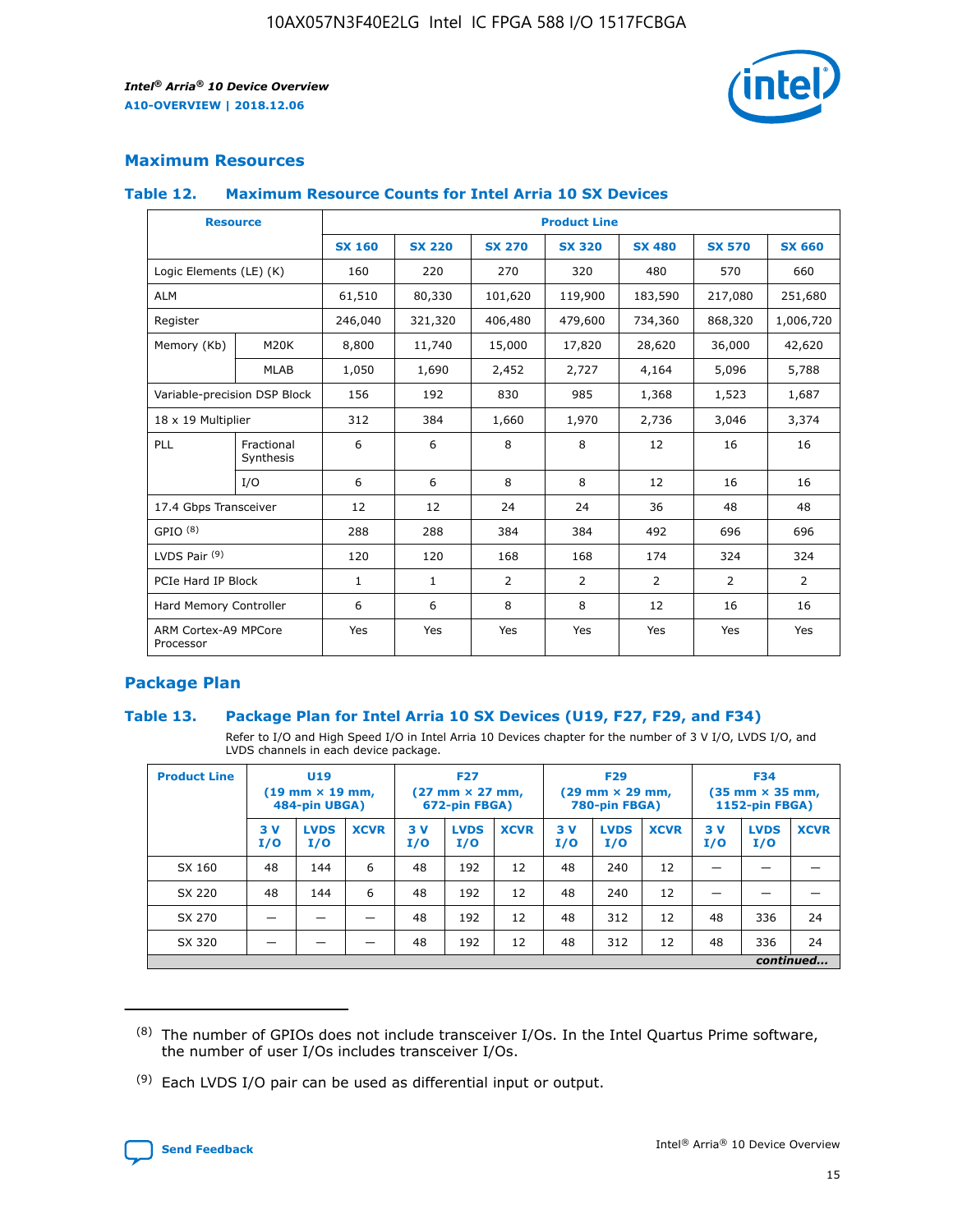

| <b>Product Line</b> | U <sub>19</sub><br>$(19 \text{ mm} \times 19 \text{ mm})$<br>484-pin UBGA) |                    | <b>F27</b><br>$(27 \text{ mm} \times 27 \text{ mm})$<br>672-pin FBGA) |           | <b>F29</b><br>$(29 \text{ mm} \times 29 \text{ mm})$<br>780-pin FBGA) |             |           | <b>F34</b><br>$(35$ mm $\times$ 35 mm,<br><b>1152-pin FBGA)</b> |             |           |                    |             |
|---------------------|----------------------------------------------------------------------------|--------------------|-----------------------------------------------------------------------|-----------|-----------------------------------------------------------------------|-------------|-----------|-----------------------------------------------------------------|-------------|-----------|--------------------|-------------|
|                     | 3V<br>I/O                                                                  | <b>LVDS</b><br>I/O | <b>XCVR</b>                                                           | 3V<br>I/O | <b>LVDS</b><br>I/O                                                    | <b>XCVR</b> | 3V<br>I/O | <b>LVDS</b><br>I/O                                              | <b>XCVR</b> | 3V<br>I/O | <b>LVDS</b><br>I/O | <b>XCVR</b> |
| SX 480              |                                                                            |                    |                                                                       |           |                                                                       |             | 48        | 312                                                             | 12          | 48        | 444                | 24          |
| SX 570              |                                                                            |                    |                                                                       |           |                                                                       |             |           |                                                                 |             | 48        | 444                | 24          |
| SX 660              |                                                                            |                    |                                                                       |           |                                                                       |             |           |                                                                 |             | 48        | 444                | 24          |

## **Table 14. Package Plan for Intel Arria 10 SX Devices (F35, KF40, and NF40)**

Refer to I/O and High Speed I/O in Intel Arria 10 Devices chapter for the number of 3 V I/O, LVDS I/O, and LVDS channels in each device package.

| <b>Product Line</b> | <b>F35</b><br>$(35 \text{ mm} \times 35 \text{ mm})$<br><b>1152-pin FBGA)</b> |          |             |                                           | <b>KF40</b><br>(40 mm × 40 mm,<br>1517-pin FBGA) |    | <b>NF40</b><br>$(40 \text{ mm} \times 40 \text{ mm})$<br>1517-pin FBGA) |          |             |  |
|---------------------|-------------------------------------------------------------------------------|----------|-------------|-------------------------------------------|--------------------------------------------------|----|-------------------------------------------------------------------------|----------|-------------|--|
|                     | 3 V I/O                                                                       | LVDS I/O | <b>XCVR</b> | <b>LVDS I/O</b><br><b>XCVR</b><br>3 V I/O |                                                  |    | 3 V I/O                                                                 | LVDS I/O | <b>XCVR</b> |  |
| SX 270              | 48                                                                            | 336      | 24          |                                           |                                                  |    |                                                                         |          |             |  |
| SX 320              | 48                                                                            | 336      | 24          |                                           |                                                  |    |                                                                         |          |             |  |
| SX 480              | 48                                                                            | 348      | 36          |                                           |                                                  |    |                                                                         |          |             |  |
| SX 570              | 48                                                                            | 348      | 36          | 96<br>36<br>600                           |                                                  | 48 | 540                                                                     | 48       |             |  |
| SX 660              | 48                                                                            | 348      | 36          | 96                                        | 600                                              | 36 | 48                                                                      | 540      | 48          |  |

## **Related Information**

[I/O and High-Speed Differential I/O Interfaces in Intel Arria 10 Devices chapter, Intel](https://www.intel.com/content/www/us/en/programmable/documentation/sam1403482614086.html#sam1403482030321) [Arria 10 Device Handbook](https://www.intel.com/content/www/us/en/programmable/documentation/sam1403482614086.html#sam1403482030321)

Provides the number of 3 V and LVDS I/Os, and LVDS channels for each Intel Arria 10 device package.

Intel<sup>®</sup> Arria<sup>®</sup> 10 Device Overview **[Send Feedback](mailto:FPGAtechdocfeedback@intel.com?subject=Feedback%20on%20Intel%20Arria%2010%20Device%20Overview%20(A10-OVERVIEW%202018.12.06)&body=We%20appreciate%20your%20feedback.%20In%20your%20comments,%20also%20specify%20the%20page%20number%20or%20paragraph.%20Thank%20you.)** Send Feedback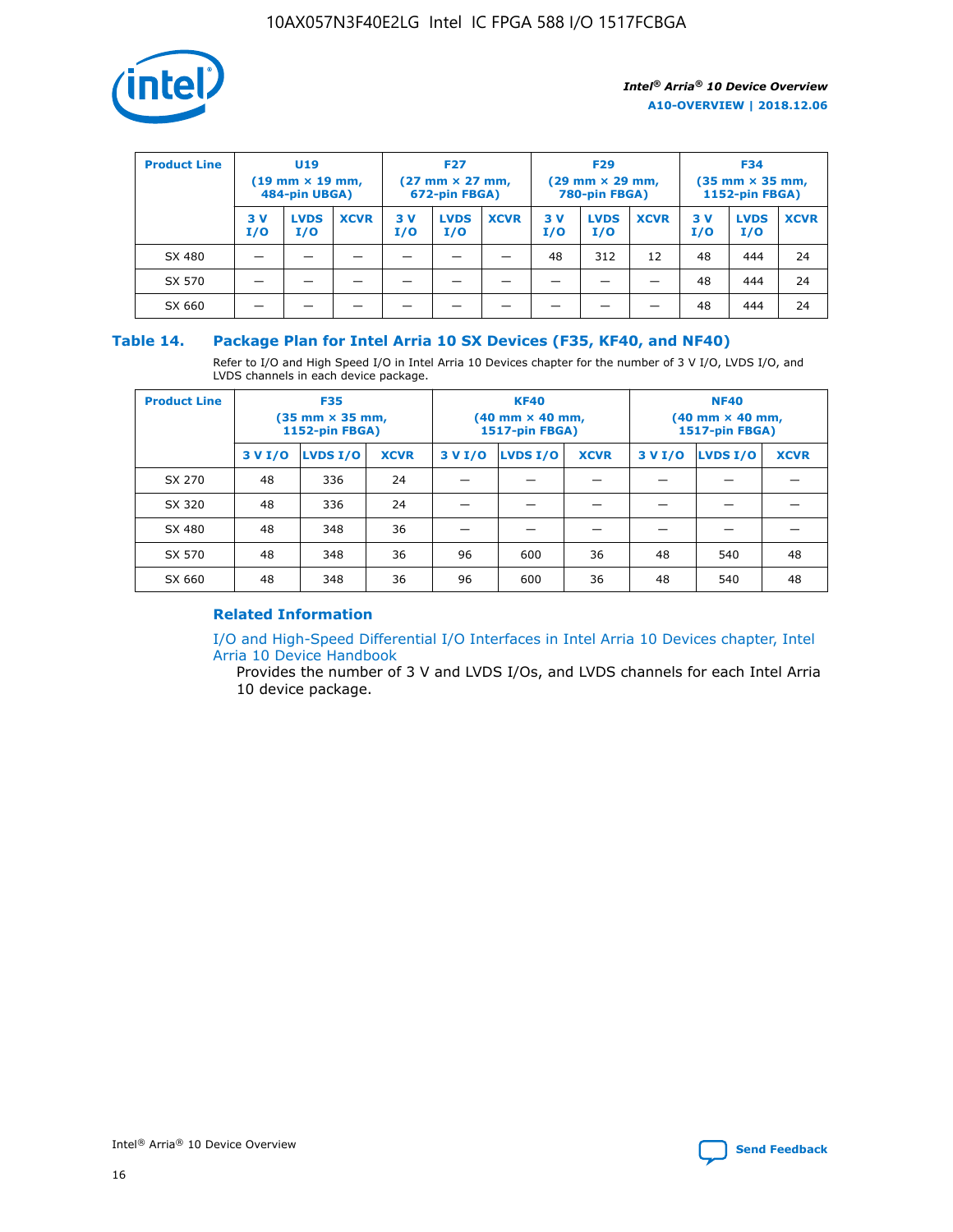

# **I/O Vertical Migration for Intel Arria 10 Devices**

#### **Figure 4. Migration Capability Across Intel Arria 10 Product Lines**

- The arrows indicate the migration paths. The devices included in each vertical migration path are shaded. Devices with fewer resources in the same path have lighter shades.
- To achieve the full I/O migration across product lines in the same migration path, restrict I/Os and transceivers usage to match the product line with the lowest I/O and transceiver counts.
- An LVDS I/O bank in the source device may be mapped to a 3 V I/O bank in the target device. To use memory interface clock frequency higher than 533 MHz, assign external memory interface pins only to banks that are LVDS I/O in both devices.
- There may be nominal 0.15 mm package height difference between some product lines in the same package type.
	- **Variant Product Line Package U19 F27 F29 F34 F35 KF40 NF40 RF40 NF45 SF45 UF45** Intel® Arria® 10 GX GX 160 GX 220 GX 270 GX 320 GX 480 GX 570 GX 660 GX 900 GX 1150 Intel Arria 10 GT GT 900 GT 1150 Intel Arria 10 SX SX 160 SX 220 SX 270 SX 320 SX 480 SX 570 SX 660
- Some migration paths are not shown in the Intel Quartus Prime software **Pin Migration View**.

*Note:* To verify the pin migration compatibility, use the **Pin Migration View** window in the Intel Quartus Prime software Pin Planner.

# **Adaptive Logic Module**

Intel Arria 10 devices use a 20 nm ALM as the basic building block of the logic fabric.

The ALM architecture is the same as the previous generation FPGAs, allowing for efficient implementation of logic functions and easy conversion of IP between the device generations.

The ALM, as shown in following figure, uses an 8-input fracturable look-up table (LUT) with four dedicated registers to help improve timing closure in register-rich designs and achieve an even higher design packing capability than the traditional two-register per LUT architecture.

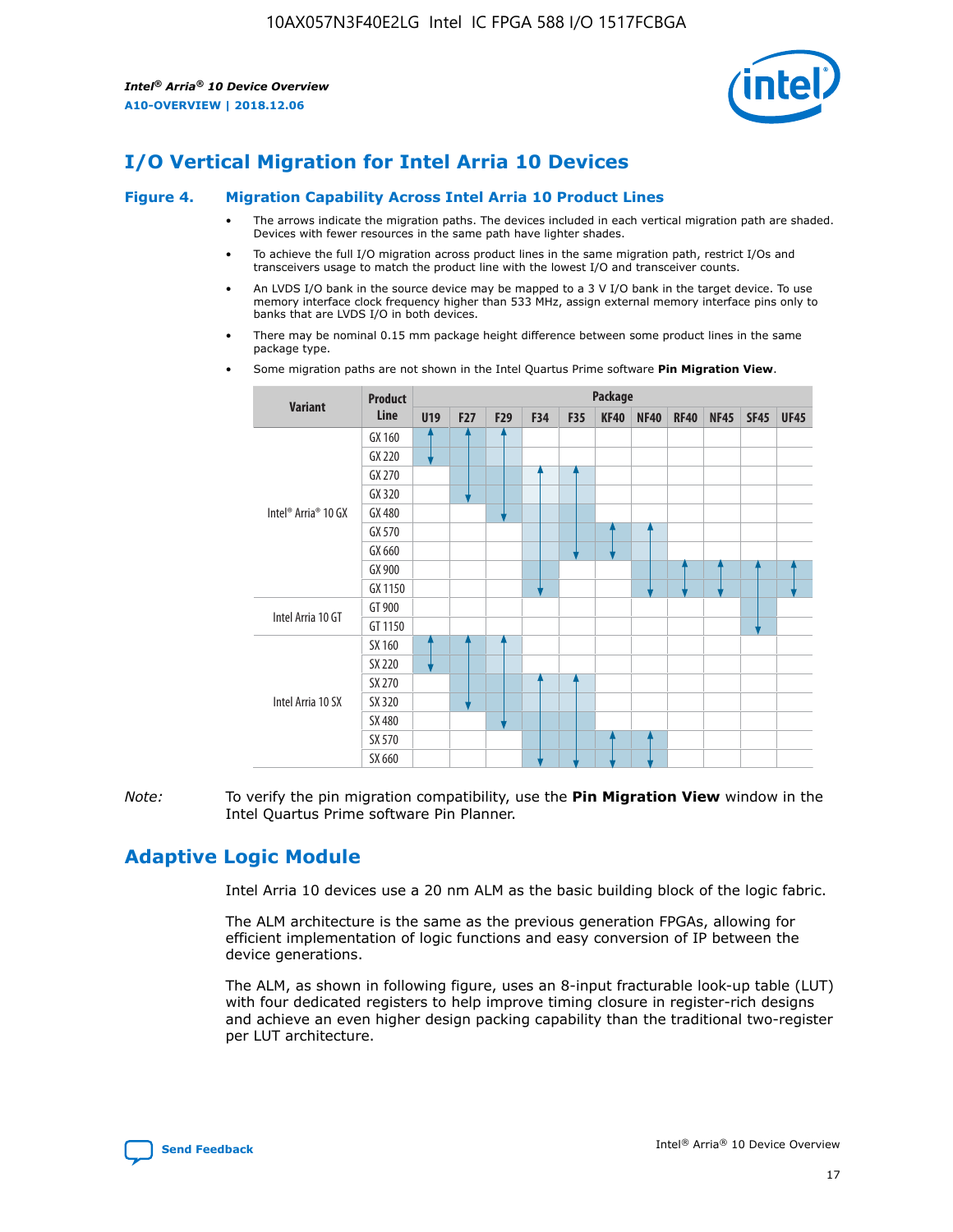

**Figure 5. ALM for Intel Arria 10 Devices**



The Intel Quartus Prime software optimizes your design according to the ALM logic structure and automatically maps legacy designs into the Intel Arria 10 ALM architecture.

## **Variable-Precision DSP Block**

The Intel Arria 10 variable precision DSP blocks support fixed-point arithmetic and floating-point arithmetic.

Features for fixed-point arithmetic:

- High-performance, power-optimized, and fully registered multiplication operations
- 18-bit and 27-bit word lengths
- Two 18 x 19 multipliers or one 27 x 27 multiplier per DSP block
- Built-in addition, subtraction, and 64-bit double accumulation register to combine multiplication results
- Cascading 19-bit or 27-bit when pre-adder is disabled and cascading 18-bit when pre-adder is used to form the tap-delay line for filtering applications
- Cascading 64-bit output bus to propagate output results from one block to the next block without external logic support
- Hard pre-adder supported in 19-bit and 27-bit modes for symmetric filters
- Internal coefficient register bank in both 18-bit and 27-bit modes for filter implementation
- 18-bit and 27-bit systolic finite impulse response (FIR) filters with distributed output adder
- Biased rounding support

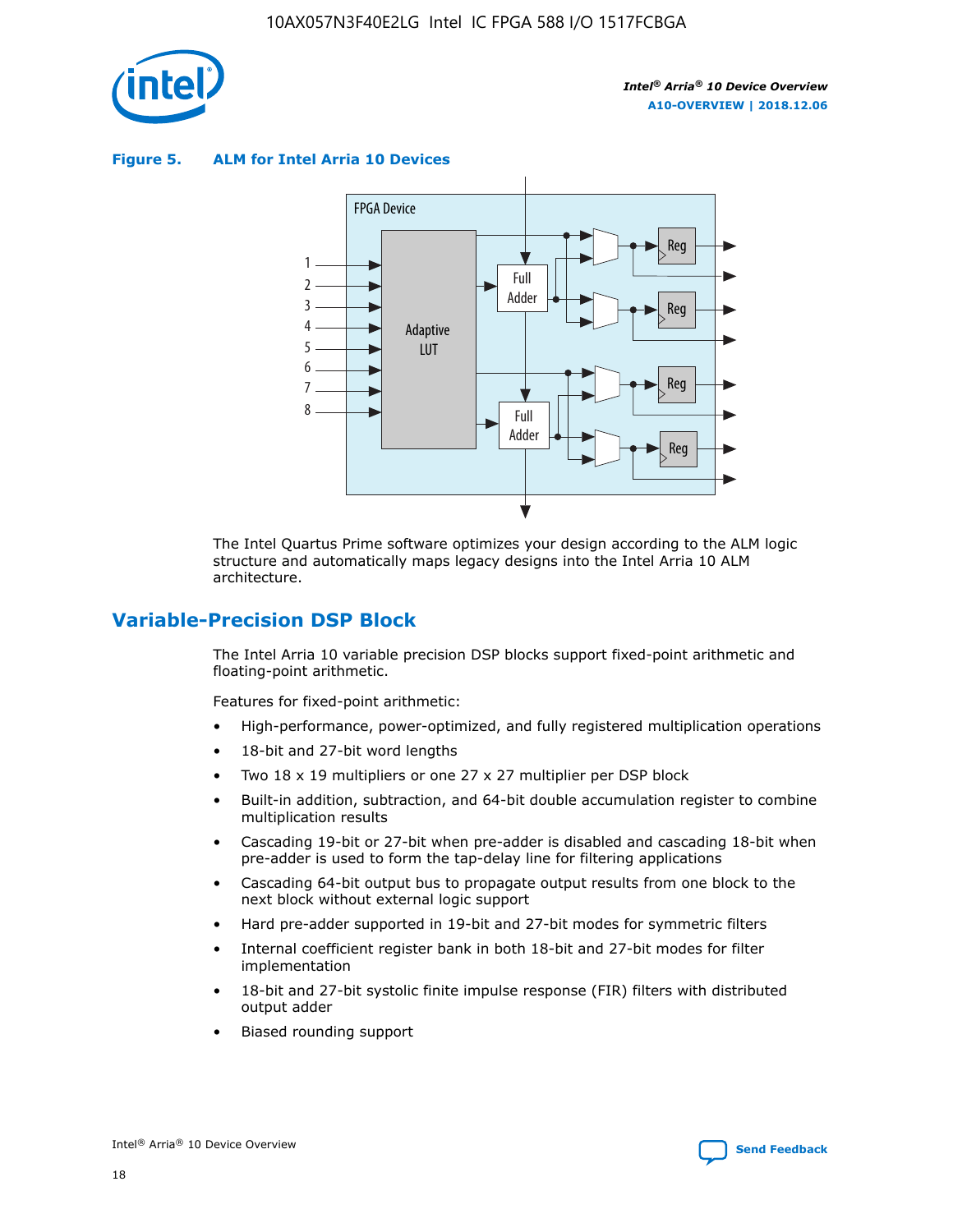

Features for floating-point arithmetic:

- A completely hardened architecture that supports multiplication, addition, subtraction, multiply-add, and multiply-subtract
- Multiplication with accumulation capability and a dynamic accumulator reset control
- Multiplication with cascade summation capability
- Multiplication with cascade subtraction capability
- Complex multiplication
- Direct vector dot product
- Systolic FIR filter

#### **Table 15. Variable-Precision DSP Block Configurations for Intel Arria 10 Devices**

| <b>Usage Example</b>                                       | <b>Multiplier Size (Bit)</b>    | <b>DSP Block Resources</b> |
|------------------------------------------------------------|---------------------------------|----------------------------|
| Medium precision fixed point                               | Two 18 x 19                     |                            |
| High precision fixed or Single precision<br>floating point | One 27 x 27                     |                            |
| Fixed point FFTs                                           | One 19 x 36 with external adder |                            |
| Very high precision fixed point                            | One 36 x 36 with external adder |                            |
| Double precision floating point                            | One 54 x 54 with external adder | 4                          |

#### **Table 16. Resources for Fixed-Point Arithmetic in Intel Arria 10 Devices**

The table lists the variable-precision DSP resources by bit precision for each Intel Arria 10 device.

| <b>Variant</b>        | <b>Product Line</b> | <b>Variable-</b><br>precision<br><b>DSP Block</b> | <b>Independent Input and Output</b><br><b>Multiplications Operator</b> |                                     | 18 x 19<br><b>Multiplier</b><br><b>Adder Sum</b> | $18 \times 18$<br><b>Multiplier</b><br><b>Adder</b> |
|-----------------------|---------------------|---------------------------------------------------|------------------------------------------------------------------------|-------------------------------------|--------------------------------------------------|-----------------------------------------------------|
|                       |                     |                                                   | 18 x 19<br><b>Multiplier</b>                                           | $27 \times 27$<br><b>Multiplier</b> | <b>Mode</b>                                      | <b>Summed with</b><br>36 bit Input                  |
| AIntel Arria 10<br>GX | GX 160              | 156                                               | 312                                                                    | 156                                 | 156                                              | 156                                                 |
|                       | GX 220              | 192                                               | 384                                                                    | 192                                 | 192                                              | 192                                                 |
|                       | GX 270              | 830                                               | 1,660                                                                  | 830                                 | 830                                              | 830                                                 |
|                       | GX 320              | 984                                               | 1,968                                                                  | 984                                 | 984                                              | 984                                                 |
|                       | GX 480              | 1,368                                             | 2,736                                                                  | 1,368                               | 1,368                                            | 1,368                                               |
|                       | GX 570              | 1,523                                             | 3,046                                                                  | 1,523                               | 1,523                                            | 1,523                                               |
|                       | GX 660              | 1,687                                             | 3,374                                                                  | 1,687                               | 1,687                                            | 1,687                                               |
|                       | GX 900              | 1,518                                             | 3,036                                                                  | 1,518                               | 1,518                                            | 1,518                                               |
|                       | GX 1150             | 1,518                                             | 3,036                                                                  | 1,518                               | 1,518                                            | 1,518                                               |
| Intel Arria 10        | GT 900              | 1,518                                             | 3,036                                                                  | 1,518                               | 1,518                                            | 1,518                                               |
| GT                    | GT 1150             | 1,518                                             | 3,036                                                                  | 1,518                               | 1,518                                            | 1,518                                               |
| Intel Arria 10        | SX 160              | 156                                               | 312                                                                    | 156                                 | 156                                              | 156                                                 |
| <b>SX</b>             | SX 220<br>192       |                                                   | 384                                                                    | 192                                 | 192                                              | 192                                                 |
|                       | SX 270              | 830                                               | 830<br>1,660                                                           |                                     | 830                                              | 830                                                 |
|                       |                     |                                                   |                                                                        |                                     |                                                  | continued                                           |

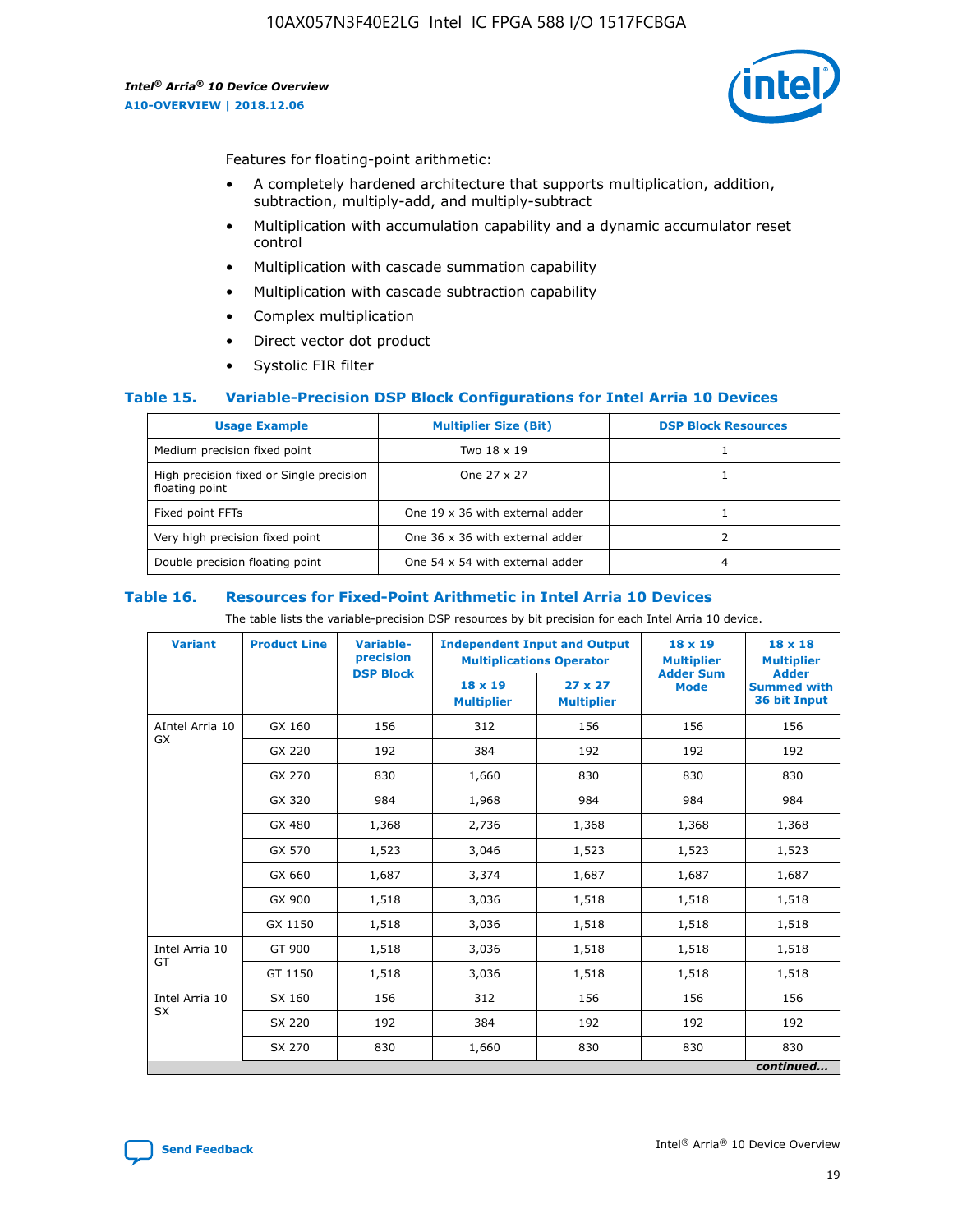

| <b>Variant</b> | <b>Product Line</b> | Variable-<br>precision | <b>Independent Input and Output</b><br><b>Multiplications Operator</b> |                                     | $18 \times 19$<br><b>Multiplier</b> | $18 \times 18$<br><b>Multiplier</b><br><b>Adder</b> |  |
|----------------|---------------------|------------------------|------------------------------------------------------------------------|-------------------------------------|-------------------------------------|-----------------------------------------------------|--|
|                |                     | <b>DSP Block</b>       | $18 \times 19$<br><b>Multiplier</b>                                    | $27 \times 27$<br><b>Multiplier</b> | <b>Adder Sum</b><br><b>Mode</b>     | <b>Summed with</b><br>36 bit Input                  |  |
|                | SX 320              | 984                    | 1,968                                                                  | 984                                 | 984                                 | 984                                                 |  |
|                | SX 480              | 1,368                  | 2,736                                                                  | 1,368                               | 1,368                               | 1,368                                               |  |
|                | SX 570              | 1,523                  | 3,046                                                                  | 1,523                               | 1,523                               | 1,523                                               |  |
|                | SX 660              | 1,687                  | 3,374                                                                  | 1,687                               | 1,687                               | 1,687                                               |  |

## **Table 17. Resources for Floating-Point Arithmetic in Intel Arria 10 Devices**

The table lists the variable-precision DSP resources by bit precision for each Intel Arria 10 device.

| <b>Variant</b> | <b>Product Line</b> | <b>Variable-</b><br>precision<br><b>DSP Block</b> | <b>Single</b><br><b>Precision</b><br><b>Floating-Point</b><br><b>Multiplication</b><br><b>Mode</b> | <b>Single-Precision</b><br><b>Floating-Point</b><br><b>Adder Mode</b> | Single-<br><b>Precision</b><br><b>Floating-Point</b><br><b>Multiply</b><br><b>Accumulate</b><br><b>Mode</b> | <b>Peak</b><br><b>Giga Floating-</b><br><b>Point</b><br><b>Operations</b><br>per Second<br>(GFLOPs) |
|----------------|---------------------|---------------------------------------------------|----------------------------------------------------------------------------------------------------|-----------------------------------------------------------------------|-------------------------------------------------------------------------------------------------------------|-----------------------------------------------------------------------------------------------------|
| Intel Arria 10 | GX 160              | 156                                               | 156                                                                                                | 156                                                                   | 156                                                                                                         | 140                                                                                                 |
| GX             | GX 220              | 192                                               | 192                                                                                                | 192                                                                   | 192                                                                                                         | 173                                                                                                 |
|                | GX 270              | 830                                               | 830                                                                                                | 830                                                                   | 830                                                                                                         | 747                                                                                                 |
|                | GX 320              | 984                                               | 984                                                                                                | 984                                                                   | 984                                                                                                         | 886                                                                                                 |
|                | GX 480              | 1,369                                             | 1,368                                                                                              | 1,368                                                                 | 1,368                                                                                                       | 1,231                                                                                               |
|                | GX 570              | 1,523                                             | 1,523                                                                                              | 1,523                                                                 | 1,523                                                                                                       | 1,371                                                                                               |
|                | GX 660              | 1,687                                             | 1,687                                                                                              | 1,687                                                                 | 1,687                                                                                                       | 1,518                                                                                               |
|                | GX 900              | 1,518                                             | 1,518                                                                                              | 1,518                                                                 | 1,518                                                                                                       | 1,366                                                                                               |
|                | GX 1150             | 1,518                                             | 1,518                                                                                              | 1,518                                                                 | 1,518                                                                                                       | 1,366                                                                                               |
| Intel Arria 10 | GT 900              | 1,518                                             | 1,518                                                                                              | 1,518                                                                 | 1,518                                                                                                       | 1,366                                                                                               |
| GT             | GT 1150             | 1,518                                             | 1,518                                                                                              | 1,518                                                                 | 1,518                                                                                                       | 1,366                                                                                               |
| Intel Arria 10 | SX 160              | 156                                               | 156                                                                                                | 156                                                                   | 156                                                                                                         | 140                                                                                                 |
| <b>SX</b>      | SX 220              | 192                                               | 192                                                                                                | 192                                                                   | 192                                                                                                         | 173                                                                                                 |
|                | SX 270              | 830                                               | 830                                                                                                | 830                                                                   | 830                                                                                                         | 747                                                                                                 |
|                | SX 320              | 984                                               | 984                                                                                                | 984                                                                   | 984                                                                                                         | 886                                                                                                 |
|                | SX 480              | 1,369                                             | 1,368                                                                                              | 1,368                                                                 | 1,368                                                                                                       | 1,231                                                                                               |
|                | SX 570              | 1,523                                             | 1,523                                                                                              | 1,523                                                                 | 1,523                                                                                                       | 1,371                                                                                               |
|                | SX 660              | 1,687                                             | 1,687                                                                                              | 1,687                                                                 | 1,687                                                                                                       | 1,518                                                                                               |

# **Embedded Memory Blocks**

The embedded memory blocks in the devices are flexible and designed to provide an optimal amount of small- and large-sized memory arrays to fit your design requirements.

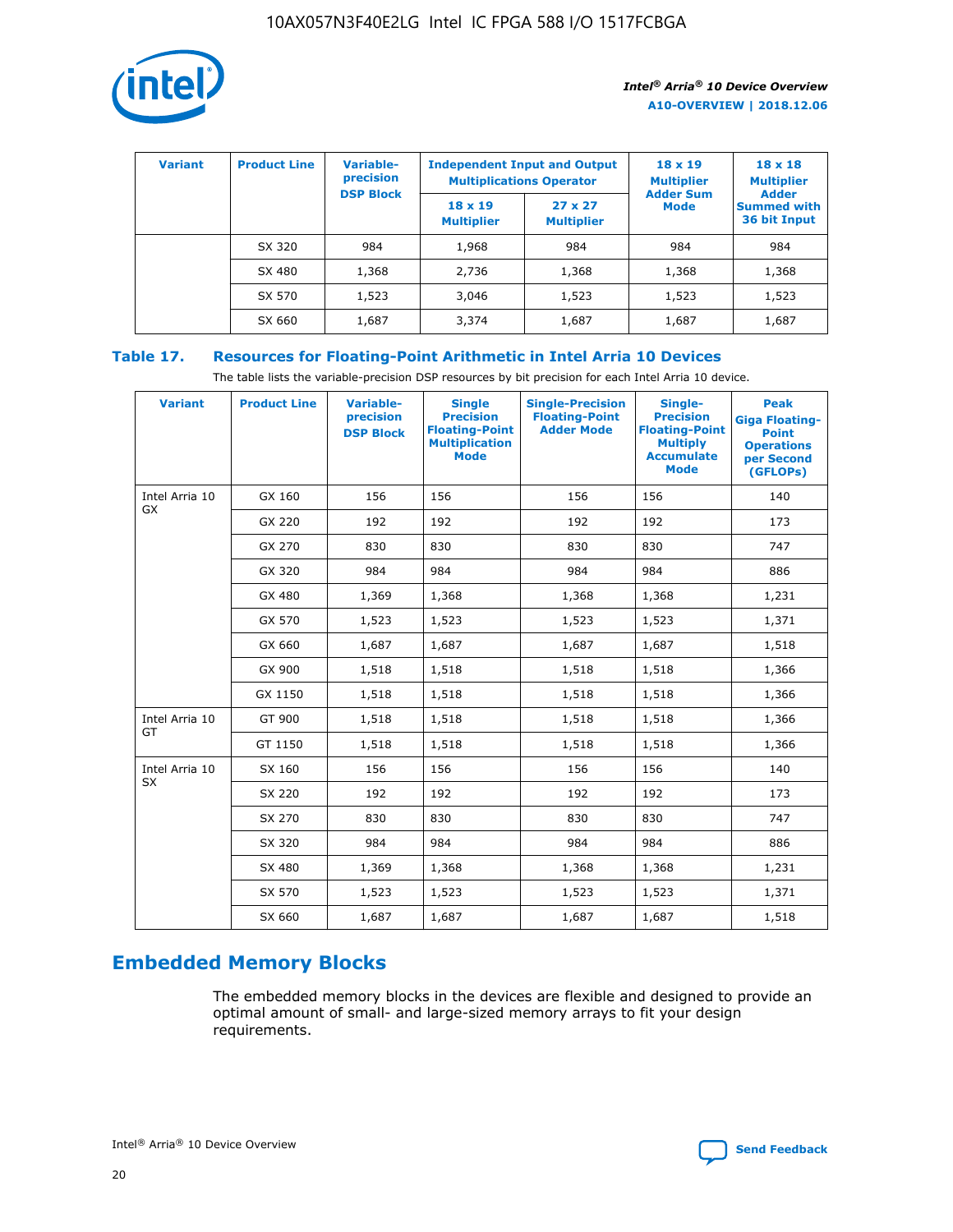

# **Types of Embedded Memory**

The Intel Arria 10 devices contain two types of memory blocks:

- 20 Kb M20K blocks—blocks of dedicated memory resources. The M20K blocks are ideal for larger memory arrays while still providing a large number of independent ports.
- 640 bit memory logic array blocks (MLABs)—enhanced memory blocks that are configured from dual-purpose logic array blocks (LABs). The MLABs are ideal for wide and shallow memory arrays. The MLABs are optimized for implementation of shift registers for digital signal processing (DSP) applications, wide and shallow FIFO buffers, and filter delay lines. Each MLAB is made up of ten adaptive logic modules (ALMs). In the Intel Arria 10 devices, you can configure these ALMs as ten 32 x 2 blocks, giving you one 32 x 20 simple dual-port SRAM block per MLAB.

## **Embedded Memory Capacity in Intel Arria 10 Devices**

|                   | <b>Product</b> |              | <b>M20K</b>         | <b>MLAB</b>  |                     | <b>Total RAM Bit</b> |
|-------------------|----------------|--------------|---------------------|--------------|---------------------|----------------------|
| <b>Variant</b>    | <b>Line</b>    | <b>Block</b> | <b>RAM Bit (Kb)</b> | <b>Block</b> | <b>RAM Bit (Kb)</b> | (Kb)                 |
| Intel Arria 10 GX | GX 160         | 440          | 8,800               | 1,680        | 1,050               | 9,850                |
|                   | GX 220         | 587          | 11,740              | 2,703        | 1,690               | 13,430               |
|                   | GX 270         | 750          | 15,000              | 3,922        | 2,452               | 17,452               |
|                   | GX 320         | 891          | 17,820              | 4,363        | 2,727               | 20,547               |
|                   | GX 480         | 1,431        | 28,620              | 6,662        | 4,164               | 32,784               |
|                   | GX 570         | 1,800        | 36,000              | 8,153        | 5,096               | 41,096               |
|                   | GX 660         | 2,131        | 42,620              | 9,260        | 5,788               | 48,408               |
|                   | GX 900         | 2,423        | 48,460              | 15,017       | 9,386               | 57,846               |
|                   | GX 1150        | 2,713        | 54,260              | 20,774       | 12,984              | 67,244               |
| Intel Arria 10 GT | GT 900         | 2,423        | 48,460              | 15,017       | 9,386               | 57,846               |
|                   | GT 1150        | 2,713        | 54,260              | 20,774       | 12,984              | 67,244               |
| Intel Arria 10 SX | SX 160         | 440          | 8,800               | 1,680        | 1,050               | 9,850                |
|                   | SX 220         | 587          | 11,740              | 2,703        | 1,690               | 13,430               |
|                   | SX 270         | 750          | 15,000              | 3,922        | 2,452               | 17,452               |
|                   | SX 320         | 891          | 17,820              | 4,363        | 2,727               | 20,547               |
|                   | SX 480         | 1,431        | 28,620              | 6,662        | 4,164               | 32,784               |
|                   | SX 570         | 1,800        | 36,000              | 8,153        | 5,096               | 41,096               |
|                   | SX 660         | 2,131        | 42,620              | 9,260        | 5,788               | 48,408               |

#### **Table 18. Embedded Memory Capacity and Distribution in Intel Arria 10 Devices**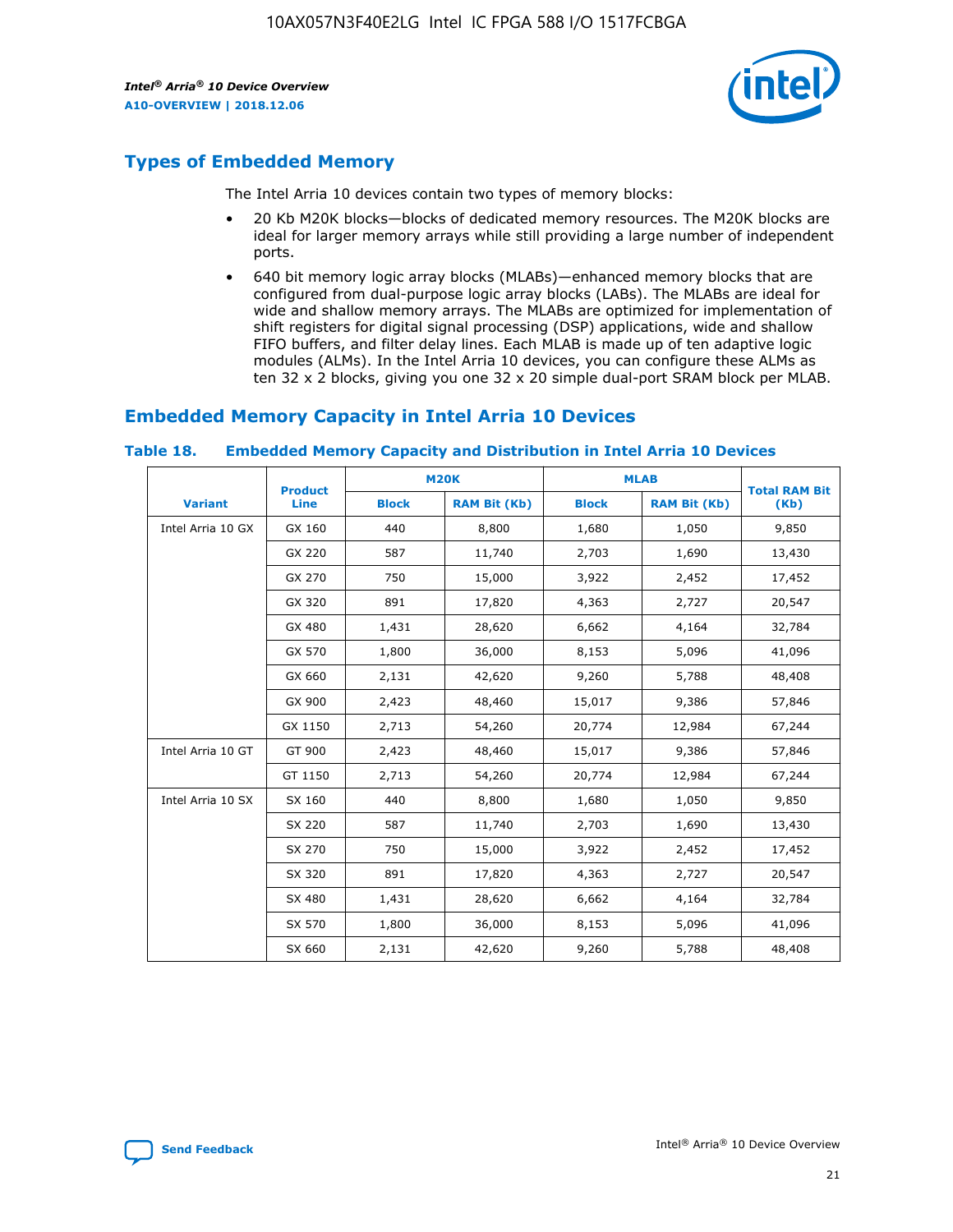

## **Embedded Memory Configurations for Single-port Mode**

#### **Table 19. Single-port Embedded Memory Configurations for Intel Arria 10 Devices**

This table lists the maximum configurations supported for single-port RAM and ROM modes.

| <b>Memory Block</b> | Depth (bits) | <b>Programmable Width</b> |
|---------------------|--------------|---------------------------|
| MLAB                | 32           | x16, x18, or x20          |
|                     | 64(10)       | x8, x9, x10               |
| M20K                | 512          | x40, x32                  |
|                     | 1K           | x20, x16                  |
|                     | 2K           | x10, x8                   |
|                     | 4K           | x5, x4                    |
|                     | 8K           | x2                        |
|                     | 16K          | x1                        |

## **Clock Networks and PLL Clock Sources**

The clock network architecture is based on Intel's global, regional, and peripheral clock structure. This clock structure is supported by dedicated clock input pins, fractional clock synthesis PLLs, and integer I/O PLLs.

## **Clock Networks**

The Intel Arria 10 core clock networks are capable of up to 800 MHz fabric operation across the full industrial temperature range. For the external memory interface, the clock network supports the hard memory controller with speeds up to 2,400 Mbps in a quarter-rate transfer.

To reduce power consumption, the Intel Quartus Prime software identifies all unused sections of the clock network and powers them down.

## **Fractional Synthesis and I/O PLLs**

Intel Arria 10 devices contain up to 32 fractional synthesis PLLs and up to 16 I/O PLLs that are available for both specific and general purpose uses in the core:

- Fractional synthesis PLLs—located in the column adjacent to the transceiver blocks
- I/O PLLs—located in each bank of the 48 I/Os

#### **Fractional Synthesis PLLs**

You can use the fractional synthesis PLLs to:

- Reduce the number of oscillators that are required on your board
- Reduce the number of clock pins that are used in the device by synthesizing multiple clock frequencies from a single reference clock source

<sup>(10)</sup> Supported through software emulation and consumes additional MLAB blocks.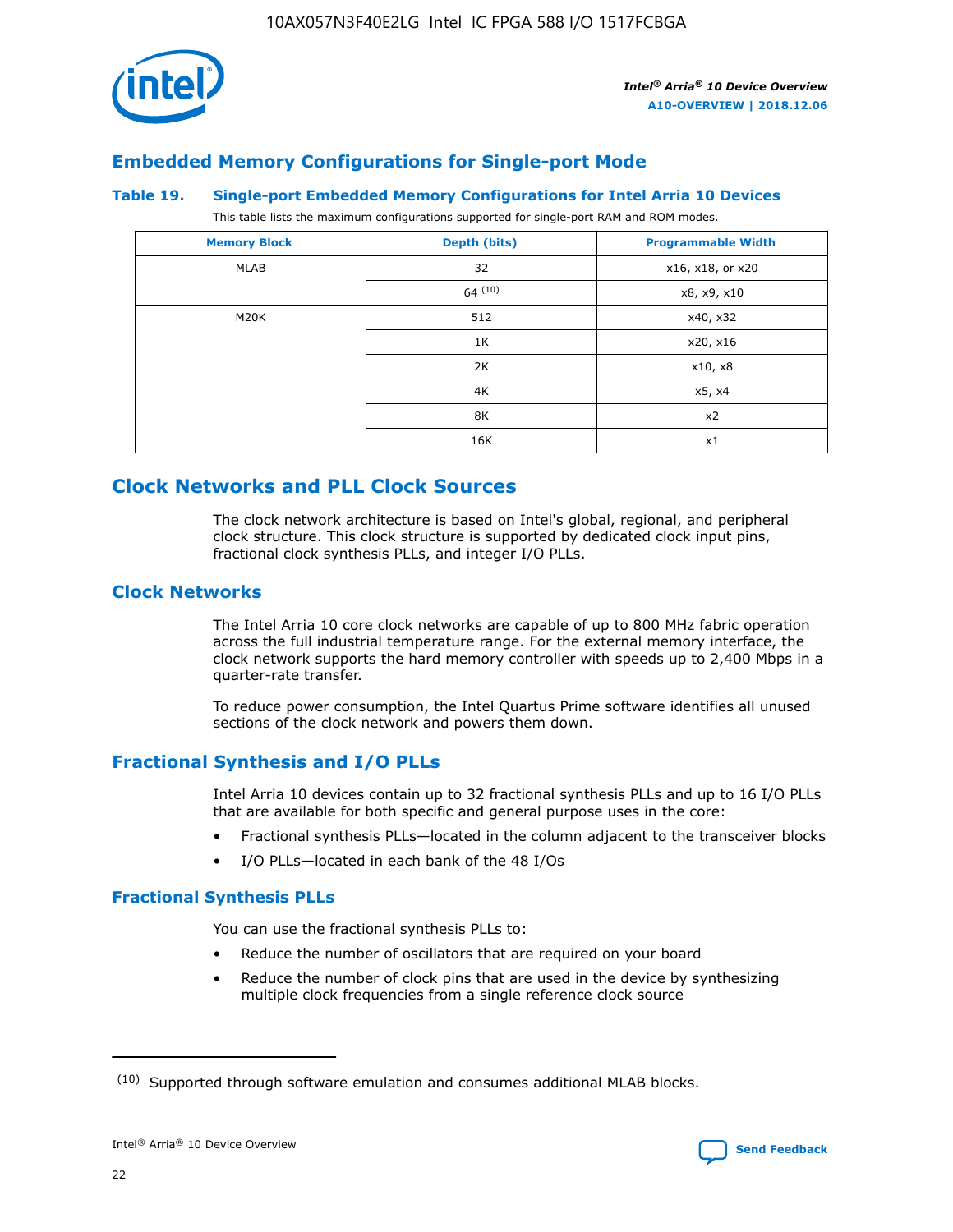

The fractional synthesis PLLs support the following features:

- Reference clock frequency synthesis for transceiver CMU and Advanced Transmit (ATX) PLLs
- Clock network delay compensation
- Zero-delay buffering
- Direct transmit clocking for transceivers
- Independently configurable into two modes:
	- Conventional integer mode equivalent to the general purpose PLL
	- Enhanced fractional mode with third order delta-sigma modulation
- PLL cascading

## **I/O PLLs**

The integer mode I/O PLLs are located in each bank of 48 I/Os. You can use the I/O PLLs to simplify the design of external memory and high-speed LVDS interfaces.

In each I/O bank, the I/O PLLs are adjacent to the hard memory controllers and LVDS SERDES. Because these PLLs are tightly coupled with the I/Os that need to use them, it makes it easier to close timing.

You can use the I/O PLLs for general purpose applications in the core such as clock network delay compensation and zero-delay buffering.

Intel Arria 10 devices support PLL-to-PLL cascading.

# **FPGA General Purpose I/O**

Intel Arria 10 devices offer highly configurable GPIOs. Each I/O bank contains 48 general purpose I/Os and a high-efficiency hard memory controller.

The following list describes the features of the GPIOs:

- Consist of 3 V I/Os for high-voltage application and LVDS I/Os for differential signaling
	- Up to two 3 V I/O banks, available in some devices, that support up to 3 V I/O standards
	- LVDS I/O banks that support up to 1.8 V I/O standards
- Support a wide range of single-ended and differential I/O interfaces
- LVDS speeds up to 1.6 Gbps
- Each LVDS pair of pins has differential input and output buffers, allowing you to configure the LVDS direction for each pair.
- Programmable bus hold and weak pull-up
- Programmable differential output voltage  $(V_{OD})$  and programmable pre-emphasis

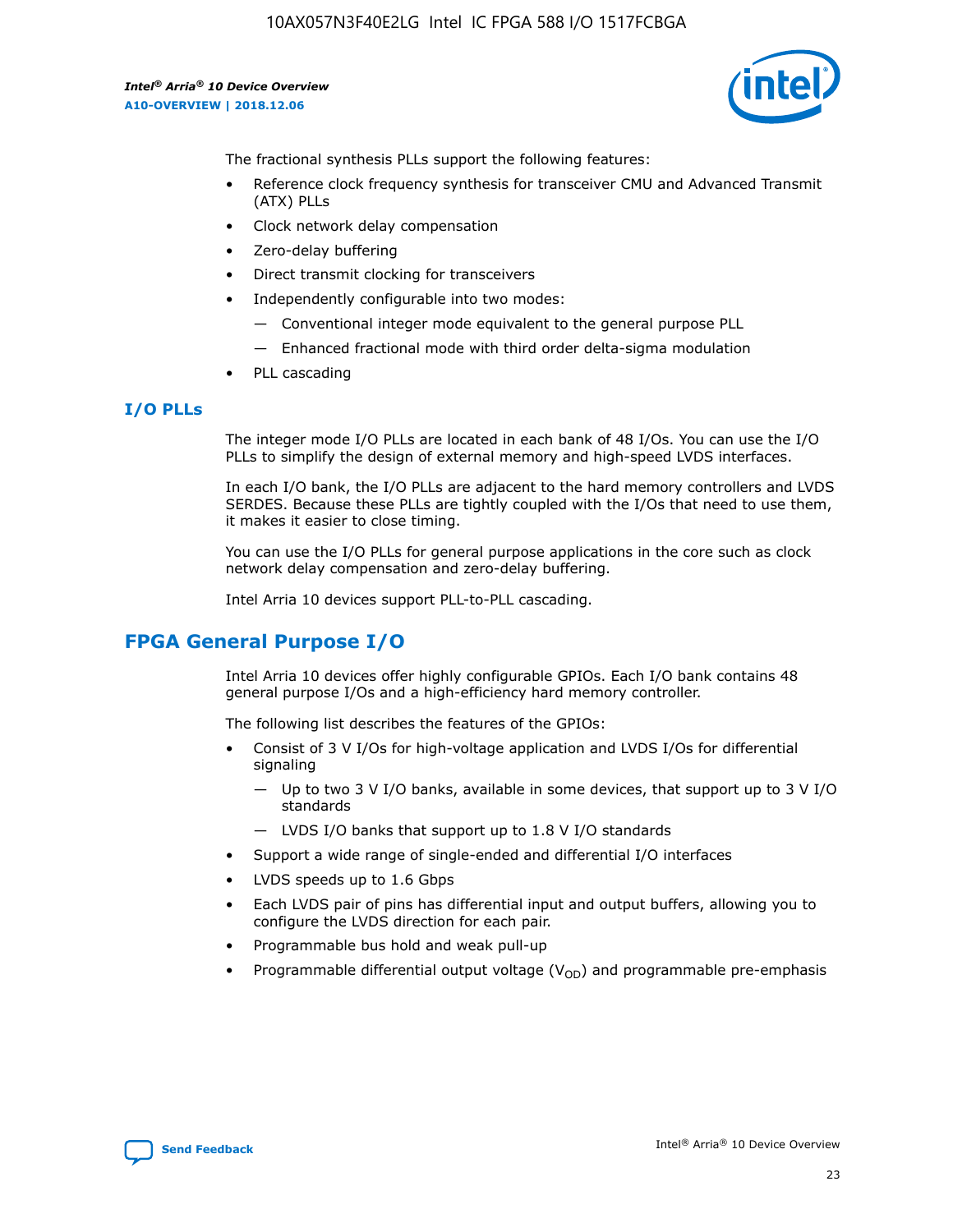

- Series (R<sub>S</sub>) and parallel (R<sub>T</sub>) on-chip termination (OCT) for all I/O banks with OCT calibration to limit the termination impedance variation
- On-chip dynamic termination that has the ability to swap between series and parallel termination, depending on whether there is read or write on a common bus for signal integrity
- Easy timing closure support using the hard read FIFO in the input register path, and delay-locked loop (DLL) delay chain with fine and coarse architecture

# **External Memory Interface**

Intel Arria 10 devices offer massive external memory bandwidth, with up to seven 32 bit DDR4 memory interfaces running at up to 2,400 Mbps. This bandwidth provides additional ease of design, lower power, and resource efficiencies of hardened highperformance memory controllers.

The memory interface within Intel Arria 10 FPGAs and SoCs delivers the highest performance and ease of use. You can configure up to a maximum width of 144 bits when using the hard or soft memory controllers. If required, you can bypass the hard memory controller and use a soft controller implemented in the user logic.

Each I/O contains a hardened DDR read/write path (PHY) capable of performing key memory interface functionality such as read/write leveling, FIFO buffering to lower latency and improve margin, timing calibration, and on-chip termination.

The timing calibration is aided by the inclusion of hard microcontrollers based on Intel's Nios® II technology, specifically tailored to control the calibration of multiple memory interfaces. This calibration allows the Intel Arria 10 device to compensate for any changes in process, voltage, or temperature either within the Intel Arria 10 device itself, or within the external memory device. The advanced calibration algorithms ensure maximum bandwidth and robust timing margin across all operating conditions.

In addition to parallel memory interfaces, Intel Arria 10 devices support serial memory technologies such as the Hybrid Memory Cube (HMC). The HMC is supported by the Intel Arria 10 high-speed serial transceivers which connect up to four HMC links, with each link running at data rates up to 15 Gbps.

#### **Related Information**

#### [External Memory Interface Spec Estimator](http://www.altera.com/technology/memory/estimator/mem-emif-index.html)

Provides a parametric tool that allows you to find and compare the performance of the supported external memory interfaces in IntelFPGAs.

## **Memory Standards Supported by Intel Arria 10 Devices**

The I/Os are designed to provide high performance support for existing and emerging external memory standards.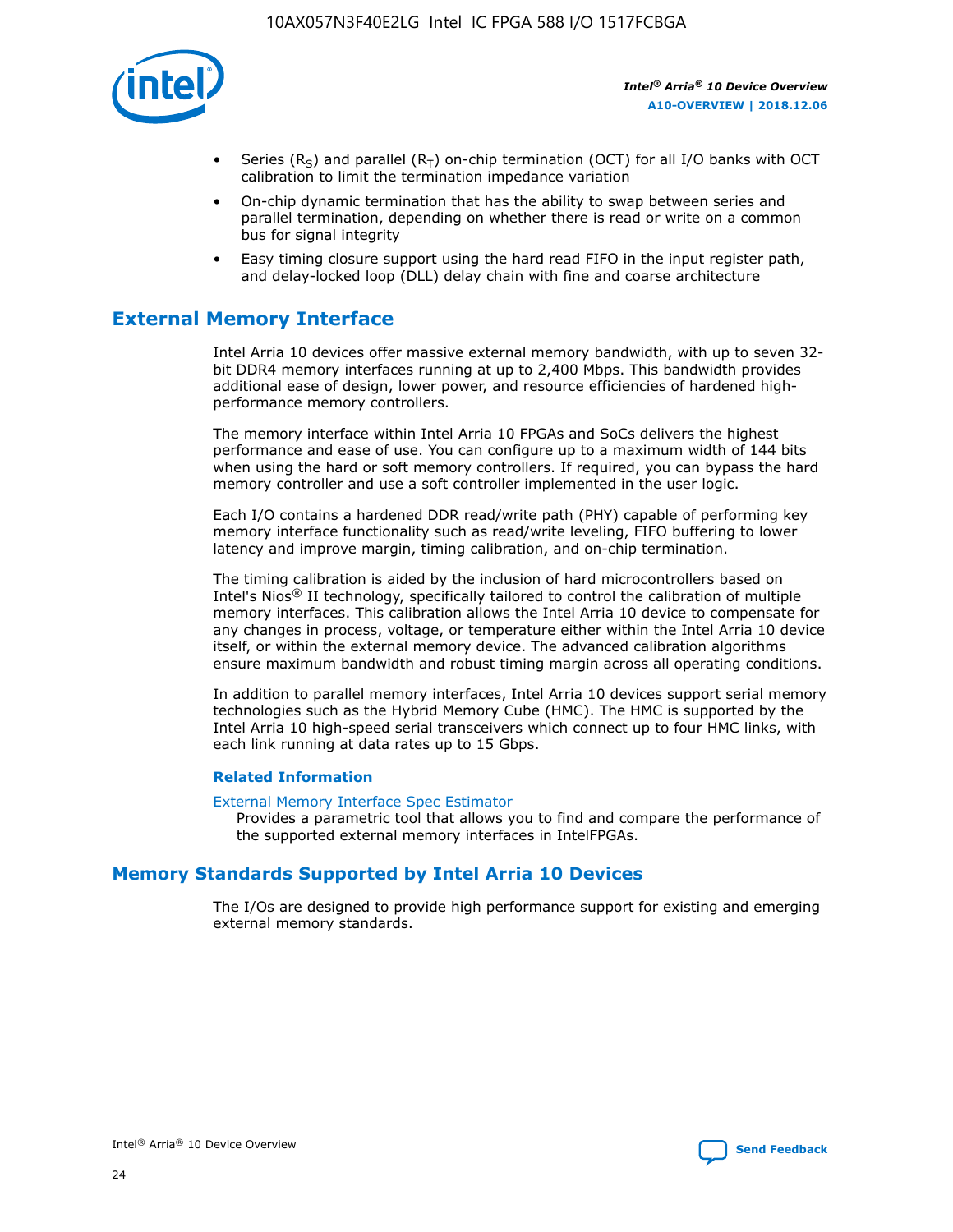

#### **Table 20. Memory Standards Supported by the Hard Memory Controller**

This table lists the overall capability of the hard memory controller. For specific details, refer to the External Memory Interface Spec Estimator and Intel Arria 10 Device Datasheet.

| <b>Memory Standard</b> | <b>Rate Support</b> | <b>Ping Pong PHY Support</b> | <b>Maximum Frequency</b><br>(MHz) |
|------------------------|---------------------|------------------------------|-----------------------------------|
| <b>DDR4 SDRAM</b>      | Quarter rate        | Yes                          | 1,067                             |
|                        |                     |                              | 1,200                             |
| DDR3 SDRAM             | Half rate           | Yes                          | 533                               |
|                        |                     |                              | 667                               |
|                        | Quarter rate        | Yes                          | 1,067                             |
|                        |                     |                              | 1,067                             |
| <b>DDR3L SDRAM</b>     | Half rate           | Yes                          | 533                               |
|                        |                     |                              | 667                               |
|                        | Quarter rate        | Yes                          | 933                               |
|                        |                     |                              | 933                               |
| LPDDR3 SDRAM           | Half rate           |                              | 533                               |
|                        | Quarter rate        |                              | 800                               |

#### **Table 21. Memory Standards Supported by the Soft Memory Controller**

| <b>Memory Standard</b>      | <b>Rate Support</b> | <b>Maximum Frequency</b><br>(MHz) |
|-----------------------------|---------------------|-----------------------------------|
| <b>RLDRAM 3 (11)</b>        | Quarter rate        | 1,200                             |
| ODR IV SRAM <sup>(11)</sup> | Quarter rate        | 1,067                             |
| <b>ODR II SRAM</b>          | Full rate           | 333                               |
|                             | Half rate           | 633                               |
| <b>ODR II+ SRAM</b>         | Full rate           | 333                               |
|                             | Half rate           | 633                               |
| <b>ODR II+ Xtreme SRAM</b>  | Full rate           | 333                               |
|                             | Half rate           | 633                               |

#### **Table 22. Memory Standards Supported by the HPS Hard Memory Controller**

The hard processor system (HPS) is available in Intel Arria 10 SoC devices only.

| <b>Memory Standard</b> | <b>Rate Support</b> | <b>Maximum Frequency</b><br>(MHz) |
|------------------------|---------------------|-----------------------------------|
| <b>DDR4 SDRAM</b>      | Half rate           | 1,200                             |
| <b>DDR3 SDRAM</b>      | Half rate           | 1,067                             |
| <b>DDR3L SDRAM</b>     | Half rate           | 933                               |

<sup>(11)</sup> Intel Arria 10 devices support this external memory interface using hard PHY with soft memory controller.

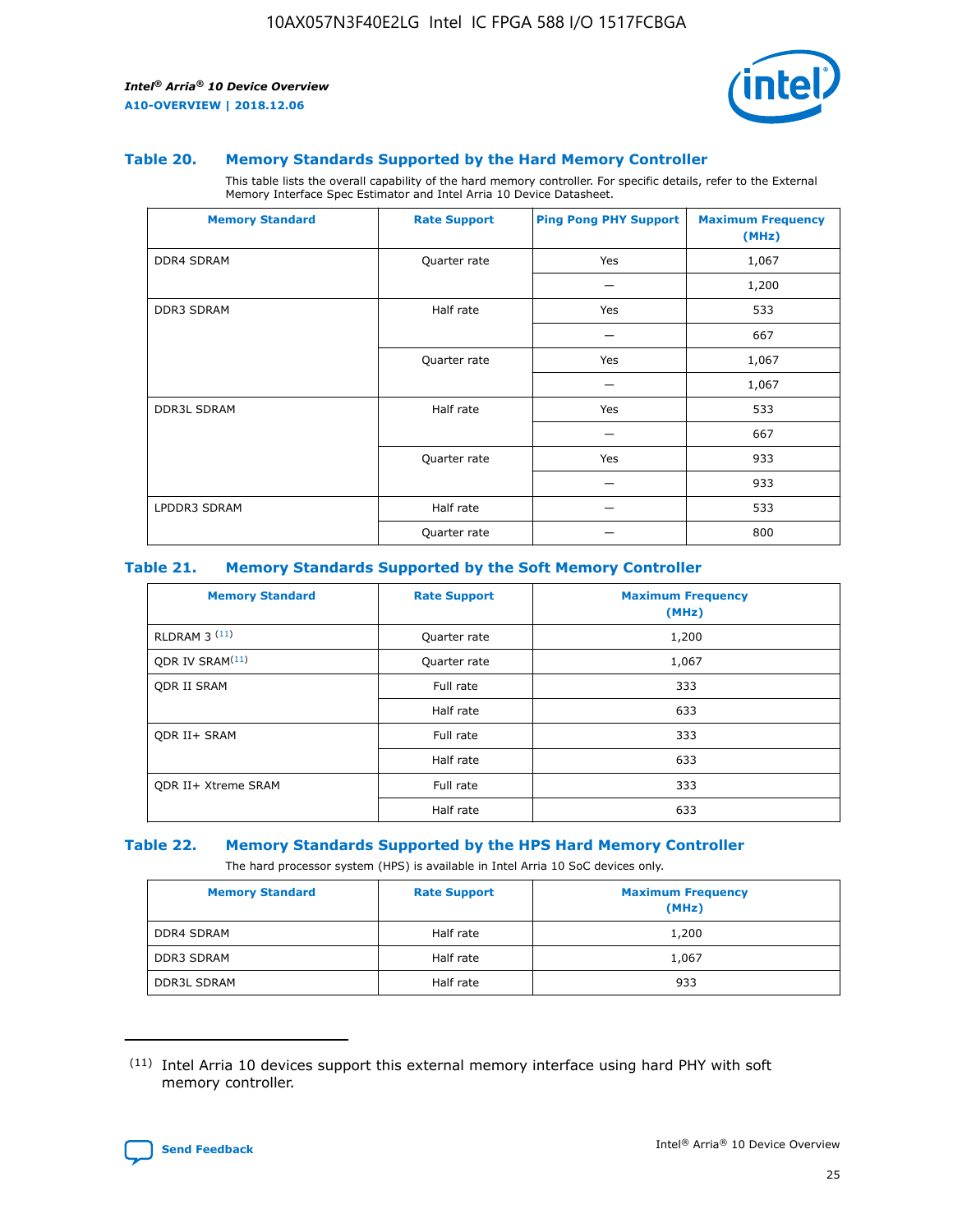

#### **Related Information**

#### [Intel Arria 10 Device Datasheet](https://www.intel.com/content/www/us/en/programmable/documentation/mcn1413182292568.html#mcn1413182153340)

Lists the memory interface performance according to memory interface standards, rank or chip select configurations, and Intel Arria 10 device speed grades.

# **PCIe Gen1, Gen2, and Gen3 Hard IP**

Intel Arria 10 devices contain PCIe hard IP that is designed for performance and ease-of-use:

- Includes all layers of the PCIe stack—transaction, data link and physical layers.
- Supports PCIe Gen3, Gen2, and Gen1 Endpoint and Root Port in x1, x2, x4, or x8 lane configuration.
- Operates independently from the core logic—optional configuration via protocol (CvP) allows the PCIe link to power up and complete link training in less than 100 ms while the Intel Arria 10 device completes loading the programming file for the rest of the FPGA.
- Provides added functionality that makes it easier to support emerging features such as Single Root I/O Virtualization (SR-IOV) and optional protocol extensions.
- Provides improved end-to-end datapath protection using ECC.
- Supports FPGA configuration via protocol (CvP) using PCIe at Gen3, Gen2, or Gen1 speed.

#### **Related Information**

PCS Features on page 30

# **Enhanced PCS Hard IP for Interlaken and 10 Gbps Ethernet**

## **Interlaken Support**

The Intel Arria 10 enhanced PCS hard IP provides integrated Interlaken PCS supporting rates up to 25.8 Gbps per lane.

The Interlaken PCS is based on the proven functionality of the PCS developed for Intel's previous generation FPGAs, which demonstrated interoperability with Interlaken ASSP vendors and third-party IP suppliers. The Interlaken PCS is present in every transceiver channel in Intel Arria 10 devices.

#### **Related Information**

PCS Features on page 30

## **10 Gbps Ethernet Support**

The Intel Arria 10 enhanced PCS hard IP supports 10GBASE-R PCS compliant with IEEE 802.3 10 Gbps Ethernet (10GbE). The integrated hard IP support for 10GbE and the 10 Gbps transceivers save external PHY cost, board space, and system power.

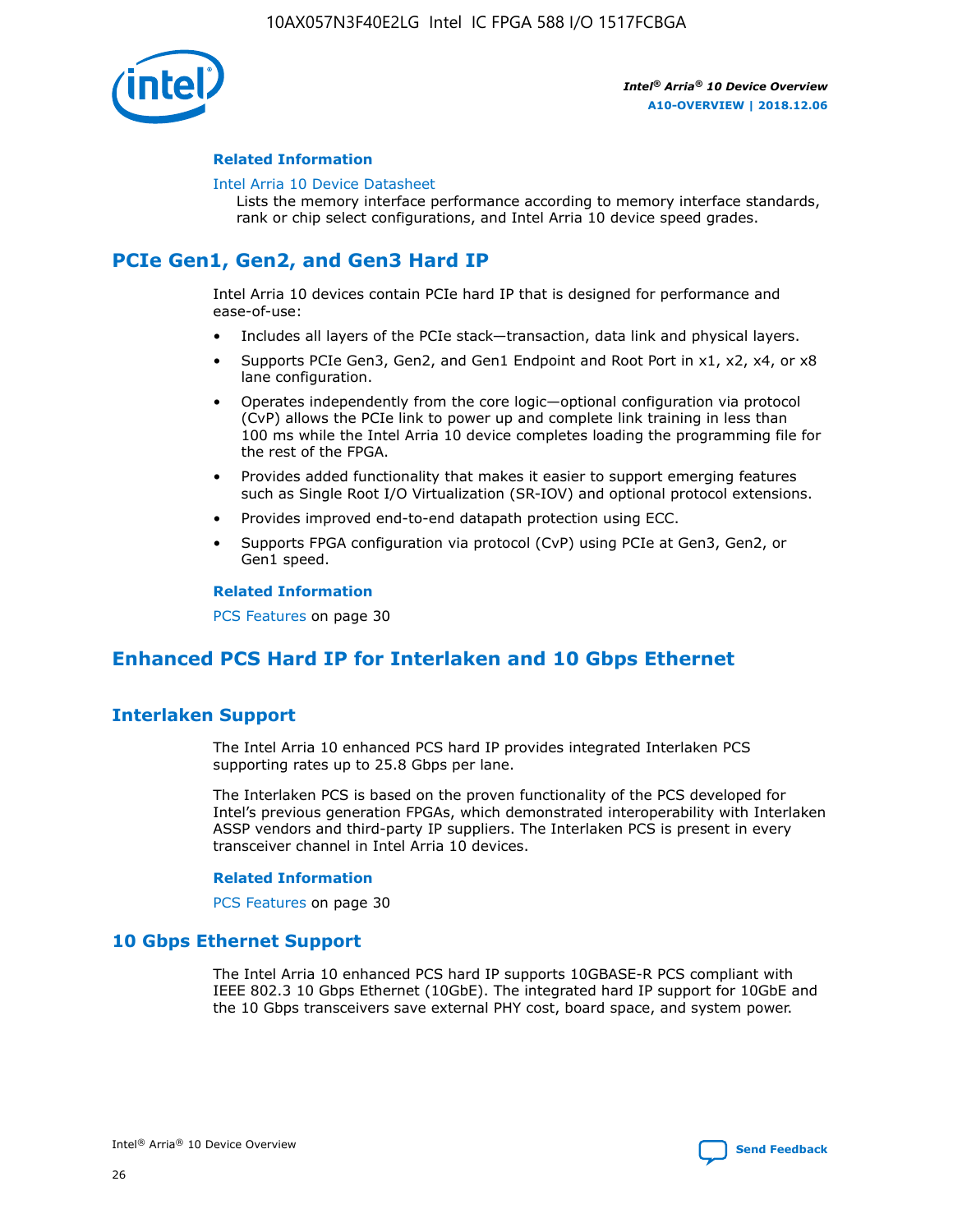

The scalable hard IP supports multiple independent 10GbE ports while using a single PLL for all the 10GBASE-R PCS instantiations, which saves on core logic resources and clock networks:

- Simplifies multiport 10GbE systems compared to XAUI interfaces that require an external XAUI-to-10G PHY.
- Incorporates Electronic Dispersion Compensation (EDC), which enables direct connection to standard 10 Gbps XFP and SFP+ pluggable optical modules.
- Supports backplane Ethernet applications and includes a hard 10GBASE-KR Forward Error Correction (FEC) circuit that you can use for 10 Gbps and 40 Gbps applications.

The 10 Gbps Ethernet PCS hard IP and 10GBASE-KR FEC are present in every transceiver channel.

#### **Related Information**

PCS Features on page 30

# **Low Power Serial Transceivers**

Intel Arria 10 FPGAs and SoCs include lowest power transceivers that deliver high bandwidth, throughput and low latency.

Intel Arria 10 devices deliver the industry's lowest power consumption per transceiver channel:

- 12.5 Gbps transceivers at as low as 242 mW
- 10 Gbps transceivers at as low as 168 mW
- 6 Gbps transceivers at as low as 117 mW

Intel Arria 10 transceivers support various data rates according to application:

- Chip-to-chip and chip-to-module applications—from 1 Gbps up to 25.8 Gbps
- Long reach and backplane applications—from 1 Gbps up to 12.5 with advanced adaptive equalization
- Critical power sensitive applications—from 1 Gbps up to 11.3 Gbps using lower power modes

The combination of 20 nm process technology and architectural advances provide the following benefits:

- Significant reduction in die area and power consumption
- Increase of up to two times in transceiver I/O density compared to previous generation devices while maintaining optimal signal integrity
- Up to 72 total transceiver channels—you can configure up to 6 of these channels to run as fast as 25.8 Gbps
- All channels feature continuous data rate support up to the maximum rated speed

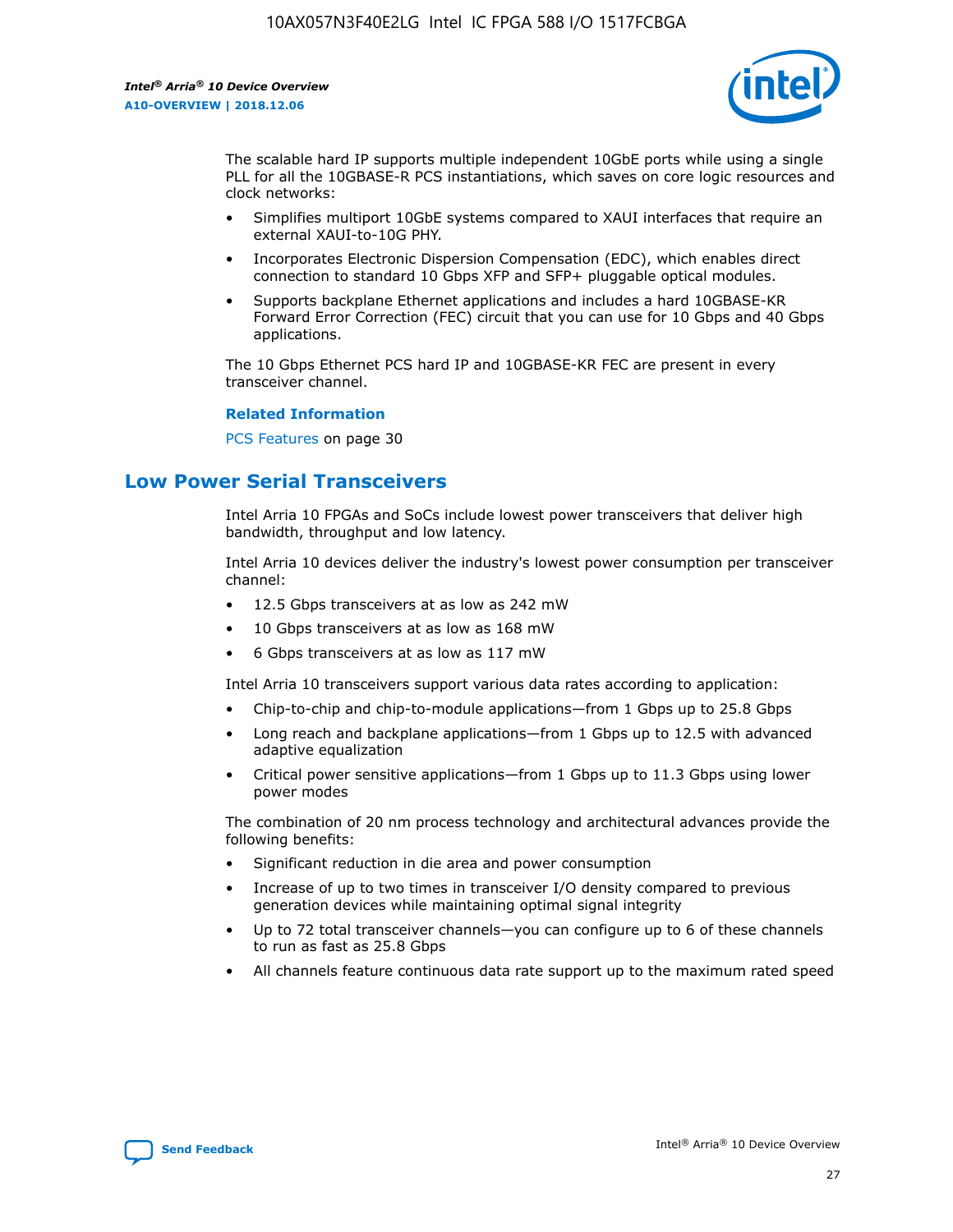

## Transceiver PMA TX/RX PCS ATX PLL Transceiver PMA TX/RX PCS fPLL Network Flexible Clock Distribution Network PCS Transceiver PMA TX/RX FPGA **Clock Distribution** Fabric PCS Transceiver PMA TX/RX ATX Flexible PLL PCS Transceiver PMA TX/RX ▲ fPLL Transceiver PMA TX/RX PCS 4

## **Figure 6. Intel Arria 10 Transceiver Block Architecture**

## **Transceiver Channels**

All transceiver channels feature a dedicated Physical Medium Attachment (PMA) and a hardened Physical Coding Sublayer (PCS).

- The PMA provides primary interfacing capabilities to physical channels.
- The PCS typically handles encoding/decoding, word alignment, and other preprocessing functions before transferring data to the FPGA core fabric.

A transceiver channel consists of a PMA and a PCS block. Most transceiver banks have 6 channels. There are some transceiver banks that contain only 3 channels.

A wide variety of bonded and non-bonded data rate configurations is possible using a highly configurable clock distribution network. Up to 80 independent transceiver data rates can be configured.

The following figures are graphical representations of top views of the silicon die, which correspond to reverse views for flip chip packages. Different Intel Arria 10 devices may have different floorplans than the ones shown in the figures.

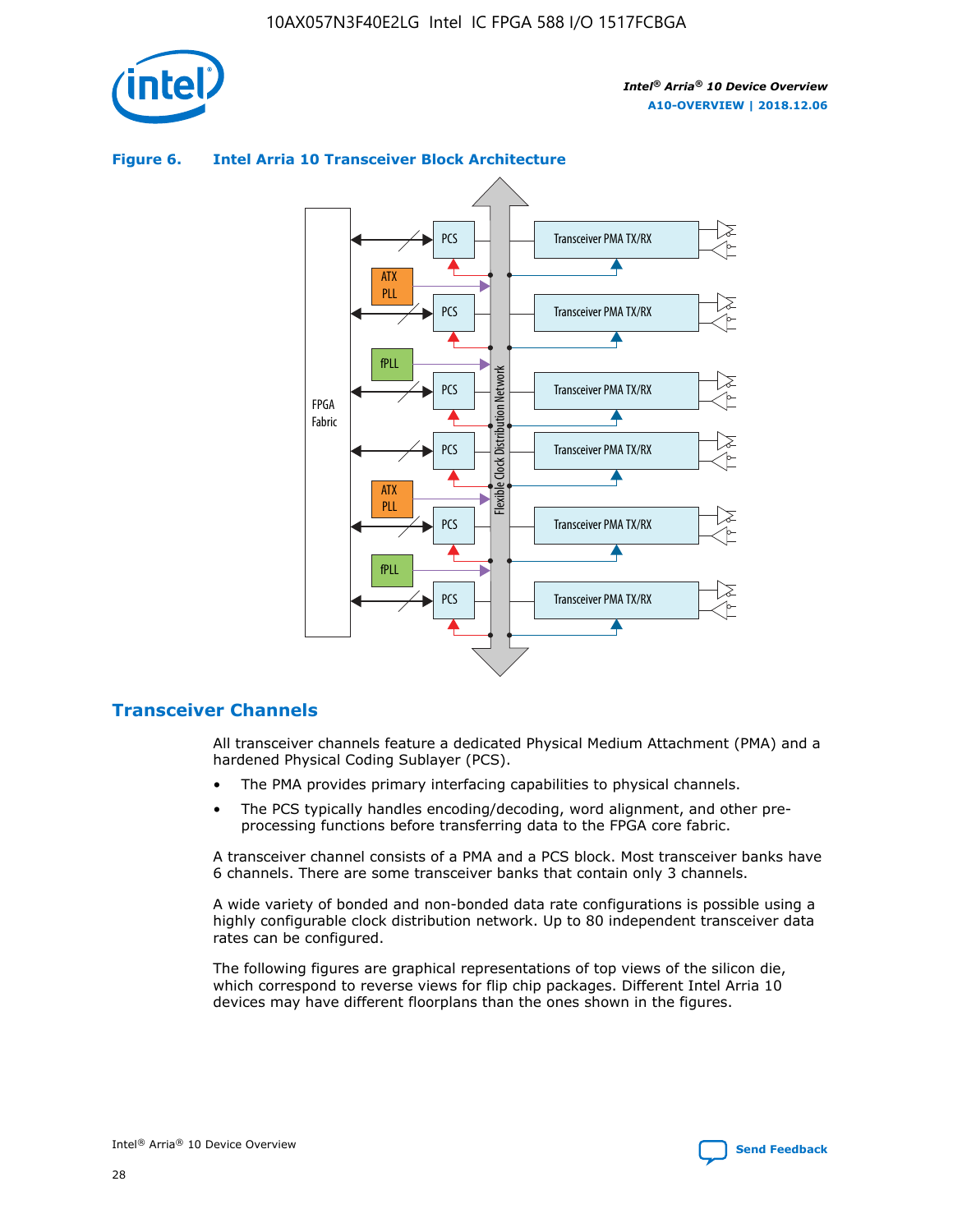

## **Figure 7. Device Chip Overview for Intel Arria 10 GX and GT Devices**





## **PMA Features**

Intel Arria 10 transceivers provide exceptional signal integrity at data rates up to 25.8 Gbps. Clocking options include ultra-low jitter ATX PLLs (LC tank based), clock multiplier unit (CMU) PLLs, and fractional PLLs.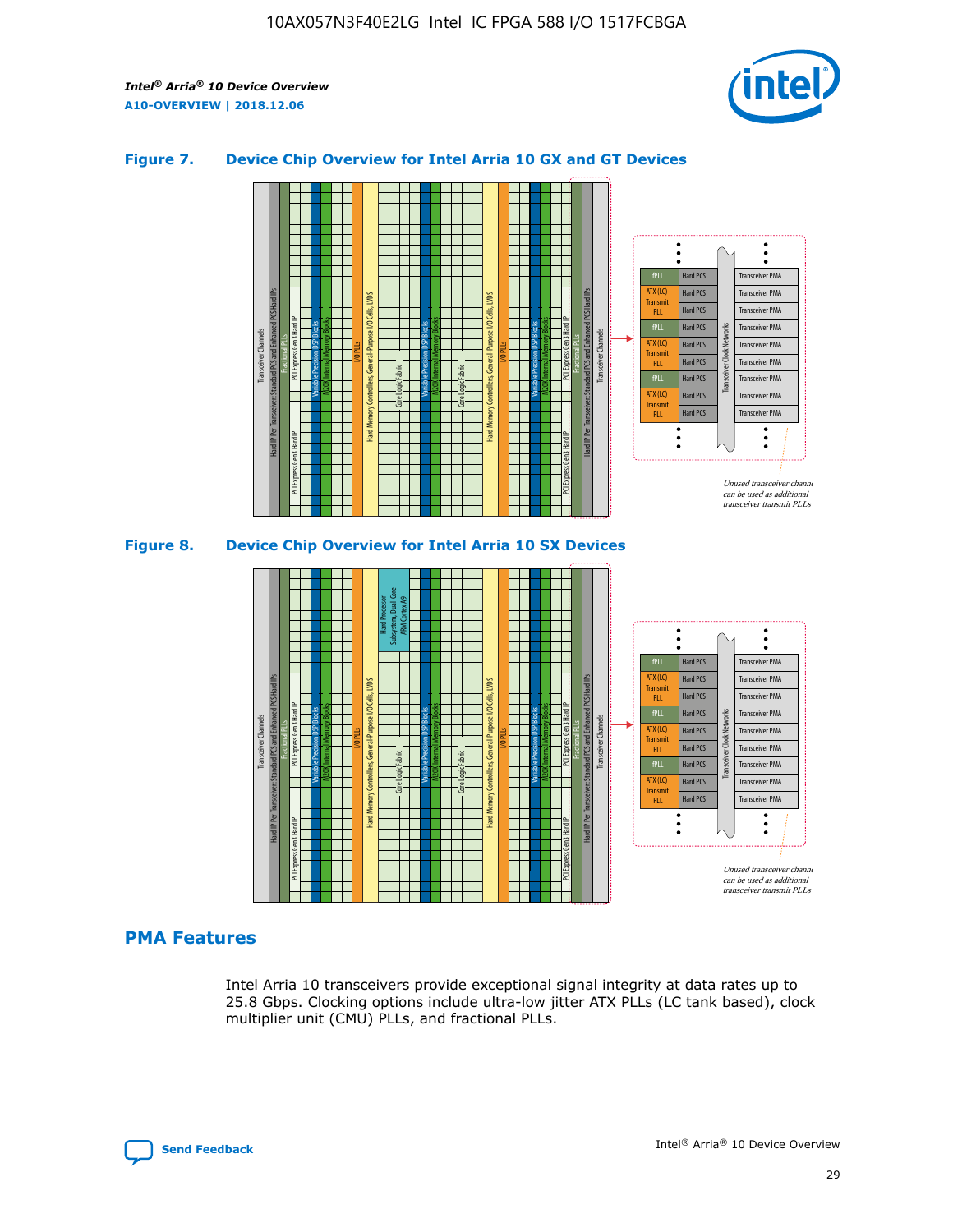

Each transceiver channel contains a channel PLL that can be used as the CMU PLL or clock data recovery (CDR) PLL. In CDR mode, the channel PLL recovers the receiver clock and data in the transceiver channel. Up to 80 independent data rates can be configured on a single Intel Arria 10 device.

## **Table 23. PMA Features of the Transceivers in Intel Arria 10 Devices**

| <b>Feature</b>                                             | <b>Capability</b>                                                                                                                                                                                                             |
|------------------------------------------------------------|-------------------------------------------------------------------------------------------------------------------------------------------------------------------------------------------------------------------------------|
| Chip-to-Chip Data Rates                                    | 1 Gbps to 17.4 Gbps (Intel Arria 10 GX devices)<br>1 Gbps to 25.8 Gbps (Intel Arria 10 GT devices)                                                                                                                            |
| <b>Backplane Support</b>                                   | Drive backplanes at data rates up to 12.5 Gbps                                                                                                                                                                                |
| <b>Optical Module Support</b>                              | SFP+/SFP, XFP, CXP, QSFP/QSFP28, CFP/CFP2/CFP4                                                                                                                                                                                |
| Cable Driving Support                                      | SFP+ Direct Attach, PCI Express over cable, eSATA                                                                                                                                                                             |
| Transmit Pre-Emphasis                                      | 4-tap transmit pre-emphasis and de-emphasis to compensate for system channel loss                                                                                                                                             |
| Continuous Time Linear<br>Equalizer (CTLE)                 | Dual mode, high-gain, and high-data rate, linear receive equalization to compensate for<br>system channel loss                                                                                                                |
| Decision Feedback Equalizer<br>(DFE)                       | 7-fixed and 4-floating tap DFE to equalize backplane channel loss in the presence of<br>crosstalk and noisy environments                                                                                                      |
| Variable Gain Amplifier                                    | Optimizes the signal amplitude prior to the CDR sampling and operates in fixed and<br>adaptive modes                                                                                                                          |
| Altera Digital Adaptive<br>Parametric Tuning (ADAPT)       | Fully digital adaptation engine to automatically adjust all link equalization parameters-<br>including CTLE, DFE, and variable gain amplifier blocks—that provide optimal link margin<br>without intervention from user logic |
| Precision Signal Integrity<br>Calibration Engine (PreSICE) | Hardened calibration controller to quickly calibrate all transceiver control parameters on<br>power-up, which provides the optimal signal integrity and jitter performance                                                    |
| Advanced Transmit (ATX)<br>PLL                             | Low jitter ATX (LC tank based) PLLs with continuous tuning range to cover a wide range of<br>standard and proprietary protocols                                                                                               |
| <b>Fractional PLLs</b>                                     | On-chip fractional frequency synthesizers to replace on-board crystal oscillators and reduce<br>system cost                                                                                                                   |
| Digitally Assisted Analog<br><b>CDR</b>                    | Superior jitter tolerance with fast lock time                                                                                                                                                                                 |
| Dynamic Partial<br>Reconfiguration                         | Allows independent control of the Avalon memory-mapped interface of each transceiver<br>channel for the highest transceiver flexibility                                                                                       |
| Multiple PCS-PMA and PCS-<br>PLD interface widths          | 8-, 10-, 16-, 20-, 32-, 40-, or 64-bit interface widths for flexibility of deserialization width,<br>encoding, and reduced latency                                                                                            |

## **PCS Features**

This table summarizes the Intel Arria 10 transceiver PCS features. You can use the transceiver PCS to support a wide range of protocols ranging from 1 Gbps to 25.8 Gbps.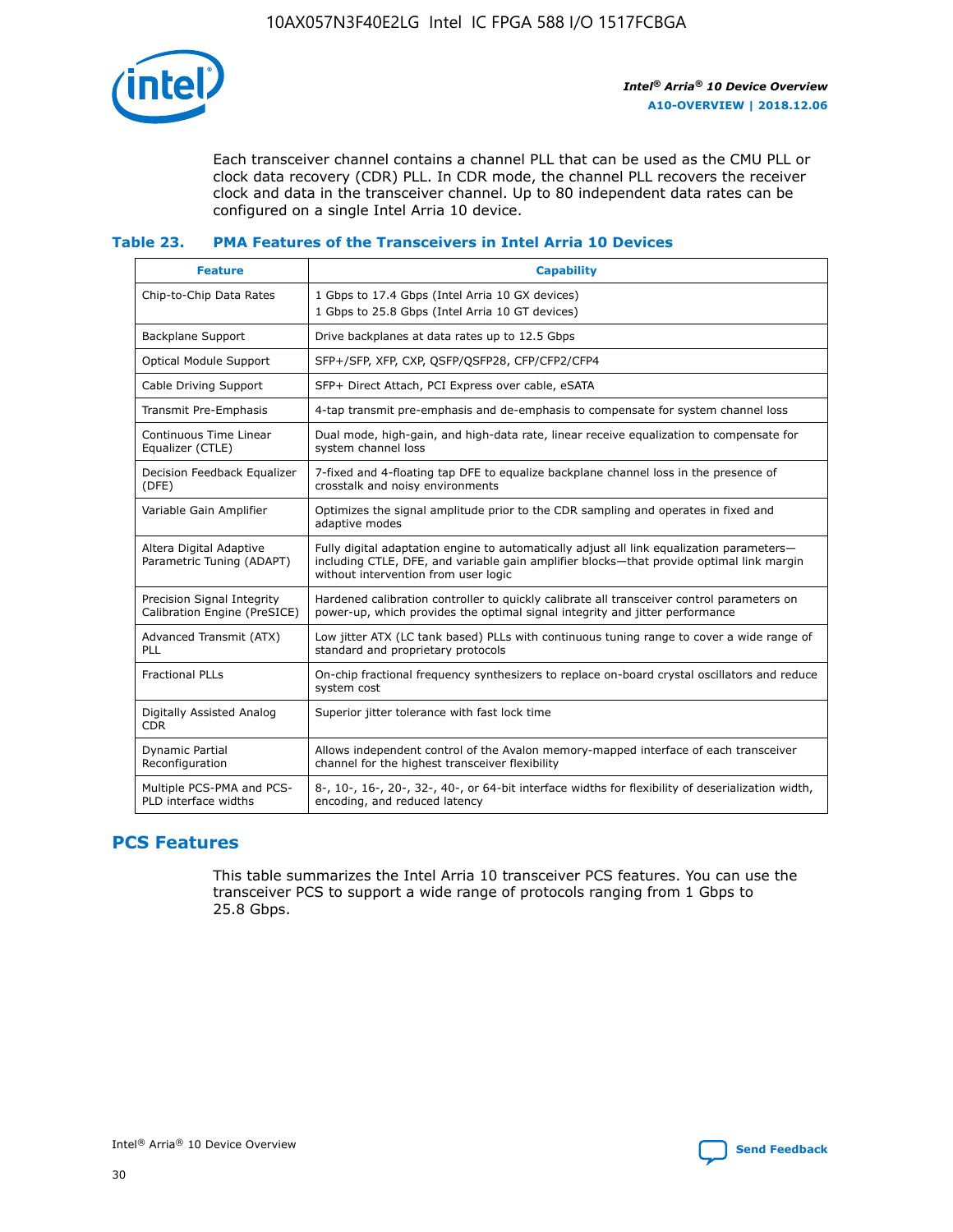

| <b>PCS</b>    | <b>Description</b>                                                                                                                                                                                                                                                                                                                                                                                             |
|---------------|----------------------------------------------------------------------------------------------------------------------------------------------------------------------------------------------------------------------------------------------------------------------------------------------------------------------------------------------------------------------------------------------------------------|
| Standard PCS  | Operates at a data rate up to 12 Gbps<br>Supports protocols such as PCI-Express, CPRI 4.2+, GigE, IEEE 1588 in Hard PCS<br>Implements other protocols using Basic/Custom (Standard PCS) transceiver<br>configuration rules.                                                                                                                                                                                    |
| Enhanced PCS  | Performs functions common to most serial data industry standards, such as word<br>alignment, encoding/decoding, and framing, before data is sent or received off-chip<br>through the PMA<br>• Handles data transfer to and from the FPGA fabric<br>Handles data transfer internally to and from the PMA<br>Provides frequency compensation<br>Performs channel bonding for multi-channel low skew applications |
| PCIe Gen3 PCS | Supports the seamless switching of Data and Clock between the Gen1, Gen2, and Gen3<br>data rates<br>Provides support for PIPE 3.0 features<br>Supports the PIPE interface with the Hard IP enabled, as well as with the Hard IP<br>bypassed                                                                                                                                                                    |

#### **Related Information**

- PCIe Gen1, Gen2, and Gen3 Hard IP on page 26
- Interlaken Support on page 26
- 10 Gbps Ethernet Support on page 26

## **PCS Protocol Support**

This table lists some of the protocols supported by the Intel Arria 10 transceiver PCS. For more information about the blocks in the transmitter and receiver data paths, refer to the related information.

| <b>Protocol</b>                                 | <b>Data Rate</b><br>(Gbps) | <b>Transceiver IP</b>       | <b>PCS Support</b>                      |
|-------------------------------------------------|----------------------------|-----------------------------|-----------------------------------------|
| PCIe Gen3 x1, x2, x4, x8                        | 8.0                        | Native PHY (PIPE)           | Standard PCS and PCIe<br>Gen3 PCS       |
| PCIe Gen2 x1, x2, x4, x8                        | 5.0                        | Native PHY (PIPE)           | <b>Standard PCS</b>                     |
| PCIe Gen1 x1, x2, x4, x8                        | 2.5                        | Native PHY (PIPE)           | Standard PCS                            |
| 1000BASE-X Gigabit Ethernet                     | 1.25                       | Native PHY                  | <b>Standard PCS</b>                     |
| 1000BASE-X Gigabit Ethernet with<br>IEEE 1588v2 | 1.25                       | Native PHY                  | Standard PCS                            |
| 10GBASE-R                                       | 10.3125                    | Native PHY                  | <b>Enhanced PCS</b>                     |
| 10GBASE-R with IEEE 1588v2                      | 10.3125                    | Native PHY                  | <b>Enhanced PCS</b>                     |
| 10GBASE-R with KR FEC                           | 10.3125                    | Native PHY                  | <b>Enhanced PCS</b>                     |
| 10GBASE-KR and 1000BASE-X                       | 10.3125                    | 1G/10GbE and 10GBASE-KR PHY | Standard PCS and<br><b>Enhanced PCS</b> |
| Interlaken (CEI-6G/11G)                         | 3.125 to 17.4              | Native PHY                  | <b>Enhanced PCS</b>                     |
| SFI-S/SFI-5.2                                   | 11.2                       | Native PHY                  | <b>Enhanced PCS</b>                     |
| $10G$ SDI                                       | 10.692                     | Native PHY                  | <b>Enhanced PCS</b>                     |
|                                                 |                            |                             | continued                               |

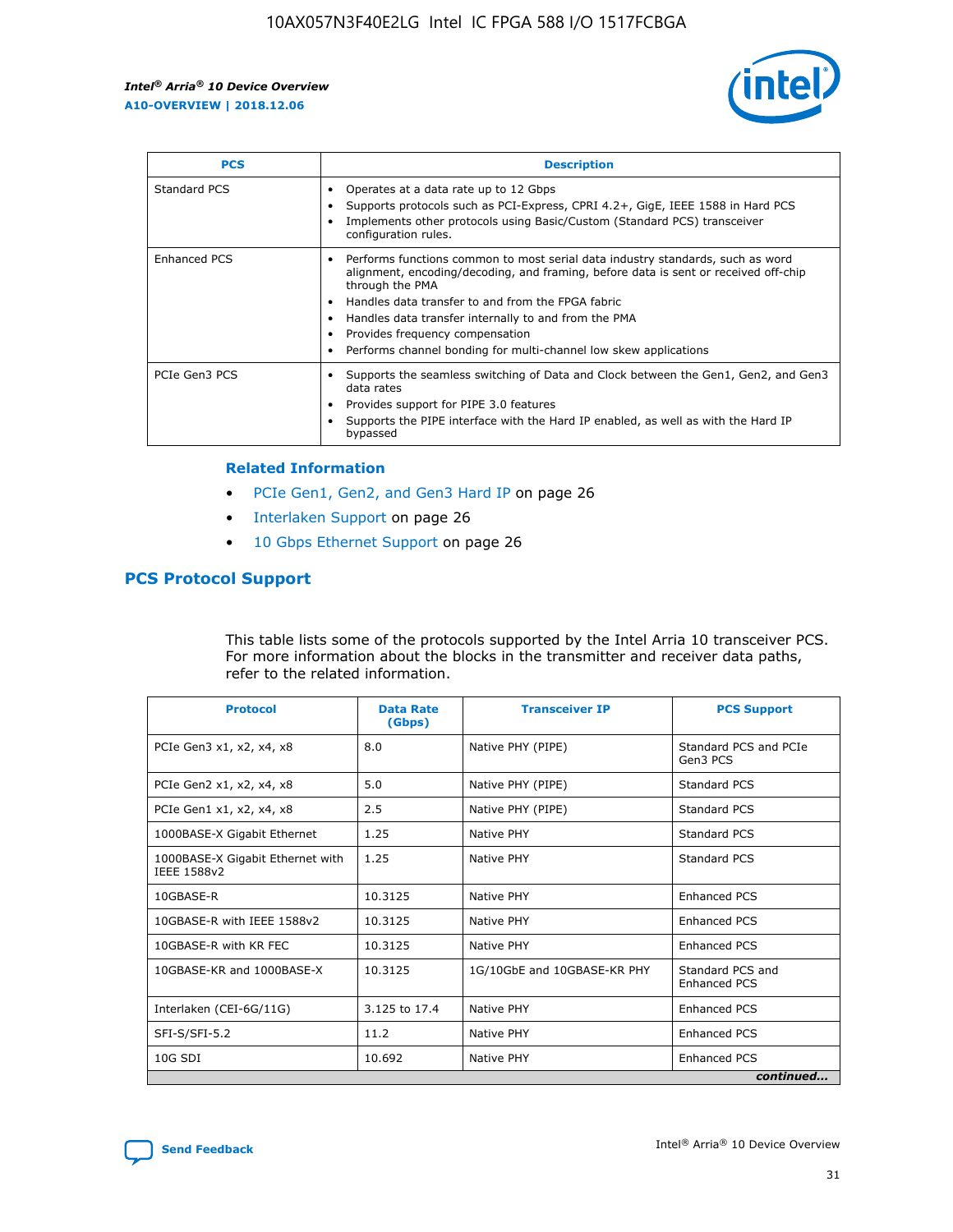

| <b>Protocol</b>      | <b>Data Rate</b><br>(Gbps) | <b>Transceiver IP</b> | <b>PCS Support</b> |
|----------------------|----------------------------|-----------------------|--------------------|
| CPRI 6.0 (64B/66B)   | 0.6144 to<br>10.1376       | Native PHY            | Enhanced PCS       |
| CPRI 4.2 (8B/10B)    | 0.6144 to<br>9.8304        | Native PHY            | Standard PCS       |
| OBSAI RP3 v4.2       | 0.6144 to 6.144            | Native PHY            | Standard PCS       |
| SD-SDI/HD-SDI/3G-SDI | $0.143(12)$ to<br>2.97     | Native PHY            | Standard PCS       |

## **Related Information**

#### [Intel Arria 10 Transceiver PHY User Guide](https://www.intel.com/content/www/us/en/programmable/documentation/nik1398707230472.html#nik1398707091164)

Provides more information about the supported transceiver protocols and PHY IP, the PMA architecture, and the standard, enhanced, and PCIe Gen3 PCS architecture.

# **SoC with Hard Processor System**

Each SoC device combines an FPGA fabric and a hard processor system (HPS) in a single device. This combination delivers the flexibility of programmable logic with the power and cost savings of hard IP in these ways:

- Reduces board space, system power, and bill of materials cost by eliminating a discrete embedded processor
- Allows you to differentiate the end product in both hardware and software, and to support virtually any interface standard
- Extends the product life and revenue through in-field hardware and software updates

 $(12)$  The 0.143 Gbps data rate is supported using oversampling of user logic that you must implement in the FPGA fabric.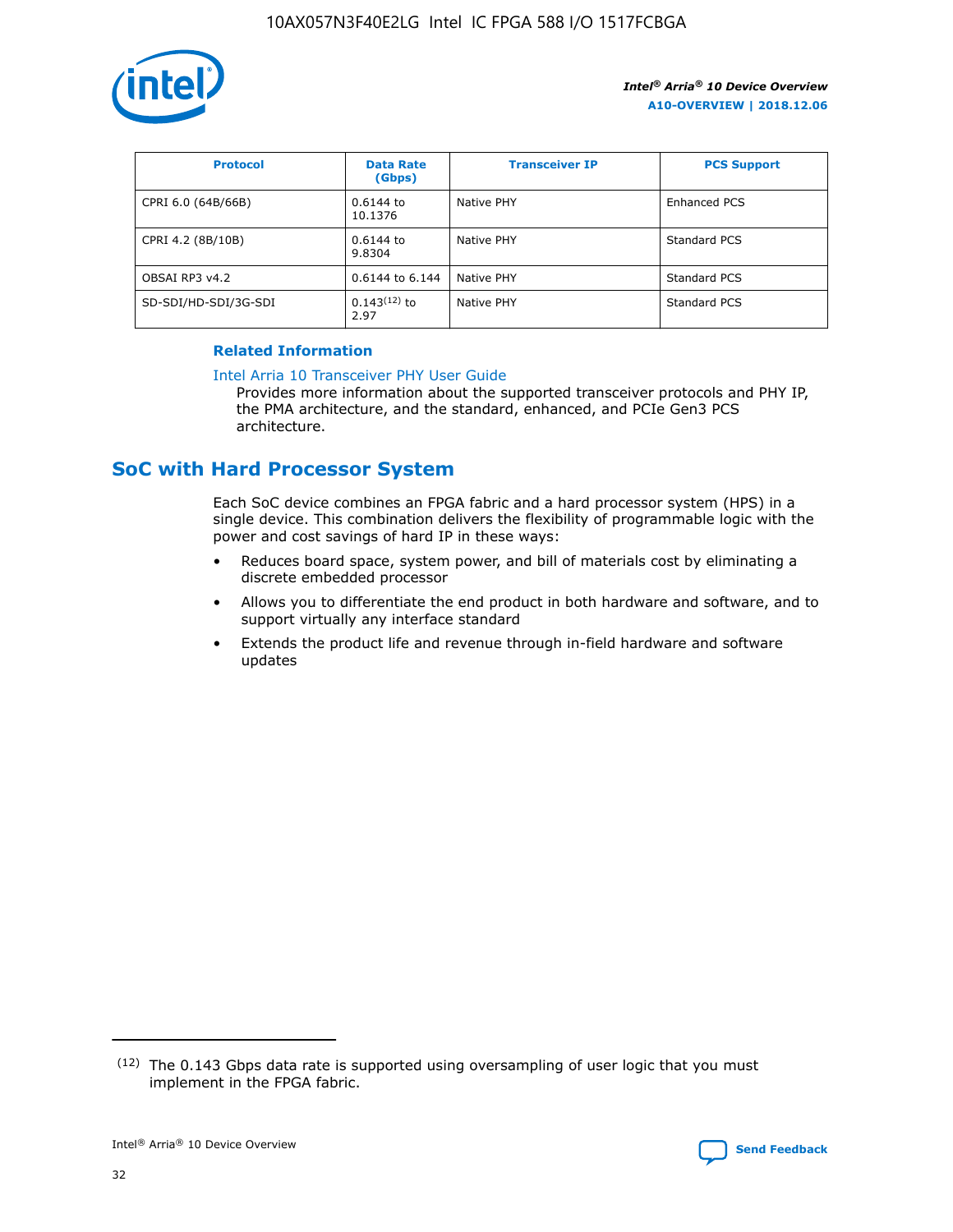

#### **Figure 9. HPS Block Diagram**

This figure shows a block diagram of the HPS with the dual ARM Cortex-A9 MPCore processor.



## **Key Advantages of 20-nm HPS**

The 20-nm HPS strikes a balance between enabling maximum software compatibility with 28-nm SoCs while still improving upon the 28-nm HPS architecture. These improvements address the requirements of the next generation target markets such as wireless and wireline communications, compute and storage equipment, broadcast and military in terms of performance, memory bandwidth, connectivity via backplane and security.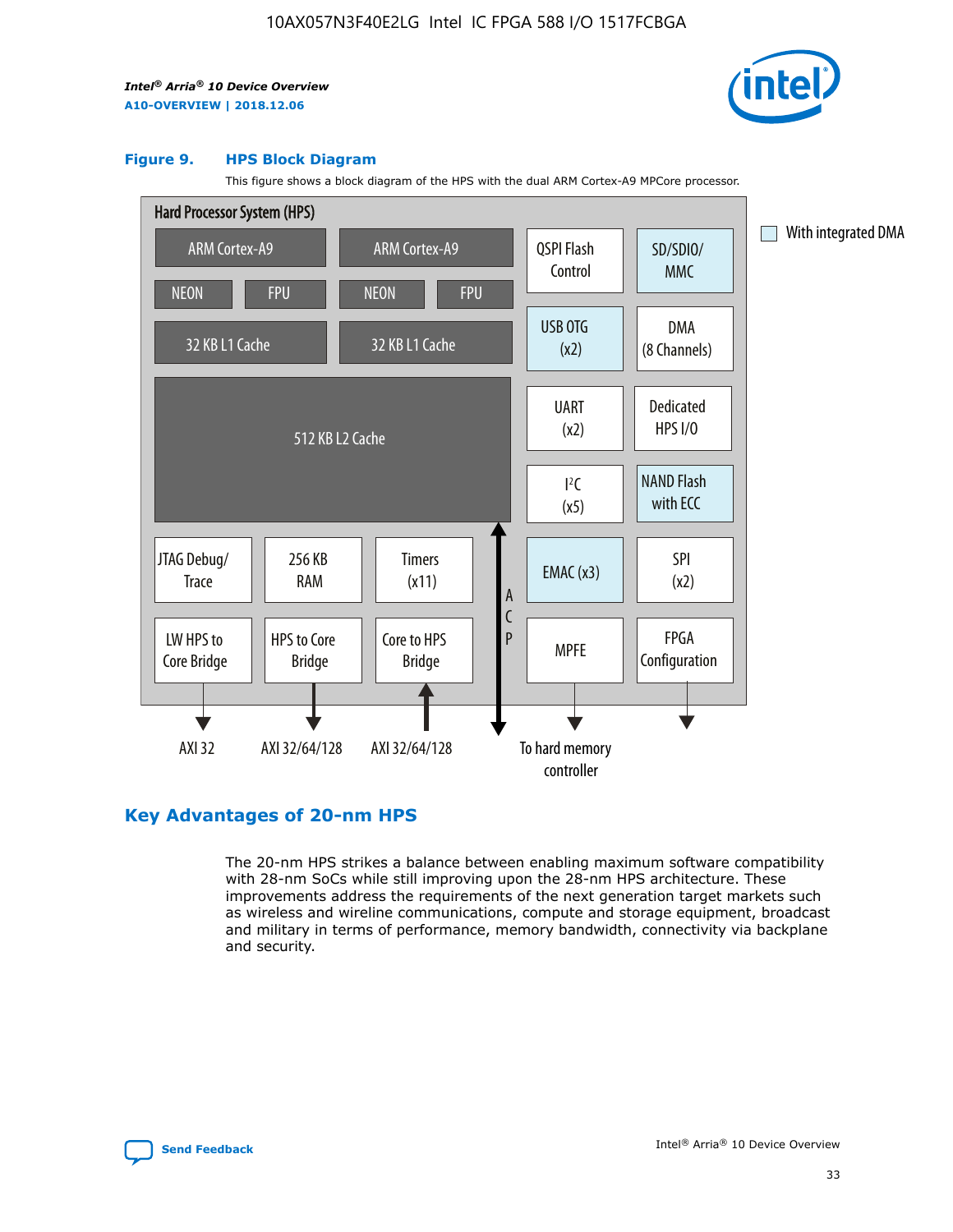

## **Table 24. Improvements in 20 nm HPS**

This table lists the key improvements of the 20 nm HPS compared to the 28 nm HPS.

| <b>Advantages/</b><br><b>Improvements</b>                   | <b>Description</b>                                                                                                                                                                                                                                                                                                                                                                                                                                                                                                                                                                                                                                                                                                                                                                                                                                                                                                      |
|-------------------------------------------------------------|-------------------------------------------------------------------------------------------------------------------------------------------------------------------------------------------------------------------------------------------------------------------------------------------------------------------------------------------------------------------------------------------------------------------------------------------------------------------------------------------------------------------------------------------------------------------------------------------------------------------------------------------------------------------------------------------------------------------------------------------------------------------------------------------------------------------------------------------------------------------------------------------------------------------------|
| Increased performance and<br>overdrive capability           | While the nominal processor frequency is 1.2 GHz, the 20 nm HPS offers an "overdrive"<br>feature which enables a higher processor operating frequency. This requires a higher supply<br>voltage value that is unique to the HPS and may require a separate regulator.                                                                                                                                                                                                                                                                                                                                                                                                                                                                                                                                                                                                                                                   |
| Increased processor memory<br>bandwidth and DDR4<br>support | Up to 64-bit DDR4 memory at 2,400 Mbps support is available for the processor. The hard<br>memory controller for the HPS comprises a multi-port front end that manages connections<br>to a single port memory controller. The multi-port front end allows logic core and the HPS<br>to share ports and thereby the available bandwidth of the memory controller.                                                                                                                                                                                                                                                                                                                                                                                                                                                                                                                                                        |
| Flexible I/O sharing                                        | An advanced I/O pin muxing scheme allows improved sharing of I/O between the HPS and<br>the core logic. The following types of I/O are available for SoC:<br>17 dedicated I/Os-physically located inside the HPS block and are not accessible to<br>logic within the core. The 17 dedicated I/Os are used for HPS clock, resets, and<br>interfacing with boot devices, QSPI, and SD/MMC.<br>48 direct shared I/O-located closest to the HPS block and are ideal for high speed HPS<br>peripherals such as EMAC, USB, and others. There is one bank of 48 I/Os that supports<br>direct sharing where the 48 I/Os can be shared 12 I/Os at a time.<br>Standard (shared) I/O-all standard I/Os can be shared by the HPS peripherals and any<br>logic within the core. For designs where more than 48 I/Os are required to fully use all<br>the peripherals in the HPS, these I/Os can be connected through the core logic. |
| <b>EMAC</b> core                                            | Three EMAC cores are available in the HPS. The EMAC cores enable an application to<br>support two redundant Ethernet connections; for example, backplane, or two EMAC cores<br>for managing IEEE 1588 time stamp information while allowing a third EMAC core for debug<br>and configuration. All three EMACs can potentially share the same time stamps, simplifying<br>the 1588 time stamping implementation. A new serial time stamp interface allows core<br>logic to access and read the time stamp values. The integrated EMAC controllers can be<br>connected to external Ethernet PHY through the provided MDIO or I <sup>2</sup> C interface.                                                                                                                                                                                                                                                                  |
| On-chip memory                                              | The on-chip memory is updated to 256 KB support and can support larger data sets and<br>real time algorithms.                                                                                                                                                                                                                                                                                                                                                                                                                                                                                                                                                                                                                                                                                                                                                                                                           |
| <b>ECC</b> enhancements                                     | Improvements in L2 Cache ECC management allow identification of errors down to the<br>address level. ECC enhancements also enable improved error injection and status reporting<br>via the introduction of new memory mapped access to syndrome and data signals.                                                                                                                                                                                                                                                                                                                                                                                                                                                                                                                                                                                                                                                       |
| HPS to FPGA Interconnect<br>Backbone                        | Although the HPS and the Logic Core can operate independently, they are tightly coupled<br>via a high-bandwidth system interconnect built from high-performance ARM AMBA AXI bus<br>bridges. IP bus masters in the FPGA fabric have access to HPS bus slaves via the FPGA-to-<br>HPS interconnect. Similarly, HPS bus masters have access to bus slaves in the core fabric<br>via the HPS-to-FPGA bridge. Both bridges are AMBA AXI-3 compliant and support<br>simultaneous read and write transactions. Up to three masters within the core fabric can<br>share the HPS SDRAM controller with the processor. Additionally, the processor can be used<br>to configure the core fabric under program control via a dedicated 32-bit configuration port.                                                                                                                                                                  |
| FPGA configuration and HPS<br>booting                       | The FPGA fabric and HPS in the SoCs are powered independently. You can reduce the clock<br>frequencies or gate the clocks to reduce dynamic power.<br>You can configure the FPGA fabric and boot the HPS independently, in any order, providing<br>you with more design flexibility.                                                                                                                                                                                                                                                                                                                                                                                                                                                                                                                                                                                                                                    |
| Security                                                    | New security features have been introduced for anti-tamper management, secure boot,<br>encryption (AES), and authentication (SHA).                                                                                                                                                                                                                                                                                                                                                                                                                                                                                                                                                                                                                                                                                                                                                                                      |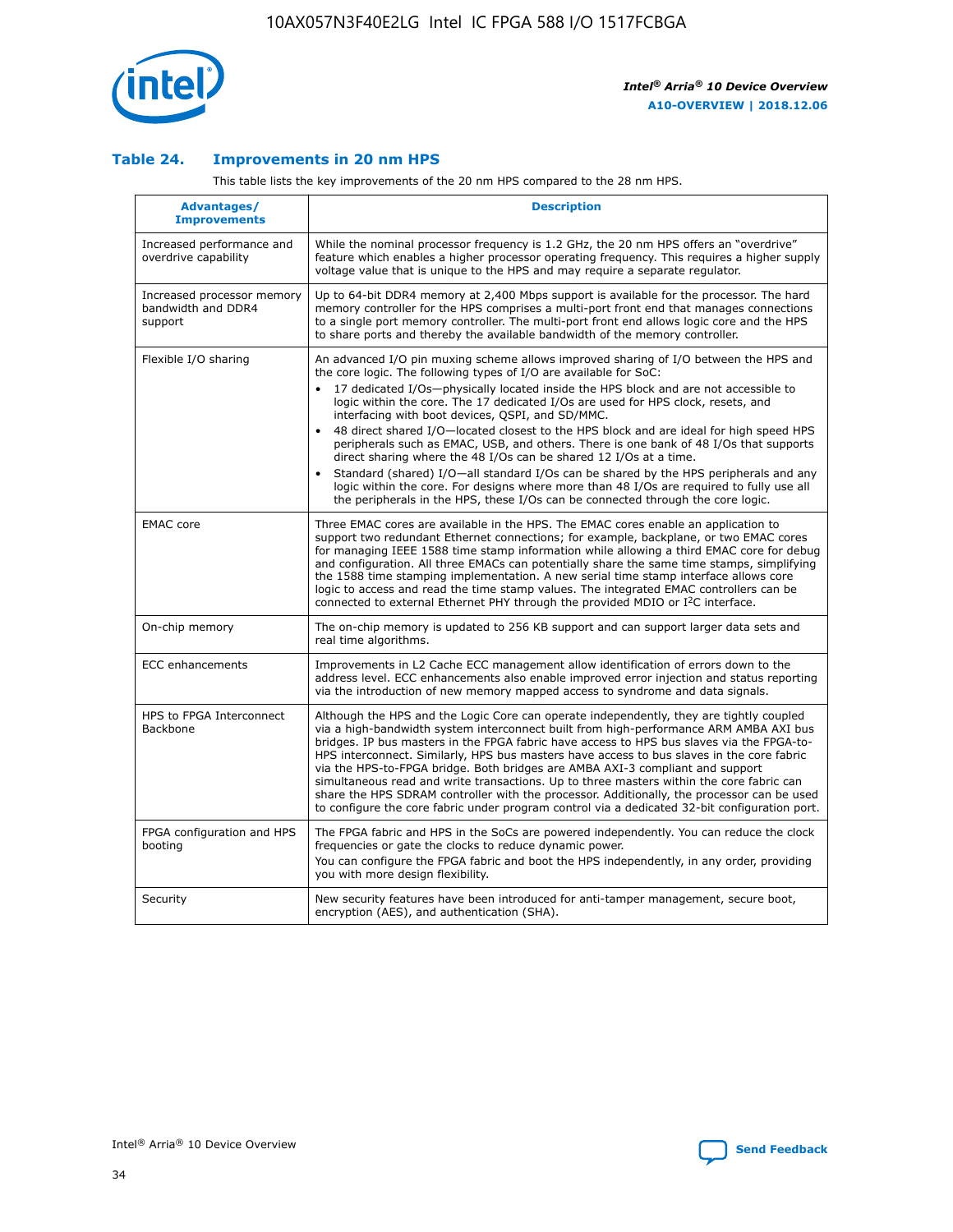

## **Features of the HPS**

The HPS has the following features:

- 1.2-GHz, dual-core ARM Cortex-A9 MPCore processor with up to 1.5-GHz via overdrive
	- ARMv7-A architecture that runs 32-bit ARM instructions, 16-bit and 32-bit Thumb instructions, and 8-bit Java byte codes in Jazelle style
	- Superscalar, variable length, out-of-order pipeline with dynamic branch prediction
	- Instruction Efficiency 2.5 MIPS/MHz, which provides total performance of 7500 MIPS at 1.5 GHz
- Each processor core includes:
	- 32 KB of L1 instruction cache, 32 KB of L1 data cache
	- Single- and double-precision floating-point unit and NEON media engine
	- CoreSight debug and trace technology
	- Snoop Control Unit (SCU) and Acceleration Coherency Port (ACP)
- 512 KB of shared L2 cache
- 256 KB of scratch RAM
- Hard memory controller with support for DDR3, DDR4 and optional error correction code (ECC) support
- Multiport Front End (MPFE) Scheduler interface to the hard memory controller
- 8-channel direct memory access (DMA) controller
- QSPI flash controller with SIO, DIO, QIO SPI Flash support
- NAND flash controller (ONFI 1.0 or later) with DMA and ECC support, updated to support 8 and 16-bit Flash devices and new command DMA to offload CPU for fast power down recovery
- Updated SD/SDIO/MMC controller to eMMC 4.5 with DMA with CE-ATA digital command support
- 3 10/100/1000 Ethernet media access control (MAC) with DMA
- 2 USB On-the-Go (OTG) controllers with DMA
- $\bullet$  5 I<sup>2</sup>C controllers (3 can be used by EMAC for MIO to external PHY)
- 2 UART 16550 Compatible controllers
- 4 serial peripheral interfaces (SPI) (2 Master, 2 Slaves)
- 62 programmable general-purpose I/Os, which includes 48 direct share I/Os that allows the HPS peripherals to connect directly to the FPGA I/Os
- 7 general-purpose timers
- 4 watchdog timers
- Anti-tamper, Secure Boot, Encryption (AES) and Authentication (SHA)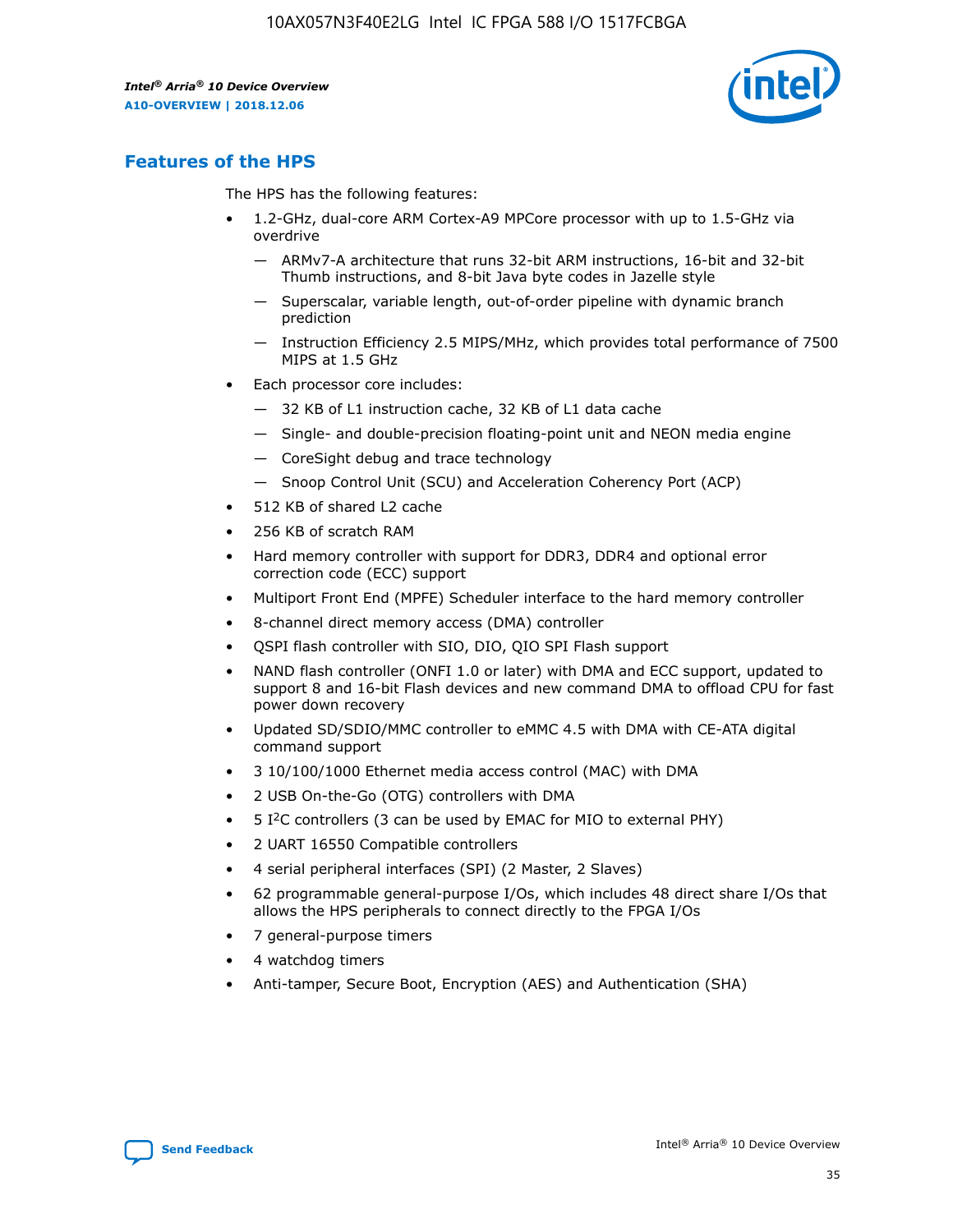

## **System Peripherals and Debug Access Port**

Each Ethernet MAC, USB OTG, NAND flash controller, and SD/MMC controller module has an integrated DMA controller. For modules without an integrated DMA controller, an additional DMA controller module provides up to eight channels of high-bandwidth data transfers. Peripherals that communicate off-chip are multiplexed with other peripherals at the HPS pin level. This allows you to choose which peripherals interface with other devices on your PCB.

The debug access port provides interfaces to industry standard JTAG debug probes and supports ARM CoreSight debug and core traces to facilitate software development.

## **HPS–FPGA AXI Bridges**

The HPS–FPGA bridges, which support the Advanced Microcontroller Bus Architecture (AMBA) Advanced eXtensible Interface (AXI™) specifications, consist of the following bridges:

- FPGA-to-HPS AMBA AXI bridge—a high-performance bus supporting 32, 64, and 128 bit data widths that allows the FPGA fabric to issue transactions to slaves in the HPS.
- HPS-to-FPGA Avalon/AMBA AXI bridge—a high-performance bus supporting 32, 64, and 128 bit data widths that allows the HPS to issue transactions to slaves in the FPGA fabric.
- Lightweight HPS-to-FPGA AXI bridge—a lower latency 32 bit width bus that allows the HPS to issue transactions to soft peripherals in the FPGA fabric. This bridge is primarily used for control and status register (CSR) accesses to peripherals in the FPGA fabric.

The HPS–FPGA AXI bridges allow masters in the FPGA fabric to communicate with slaves in the HPS logic, and vice versa. For example, the HPS-to-FPGA AXI bridge allows you to share memories instantiated in the FPGA fabric with one or both microprocessors in the HPS, while the FPGA-to-HPS AXI bridge allows logic in the FPGA fabric to access the memory and peripherals in the HPS.

Each HPS–FPGA bridge also provides asynchronous clock crossing for data transferred between the FPGA fabric and the HPS.

#### **HPS SDRAM Controller Subsystem**

The HPS SDRAM controller subsystem contains a multiport SDRAM controller and DDR PHY that are shared between the FPGA fabric (through the FPGA-to-HPS SDRAM interface), the level 2 (L2) cache, and the level 3 (L3) system interconnect. The FPGA-to-HPS SDRAM interface supports AMBA AXI and Avalon® Memory-Mapped (Avalon-MM) interface standards, and provides up to six individual ports for access by masters implemented in the FPGA fabric.

The HPS SDRAM controller supports up to 3 masters (command ports), 3x 64-bit read data ports and 3x 64-bit write data ports.

To maximize memory performance, the SDRAM controller subsystem supports command and data reordering, deficit round-robin arbitration with aging, and high-priority bypass features.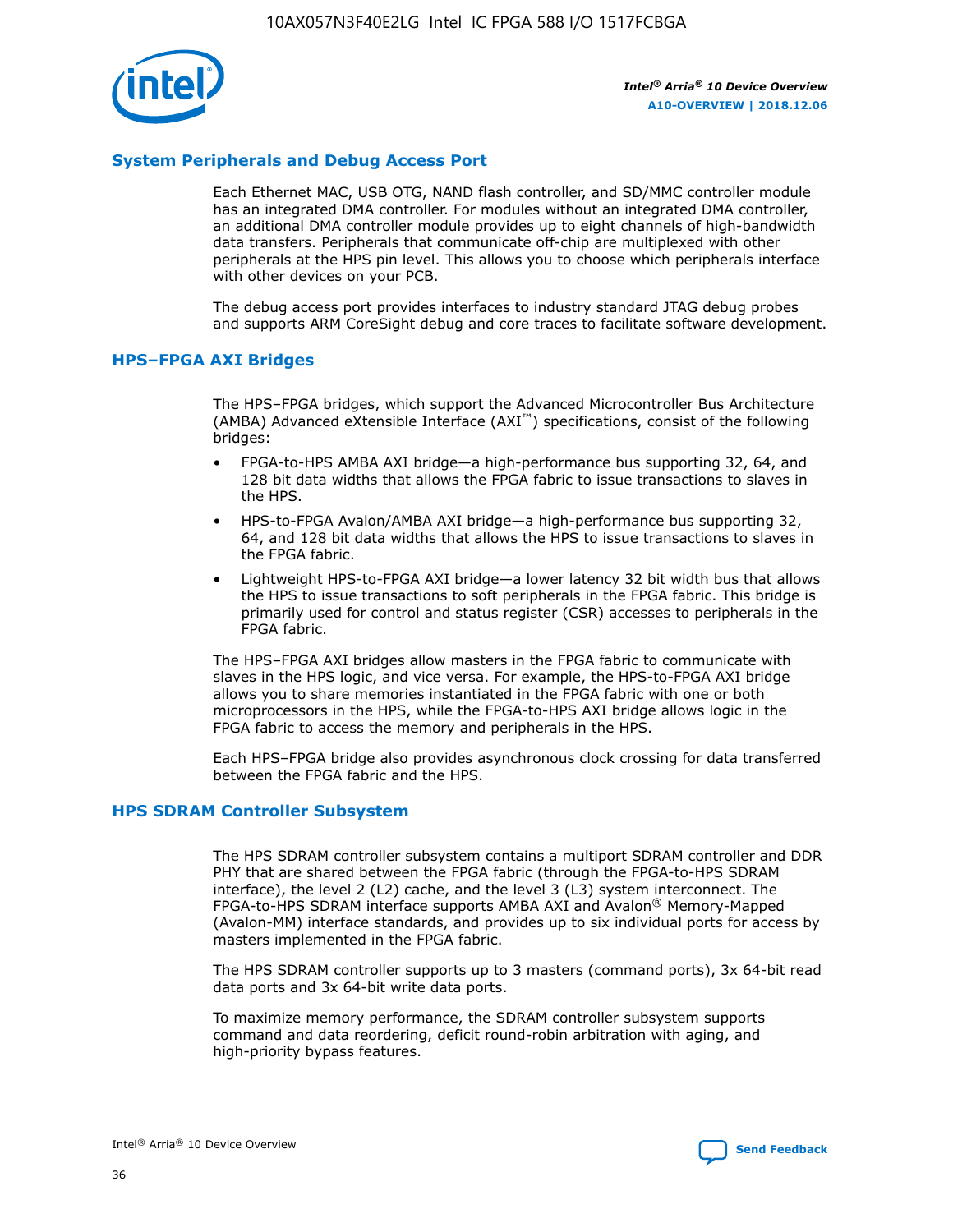

## **FPGA Configuration and HPS Booting**

The FPGA fabric and HPS in the SoC FPGA must be powered at the same time. You can reduce the clock frequencies or gate the clocks to reduce dynamic power.

Once powered, the FPGA fabric and HPS can be configured independently thus providing you with more design flexibility:

- You can boot the HPS independently. After the HPS is running, the HPS can fully or partially reconfigure the FPGA fabric at any time under software control. The HPS can also configure other FPGAs on the board through the FPGA configuration controller.
- Configure the FPGA fabric first, and then boot the HPS from memory accessible to the FPGA fabric.

## **Hardware and Software Development**

For hardware development, you can configure the HPS and connect your soft logic in the FPGA fabric to the HPS interfaces using the Platform Designer system integration tool in the Intel Quartus Prime software.

For software development, the ARM-based SoC FPGA devices inherit the rich software development ecosystem available for the ARM Cortex-A9 MPCore processor. The software development process for Intel SoC FPGAs follows the same steps as those for other SoC devices from other manufacturers. Support for Linux\*, VxWorks\*, and other operating systems are available for the SoC FPGAs. For more information on the operating systems support availability, contact the Intel FPGA sales team.

You can begin device-specific firmware and software development on the Intel SoC FPGA Virtual Target. The Virtual Target is a fast PC-based functional simulation of a target development system—a model of a complete development board. The Virtual Target enables the development of device-specific production software that can run unmodified on actual hardware.

## **Dynamic and Partial Reconfiguration**

The Intel Arria 10 devices support dynamic and partial reconfiguration. You can use dynamic and partial reconfiguration simultaneously to enable seamless reconfiguration of both the device core and transceivers.

## **Dynamic Reconfiguration**

You can reconfigure the PMA and PCS blocks while the device continues to operate. This feature allows you to change the data rates, protocol, and analog settings of a channel in a transceiver bank without affecting on-going data transfer in other transceiver banks. This feature is ideal for applications that require dynamic multiprotocol or multirate support.

## **Partial Reconfiguration**

Using partial reconfiguration, you can reconfigure some parts of the device while keeping the device in operation.

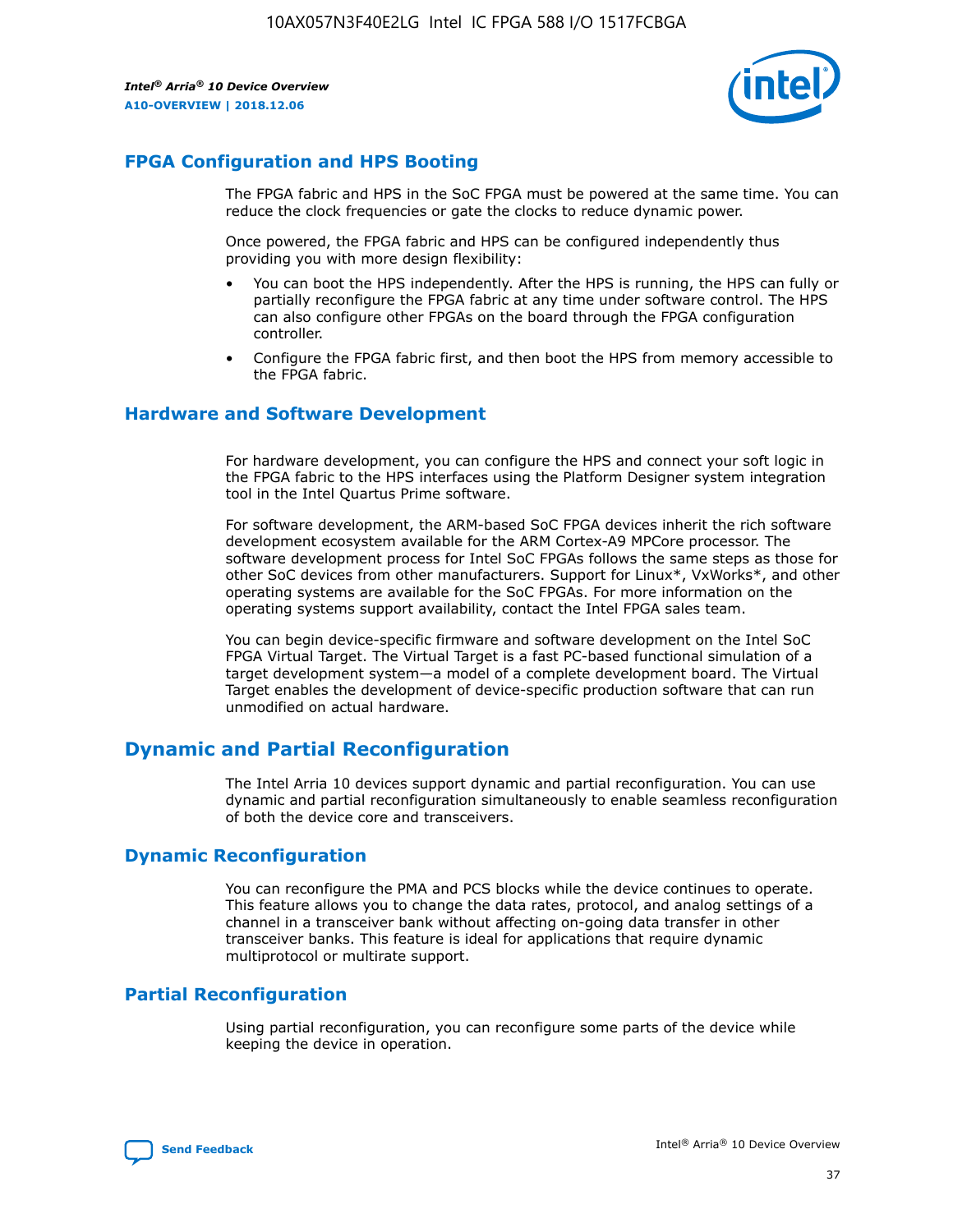

Instead of placing all device functions in the FPGA fabric, you can store some functions that do not run simultaneously in external memory and load them only when required. This capability increases the effective logic density of the device, and lowers cost and power consumption.

In the Intel solution, you do not have to worry about intricate device architecture to perform a partial reconfiguration. The partial reconfiguration capability is built into the Intel Quartus Prime design software, making such time-intensive task simple.

Intel Arria 10 devices support partial reconfiguration in the following configuration options:

- Using an internal host:
	- All supported configuration modes where the FPGA has access to external memory devices such as serial and parallel flash memory.
	- Configuration via Protocol [CvP (PCIe)]
- Using an external host—passive serial (PS), fast passive parallel (FPP) x8, FPP x16, and FPP x32 I/O interface.

# **Enhanced Configuration and Configuration via Protocol**

## **Table 25. Configuration Schemes and Features of Intel Arria 10 Devices**

Intel Arria 10 devices support 1.8 V programming voltage and several configuration schemes.

| <b>Scheme</b>                                                          | <b>Data</b><br><b>Width</b> | <b>Max Clock</b><br>Rate<br>(MHz) | <b>Max Data</b><br>Rate<br>(Mbps)<br>(13) | <b>Decompression</b> | <b>Design</b><br>Security <sup>(1</sup><br>4) | <b>Partial</b><br><b>Reconfiguration</b><br>(15) | <b>Remote</b><br><b>System</b><br><b>Update</b> |
|------------------------------------------------------------------------|-----------------------------|-----------------------------------|-------------------------------------------|----------------------|-----------------------------------------------|--------------------------------------------------|-------------------------------------------------|
| <b>JTAG</b>                                                            | 1 bit                       | 33                                | 33                                        |                      |                                               | Yes(16)                                          |                                                 |
| Active Serial (AS)<br>through the<br>EPCO-L<br>configuration<br>device | 1 bit,<br>4 bits            | 100                               | 400                                       | Yes                  | Yes                                           | $Y_{PS}(16)$                                     | Yes                                             |
| Passive serial (PS)<br>through CPLD or<br>external<br>microcontroller  | 1 bit                       | 100                               | 100                                       | Yes                  | Yes                                           | Yes(16)                                          | Parallel<br>Flash<br>Loader<br>(PFL) IP<br>core |
|                                                                        |                             |                                   |                                           |                      |                                               |                                                  | continued                                       |

<sup>(13)</sup> Enabling either compression or design security features affects the maximum data rate. Refer to the Intel Arria 10 Device Datasheet for more information.

<sup>(14)</sup> Encryption and compression cannot be used simultaneously.

 $(15)$  Partial reconfiguration is an advanced feature of the device family. If you are interested in using partial reconfiguration, contact Intel for support.

 $(16)$  Partial configuration can be performed only when it is configured as internal host.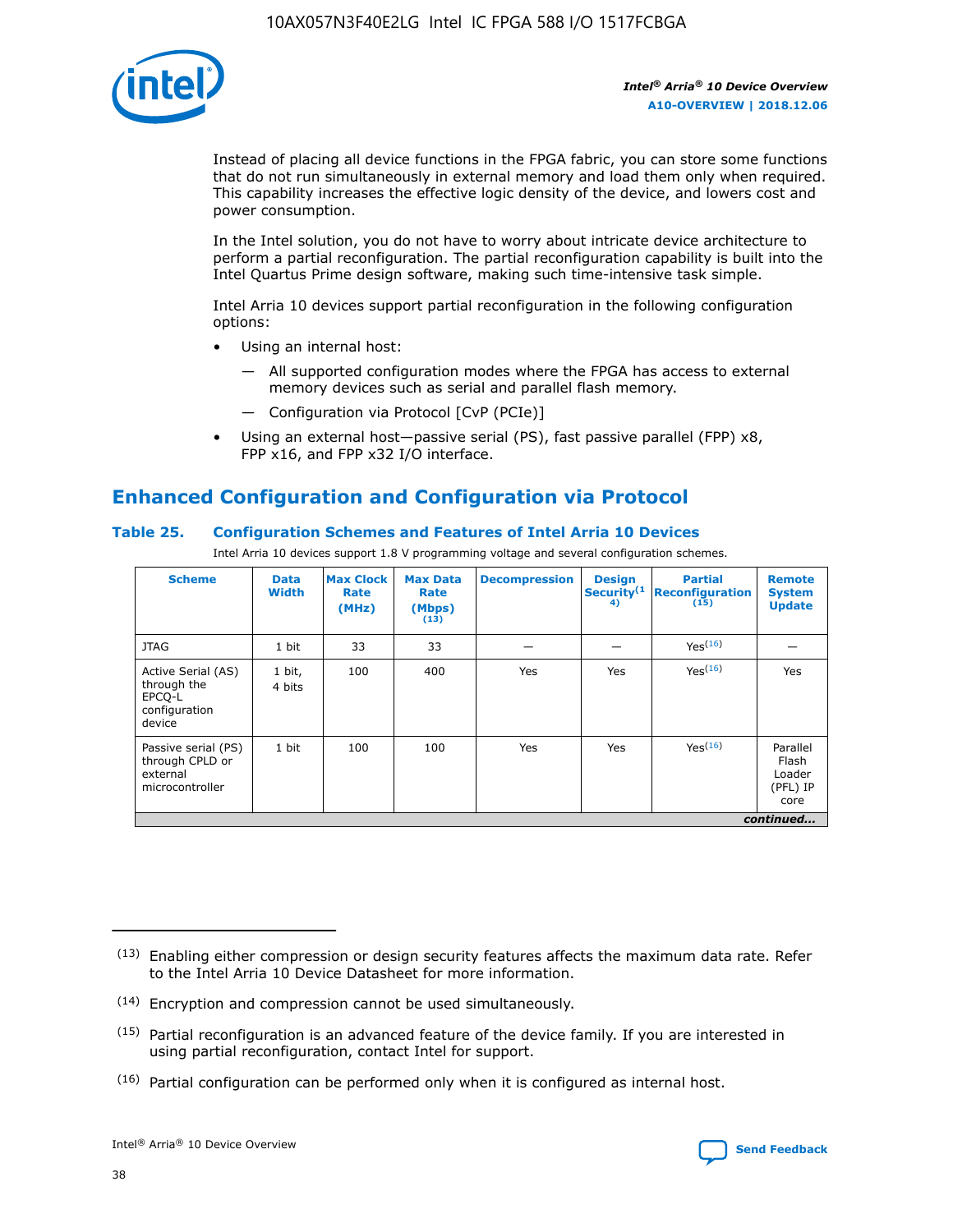

| <b>Scheme</b>                                    | <b>Data</b><br><b>Width</b> | <b>Max Clock</b><br>Rate<br>(MHz) | <b>Max Data</b><br>Rate<br>(Mbps)<br>(13) | <b>Decompression</b> | <b>Design</b><br>Security <sup>(1</sup><br>4) | <b>Partial</b><br><b>Reconfiguration</b><br>(15) | <b>Remote</b><br><b>System</b><br><b>Update</b> |
|--------------------------------------------------|-----------------------------|-----------------------------------|-------------------------------------------|----------------------|-----------------------------------------------|--------------------------------------------------|-------------------------------------------------|
| Fast passive                                     | 8 bits                      | 100                               | 3200                                      | Yes                  | Yes                                           | Yes(17)                                          | PFL IP                                          |
| parallel (FPP)<br>through CPLD or                | 16 bits                     |                                   |                                           | Yes                  | Yes                                           |                                                  | core                                            |
| external<br>microcontroller                      | 32 bits                     |                                   |                                           | Yes                  | Yes                                           |                                                  |                                                 |
| Configuration via                                | 16 bits                     | 100                               | 3200                                      | Yes                  | Yes                                           | Yes <sup>(17)</sup>                              |                                                 |
| <b>HPS</b>                                       | 32 bits                     |                                   |                                           | Yes                  | Yes                                           |                                                  |                                                 |
| Configuration via<br>Protocol [CvP<br>$(PCIe^*)$ | x1, x2,<br>x4, x8<br>lanes  |                                   | 8000                                      | Yes                  | Yes                                           | Yes(16)                                          |                                                 |

You can configure Intel Arria 10 devices through PCIe using Configuration via Protocol (CvP). The Intel Arria 10 CvP implementation conforms to the PCIe 100 ms power-up-to-active time requirement.

#### **Related Information**

[Configuration via Protocol \(CvP\) Implementation in Intel FPGAs User Guide](https://www.intel.com/content/www/us/en/programmable/documentation/dsu1441819344145.html#dsu1442269728522) Provides more information about the CvP configuration scheme.

# **SEU Error Detection and Correction**

Intel Arria 10 devices offer robust and easy-to-use single-event upset (SEU) error detection and correction circuitry.

The detection and correction circuitry includes protection for Configuration RAM (CRAM) programming bits and user memories. The CRAM is protected by a continuously running CRC error detection circuit with integrated ECC that automatically corrects one or two errors and detects higher order multi-bit errors. When more than two errors occur, correction is available through reloading of the core programming file, providing a complete design refresh while the FPGA continues to operate.

The physical layout of the Intel Arria 10 CRAM array is optimized to make the majority of multi-bit upsets appear as independent single-bit or double-bit errors which are automatically corrected by the integrated CRAM ECC circuitry. In addition to the CRAM protection, the M20K memory blocks also include integrated ECC circuitry and are layout-optimized for error detection and correction. The MLAB does not have ECC.

(14) Encryption and compression cannot be used simultaneously.

<sup>(17)</sup> Supported at a maximum clock rate of 100 MHz.



 $(13)$  Enabling either compression or design security features affects the maximum data rate. Refer to the Intel Arria 10 Device Datasheet for more information.

 $(15)$  Partial reconfiguration is an advanced feature of the device family. If you are interested in using partial reconfiguration, contact Intel for support.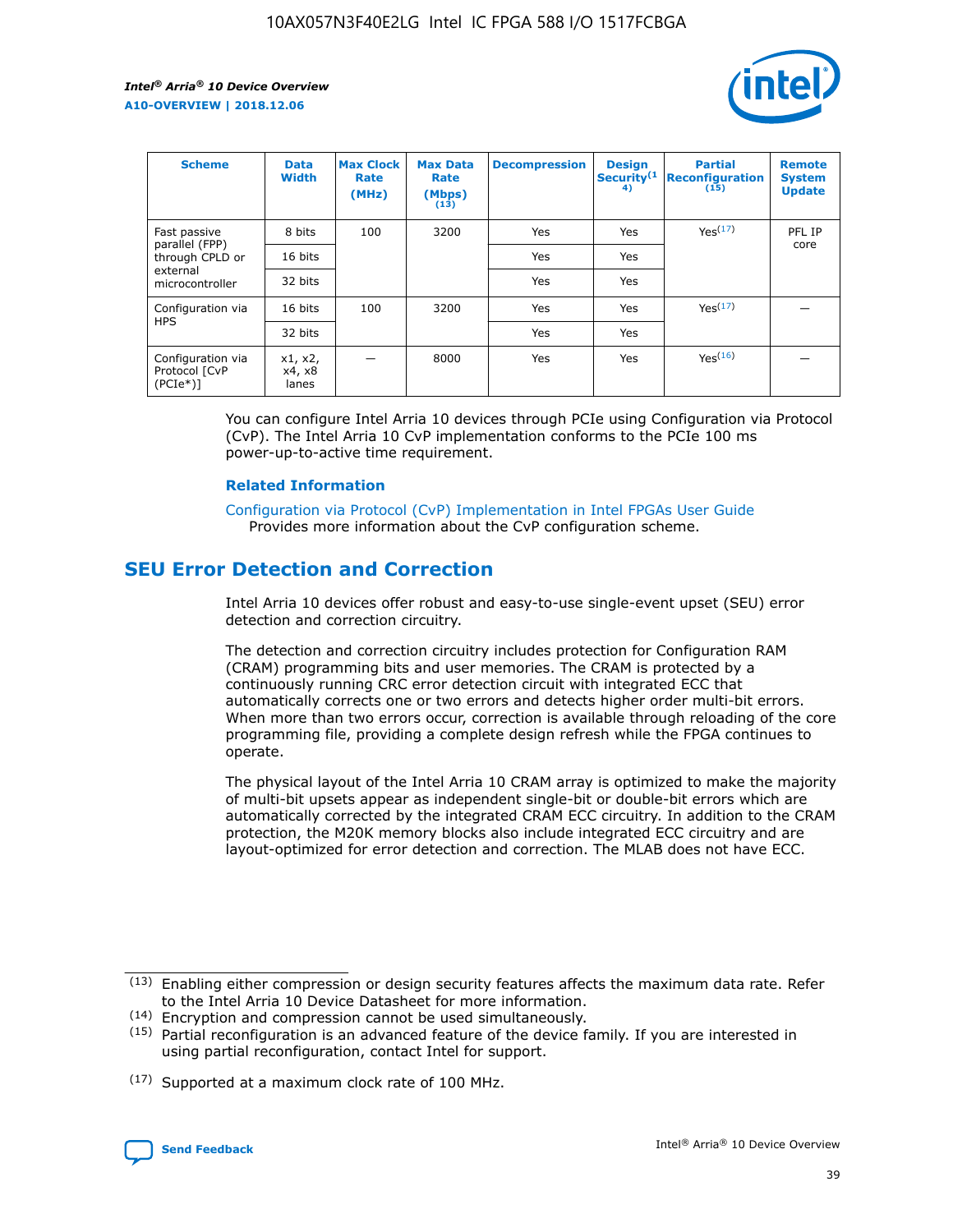

## **Power Management**

Intel Arria 10 devices leverage the advanced 20 nm process technology, a low 0.9 V core power supply, an enhanced core architecture, and several optional power reduction techniques to reduce total power consumption by as much as 40% compared to Arria V devices and as much as 60% compared to Stratix V devices.

The optional power reduction techniques in Intel Arria 10 devices include:

- **SmartVID**—a code is programmed into each device during manufacturing that allows a smart regulator to operate the device at lower core  $V_{CC}$  while maintaining performance
- **Programmable Power Technology**—non-critical timing paths are identified by the Intel Quartus Prime software and the logic in these paths is biased for low power instead of high performance
- **Low Static Power Options**—devices are available with either standard static power or low static power while maintaining performance

Furthermore, Intel Arria 10 devices feature Intel's industry-leading low power transceivers and include a number of hard IP blocks that not only reduce logic resources but also deliver substantial power savings compared to soft implementations. In general, hard IP blocks consume up to 90% less power than the equivalent soft logic implementations.

# **Incremental Compilation**

The Intel Quartus Prime software incremental compilation feature reduces compilation time and helps preserve performance to ease timing closure. The incremental compilation feature enables the partial reconfiguration flow for Intel Arria 10 devices.

Incremental compilation supports top-down, bottom-up, and team-based design flows. This feature facilitates modular, hierarchical, and team-based design flows where different designers compile their respective design sections in parallel. Furthermore, different designers or IP providers can develop and optimize different blocks of the design independently. These blocks can then be imported into the top level project.

# **Document Revision History for Intel Arria 10 Device Overview**

| <b>Document</b><br><b>Version</b> | <b>Changes</b>                                                                                                                                                                                                                                                              |
|-----------------------------------|-----------------------------------------------------------------------------------------------------------------------------------------------------------------------------------------------------------------------------------------------------------------------------|
| 2018.12.06                        | Added links to Intel Arria 10 device errata documents.<br>Removed automotive temperature option from the Intel Arria 10 GX devices.<br>Removed -3 fabric speed grade from the Intel Arria 10 GT devices.<br>Updated power options for the Intel Arria 10 GX and GT devices. |
| 2018.04.09                        | Updated the lowest $V_{CC}$ from 0.83 V to 0.82 V in the topic listing a summary of the device features.                                                                                                                                                                    |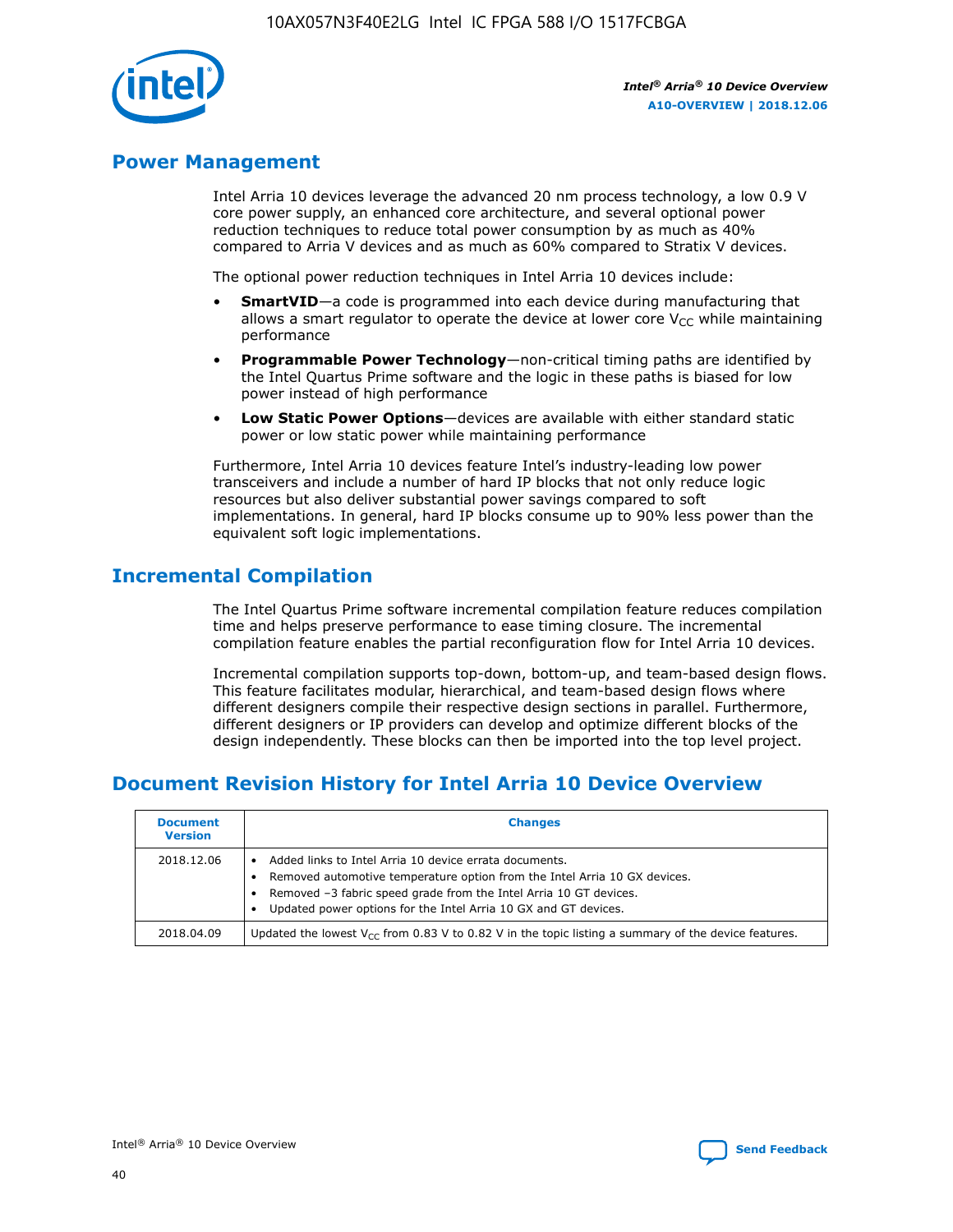

| <b>Date</b>    | <b>Version</b> | <b>Changes</b>                                                                                                                                                                                                                                                                                                                                                                                                                                                                                                                                                                                                                                                                                                                                                                                                                                                                                                                                               |
|----------------|----------------|--------------------------------------------------------------------------------------------------------------------------------------------------------------------------------------------------------------------------------------------------------------------------------------------------------------------------------------------------------------------------------------------------------------------------------------------------------------------------------------------------------------------------------------------------------------------------------------------------------------------------------------------------------------------------------------------------------------------------------------------------------------------------------------------------------------------------------------------------------------------------------------------------------------------------------------------------------------|
| January 2018   | 2018.01.17     | Updated the maximum data rate for HPS (Intel Arria 10 SX devices<br>external memory interface DDR3 controller from 2,166 Mbps to 2,133<br>Mbps.<br>Updated maximum frequency supported for half rate QDRII and QDRII<br>+ SRAM to 633 MHz in Memory Standards Supported by the Soft<br>Memory Controller table.<br>Updated transceiver backplane capability to 12.5 Gbps.<br>Removed transceiver speed grade 5 in Sample Ordering Core and<br>Available Options for Intel Arria 10 GX Devices figure.<br>Removed package code 40, low static power, SmartVID, industrial, and<br>military operating temperature support from Sample Ordering Core and<br>Available Options for Intel Arria 10 GT Devices figure.<br>Updated short reach transceiver rate for Intel Arria 10 GT devices to<br>25.8 Gbps.<br>Removed On-Die Instrumentation - EyeQ and Jitter Margin Tool<br>support from PMA Features of the Transceivers in Intel Arria 10 Devices<br>table. |
| September 2017 | 2017.09.20     | Updated the maximum speed of the DDR4 external memory interface from<br>1,333 MHz/2,666 Mbps to 1,200 MHz/2,400 Mbps.                                                                                                                                                                                                                                                                                                                                                                                                                                                                                                                                                                                                                                                                                                                                                                                                                                        |
| July 2017      | 2017.07.13     | Corrected the automotive temperature range in the figure showing the<br>available options for the Intel Arria 10 GX devices from "-40°C to 100°C"<br>to "-40°C to 125°C".                                                                                                                                                                                                                                                                                                                                                                                                                                                                                                                                                                                                                                                                                                                                                                                    |
| July 2017      | 2017.07.06     | Added automotive temperature option to Intel Arria 10 GX device family.                                                                                                                                                                                                                                                                                                                                                                                                                                                                                                                                                                                                                                                                                                                                                                                                                                                                                      |
| May 2017       | 2017.05.08     | Corrected protocol names with "1588" to "IEEE 1588v2".<br>$\bullet$<br>Updated the vertical migration table to remove vertical migration<br>$\bullet$<br>between Intel Arria 10 GX and Intel Arria 10 SX device variants.<br>Removed all "Preliminary" marks.<br>$\bullet$                                                                                                                                                                                                                                                                                                                                                                                                                                                                                                                                                                                                                                                                                   |
| March 2017     | 2017.03.15     | Removed the topic about migration from Intel Arria 10 to Intel Stratix<br>$\bullet$<br>10 devices.<br>Rebranded as Intel.<br>$\bullet$                                                                                                                                                                                                                                                                                                                                                                                                                                                                                                                                                                                                                                                                                                                                                                                                                       |
| October 2016   | 2016.10.31     | Removed package F36 from Intel Arria 10 GX devices.<br>Updated Intel Arria 10 GT sample ordering code and maximum GX<br>$\bullet$<br>transceiver count. Intel Arria 10 GT devices are available only in the<br>SF45 package option with a maximum of 72 transceivers.                                                                                                                                                                                                                                                                                                                                                                                                                                                                                                                                                                                                                                                                                        |
| May 2016       | 2016.05.02     | Updated the FPGA Configuration and HPS Booting topic.<br>$\bullet$<br>Remove V <sub>CC</sub> PowerManager from the Summary of Features, Power<br>Management and Arria 10 Device Variants and packages topics. This<br>feature is no longer supported in Arria 10 devices.<br>Removed LPDDR3 from the Memory Standards Supported by the HPS<br>Hard Memory Controller table in the Memory Standards Supported by<br>Intel Arria 10 Devices topic. This standard is only supported by the<br><b>FPGA</b><br>Removed transceiver speed grade 5 from the Device Variants and<br>Packages topic for Arria 10 GX and SX devices.                                                                                                                                                                                                                                                                                                                                   |
| February 2016  | 2016.02.11     | Changed the maximum Arria 10 GT datarate to 25.8 Gbps and the<br>$\bullet$<br>minimum datarate to 1 Gbps globally.<br>Revised the state for Core clock networks in the Summary of Features<br>$\bullet$<br>topic.<br>Changed the transceiver parameters in the "Summary of Features for<br>$\bullet$<br>Arria 10 Devices" table.<br>Changed the transceiver parameters in the "Maximum Resource Counts<br>for Arria 10 GT Devices" table.<br>Changed the package availability for GT devices in the "Package Plan<br>for Arria 10 GT Devices" table.<br>Changed the package configurations for GT devices in the "Migration"<br>Capability Across Arria 10 Product Lines" figure.<br>continued                                                                                                                                                                                                                                                               |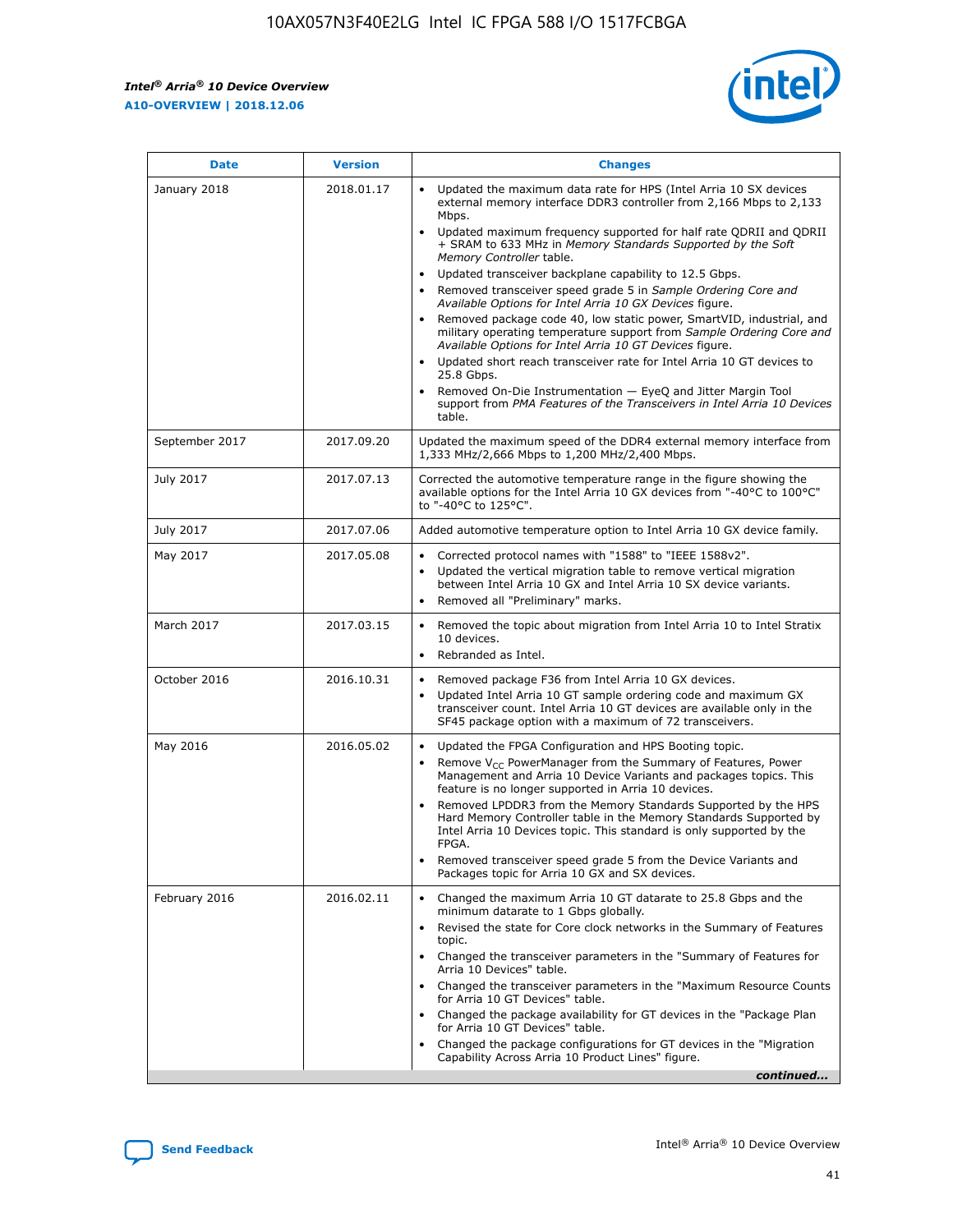

| <b>Date</b>   | <b>Version</b> | <b>Changes</b>                                                                                                                                                               |
|---------------|----------------|------------------------------------------------------------------------------------------------------------------------------------------------------------------------------|
|               |                | • Changed transceiver parameters in the "Low Power Serial Transceivers"<br>section.                                                                                          |
|               |                | • Changed the transceiver descriptions in the "Device Variants for the<br>Arria 10 Device Family" table.                                                                     |
|               |                | Changed the "Sample Ordering Code and Available Options for Arria 10<br>$\bullet$<br>GT Devices" figure.                                                                     |
|               |                | Changed the datarates for GT devices in the "PMA Features" section.                                                                                                          |
|               |                | Changed the datarates for GT devices in the "PCS Features" section.<br>$\bullet$                                                                                             |
| December 2015 | 2015.12.14     | Updated the number of M20K memory blocks for Arria 10 GX 660 from<br>2133 to 2131 and corrected the total RAM bit from 48,448 Kb to<br>48,408 Kb.                            |
|               |                | Corrected the number of DSP blocks for Arria 10 GX 660 from 1688 to<br>1687 in the table listing floating-point arithmetic resources.                                        |
| November 2015 | 2015.11.02     | Updated the maximum resources for Arria 10 GX 220, GX 320, GX 480,<br>$\bullet$<br>GX 660, SX 220, SX 320, SX 480, and SX 660.                                               |
|               |                | • Updated resource count for Arria 10 GX 320, GX 480, GX 660, SX 320,<br>SX 480, a SX 660 devices in Number of Multipliers in Intel Arria 10<br><b>Devices</b> table.        |
|               |                | Updated the available options for Arria 10 GX, GT, and SX.                                                                                                                   |
|               |                | Changed instances of Quartus II to Quartus Prime.<br>$\bullet$                                                                                                               |
| June 2015     | 2015.06.15     | Corrected label for Intel Arria 10 GT product lines in the vertical migration<br>figure.                                                                                     |
| May 2015      | 2015.05.15     | Corrected the DDR3 half rate and quarter rate maximum frequencies in the<br>table that lists the memory standards supported by the Intel Arria 10 hard<br>memory controller. |
| May 2015      | 2015.05.04     | • Added support for 13.5G JESD204b in the Summary of Features table.<br>• Added a link to Arria 10 GT Channel Usage in the Arria 10 GT Package<br>Plan topic.                |
|               |                | • Added a note to the table, Maximum Resource Counts for Arria 10 GT<br>devices.                                                                                             |
|               |                | • Updated the power requirements of the transceivers in the Low Power<br>Serial Transceivers topic.                                                                          |
| January 2015  | 2015.01.23     | • Added floating point arithmetic features in the Summary of Features<br>table.                                                                                              |
|               |                | • Updated the total embedded memory from 38.38 megabits (Mb) to<br>65.6 Mb.                                                                                                  |
|               |                | • Updated the table that lists the memory standards supported by Intel<br>Arria 10 devices.                                                                                  |
|               |                | Removed support for DDR3U, LPDDR3 SDRAM, RLDRAM 2, and DDR2.                                                                                                                 |
|               |                | Moved RLDRAM 3 support from hard memory controller to soft memory<br>controller. RLDRAM 3 support uses hard PHY with soft memory<br>controller.                              |
|               |                | Added soft memory controller support for QDR IV.<br>٠                                                                                                                        |
|               |                | Updated the maximum resource count table to include the number of<br>hard memory controllers available in each device variant.                                               |
|               |                | Updated the transceiver PCS data rate from 12.5 Gbps to 12 Gbps.<br>$\bullet$                                                                                                |
|               |                | Updated the max clock rate of PS, FPP x8, FPP x16, and Configuration<br>via HPS from 125 MHz to 100 MHz.                                                                     |
|               |                | Added a feature for fractional synthesis PLLs: PLL cascading.                                                                                                                |
|               |                | Updated the HPS programmable general-purpose I/Os from 54 to 62.<br>$\bullet$<br>continued                                                                                   |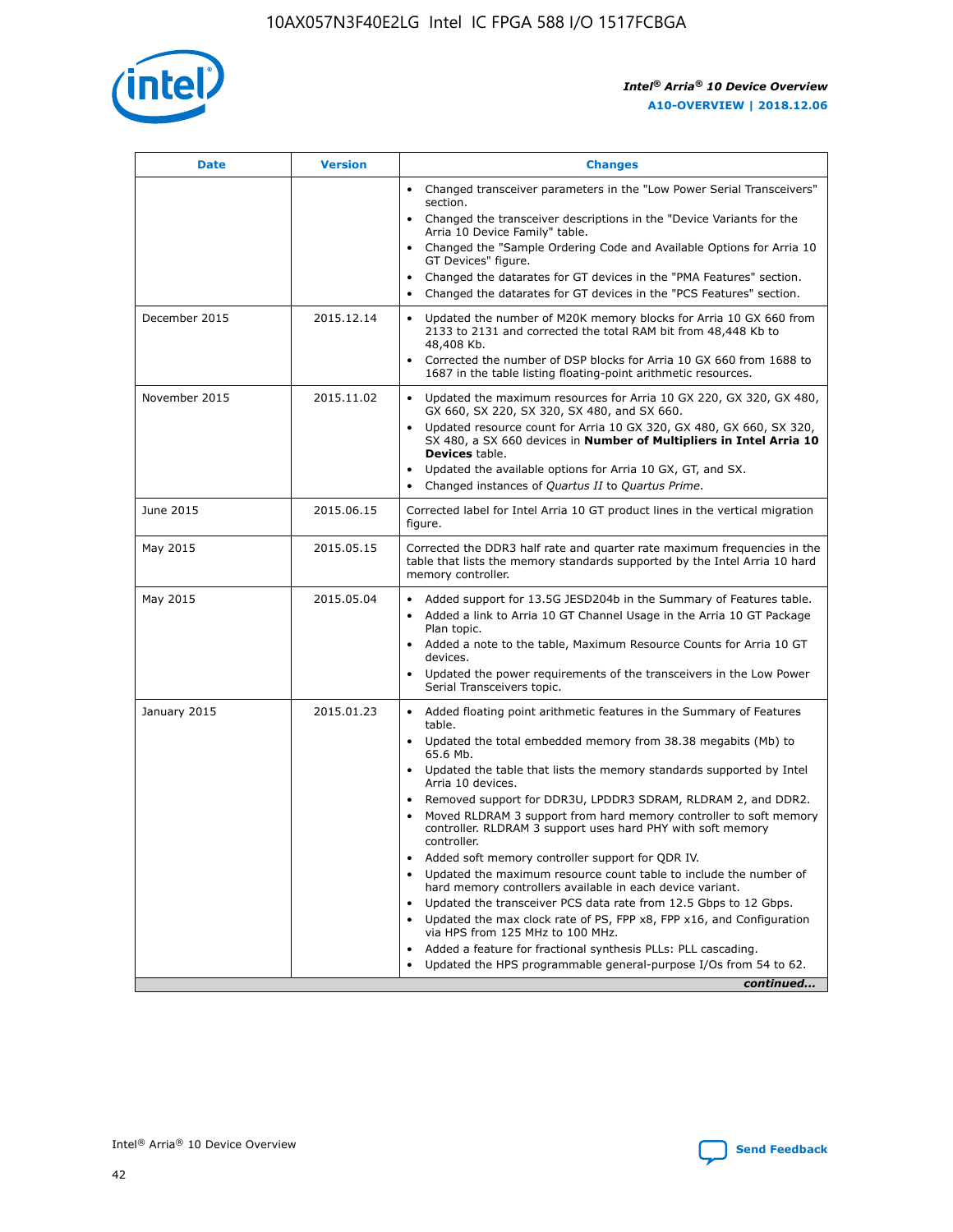r



| <b>Date</b>    | <b>Version</b> | <b>Changes</b>                                                                                                                                                                                                                                                                                                                                                                                                                                                                                                                                      |
|----------------|----------------|-----------------------------------------------------------------------------------------------------------------------------------------------------------------------------------------------------------------------------------------------------------------------------------------------------------------------------------------------------------------------------------------------------------------------------------------------------------------------------------------------------------------------------------------------------|
| September 2014 | 2014.09.30     | Corrected the 3 V I/O and LVDS I/O counts for F35 and F36 packages<br>$\bullet$<br>of Arria 10 GX.<br>Corrected the 3 V I/O, LVDS I/O, and transceiver counts for the NF40<br>$\bullet$<br>package of the Arria GX 570 and 660.<br>Removed 3 V I/O, LVDS I/O, and transceiver counts for the NF40<br>$\bullet$<br>package of the Arria GX 900 and 1150. The NF40 package is not<br>available for Arria 10 GX 900 and 1150.                                                                                                                          |
| August 2014    | 2014.08.18     | Updated Memory (Kb) M20K maximum resources for Arria 10 GX 660<br>devices from 42,660 to 42,620.<br>Added GPIO columns consisting of LVDS I/O Bank and 3V I/O Bank in<br>$\bullet$<br>the Package Plan table.<br>Added how to use memory interface clock frequency higher than 533<br>$\bullet$<br>MHz in the I/O vertical migration.<br>Added information to clarify that RLDRAM3 support uses hard PHY with<br>$\bullet$<br>soft memory controller.<br>Added variable precision DSP blocks support for floating-point<br>$\bullet$<br>arithmetic. |
| June 2014      | 2014.06.19     | Updated number of dedicated I/Os in the HPS block to 17.                                                                                                                                                                                                                                                                                                                                                                                                                                                                                            |
| February 2014  | 2014.02.21     | Updated transceiver speed grade options for GT devices in Figure 2.                                                                                                                                                                                                                                                                                                                                                                                                                                                                                 |
| February 2014  | 2014.02.06     | Updated data rate for Arria 10 GT devices from 28.1 Gbps to 28.3 Gbps.                                                                                                                                                                                                                                                                                                                                                                                                                                                                              |
| December 2013  | 2013.12.10     | Updated the HPS memory standards support from LPDDR2 to LPDDR3.<br>Updated HPS block diagram to include dedicated HPS I/O and FPGA<br>$\bullet$<br>Configuration blocks as well as repositioned SD/SDIO/MMC, DMA, SPI<br>and NAND Flash with ECC blocks.                                                                                                                                                                                                                                                                                            |
| December 2013  | 2013.12.02     | Initial release.                                                                                                                                                                                                                                                                                                                                                                                                                                                                                                                                    |